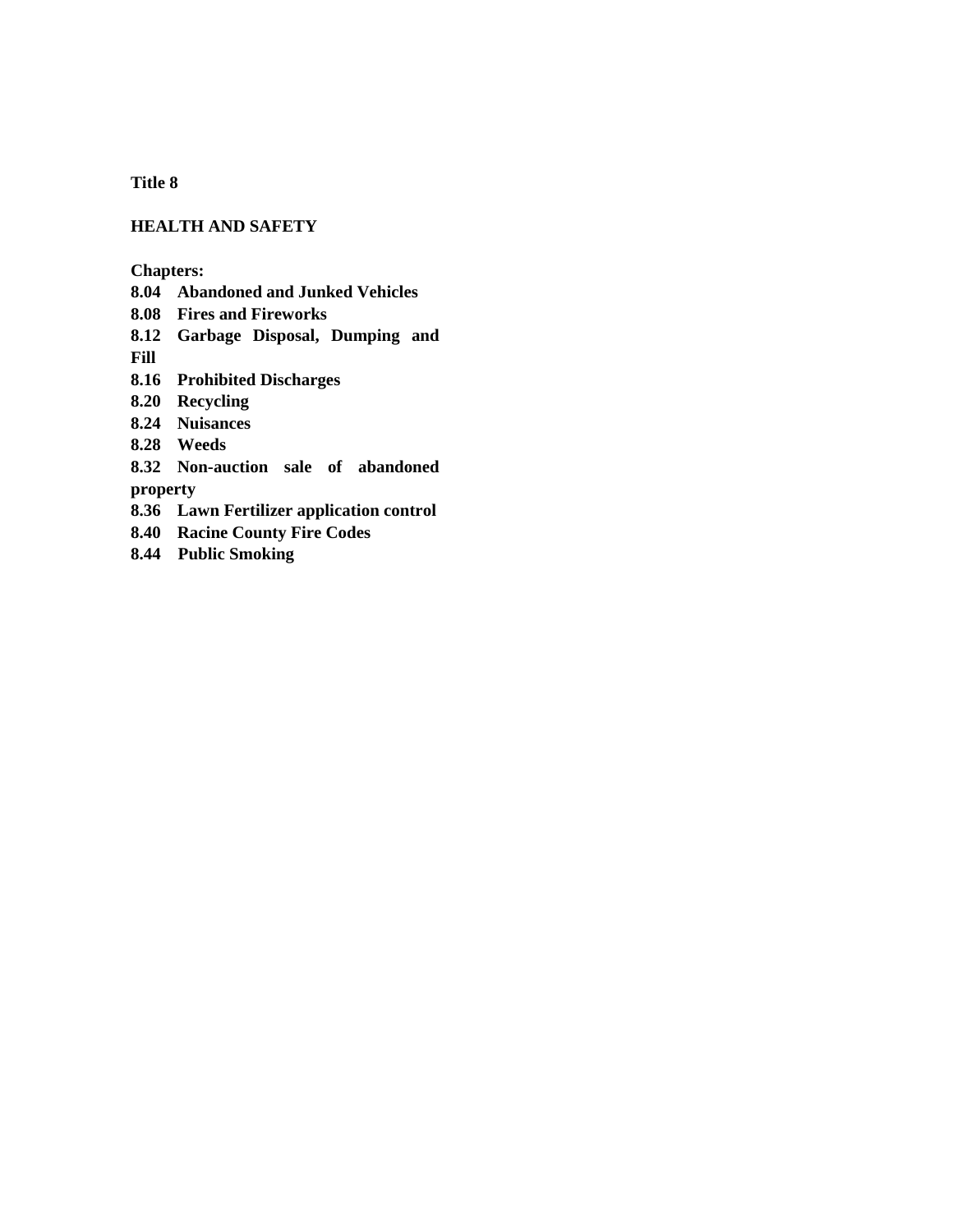#### **Chapter 8.04**

# **ABANDONED AND JUNKED VEHICLES**

### **Sections:**

| 8.04.010                          | Applicability.           |  |
|-----------------------------------|--------------------------|--|
| 8.04.020                          | Definitions.             |  |
| 8.04.030                          | <b>Prohibition.</b>      |  |
| 8.04.040                          | Abandoned motor vehicles |  |
| prohibited--Removal and disposal. |                          |  |
| 8.04.050                          | Vehicle repair.          |  |

### **8.04.010 Applicability.**

The provisions of this chapter shall apply to all vehicles which are stored on either public or private property, that are in such condition as to be deemed to be junk or junked vehicles as defined in this chapter. (Ord. dated 3/10/94, § 1)

#### **8.04.020 Definitions.**

As used in this chapter:

"Junk vehicle" means a vehicle which is incapable of operation or use upon a highway and which has no resale value except as a source of parts or scrap, or any other vehicle not in compliance with Chapter 341 and 347 of the Wisconsin Statutes and Chapter MVD-5 of the Wisconsin Administrative Code, as may be amended from time to time. "Junk vehicle" shall also mean any vehicle without a current registration from any state.

"Owner" means the individual owner of the vehicle in question or the owner, tenant or occupant of the premises upon which a vehicle is located.

"Vehicle" means any mobile home, moped, motor bicycle, motor bus, motorcycle, motor home, motor truck, automobile, or any other vehicle as defined in Chapter 340

Wisconsin Statutes as may be amended from time to time. (Ord. dated 9/14/95 (part); Ord. dated 3/10/94, § 2)

#### **8.04.030 Prohibition.**

A. No person, firm, partnership or corporation shall accumulate or store any junk or junked automobiles or parts thereof outside of any building on any real estate within two thousand (2,000) feet outside of the corporate limits of a city or a village or within seven hundred fifty (750) feet of the centerline of any county trunk, state trunk or federal highway or within five hundred (500) feet of the centerline of any town road, except upon a permit issued by permission of the town board.

B. Any person, firm, partnership or corporation violating any of the provisions hereof shall, upon conviction, forfeit not less than five dollars (\$5.00) nor more than five hundred dollars (\$500.00) for each offense, and in default of payment of the forfeiture, shall be imprisoned in the county jail at the rate of one day for each twentyfive dollars (\$25.00) of forfeiture which remains unpaid. Each day that junk or junked vehicles, as defined in Section 8.04.020, shall be stored contrary to the provisions hereof shall constitute a separate and distinct offense, for which a separate forfeiture shall be imposed for each such separate and distinct offense.

C. A permit issued by the town board shall be signed by the chairman and clerk thereof and shall specify the quantity and manner of storing such junk or junked vehicles. Such permit shall be revocable at any time by such board after a hearing at which it has been found that the permit holder has failed or refused to comply with the ordinances or restrictions providing regulations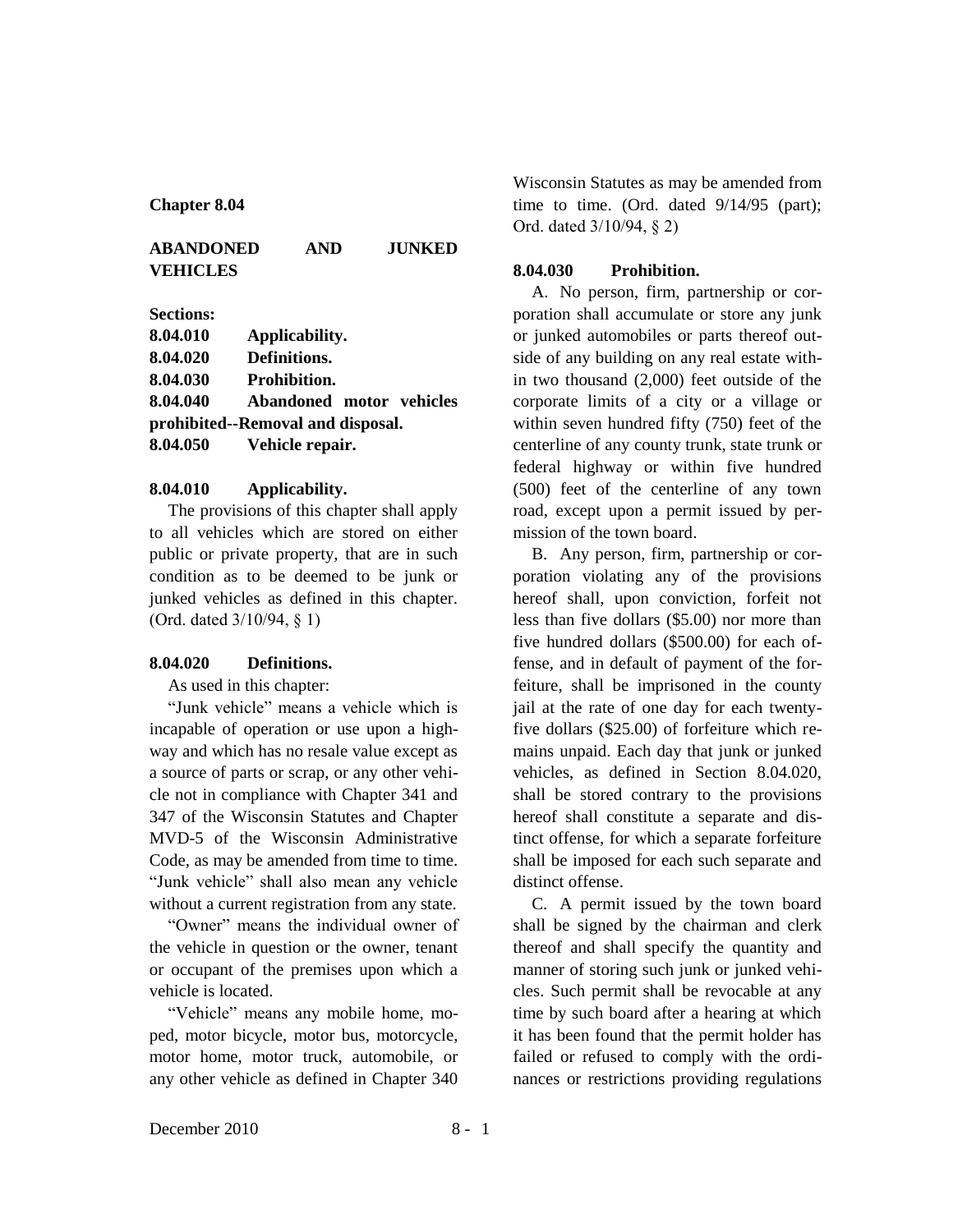for the storage of such junk or junked automobiles or parts thereof. Such hearing may be held by the board of any town upon its own motion, or upon a complaint in writing, duly signed and verified by a complainant. Such complaint shall state the nature of the alleged failure to comply with such ordinance or regulation. A copy of the complaint together with a notice of the hearing shall be served upon the permit holder not less than ten (10) days previous to the date of hearing.

D. Any person, firm, partnership or corporation now engaged in the business of accumulating or storing and leaving accumulated or stored junk or junked automobiles, or parts thereof, outside of any building on any real estate within two thousand (2,000) feet outside the corporate limits of a city or village, or within seven hundred fifty (750) feet of the centerline of any state trunk or federal highway in any town may, upon application therefore to the governing body of such town upon showing such facts, be granted a permit for such place of accumulation or storage; any person, firm, partnership or corporation succeeding a business now engaged in accumulating or storage and leaving accumulated and stored junk or junked automobiles, or parts thereof, outside of any building on real estate as herein before provided, may likewise be granted such permit. (Ord. dated 9/14/95 (part); Ord. dated 3/10/94, § 3)

# **8.04.040 Abandoned motor vehicles prohibited--Removal and disposal.**

A. No person shall abandon or leave unattended, any motor home, or other vehicle as defined in Chapter 340 Wisconsin Statutes, as may be amended from time to time, on any public highway or public or private property for such time, and under

such circumstances, that the vehicle reasonably appears to have been abandoned. Any vehicle that has been left unattended on private property without the permission of the property owner for more than forty-eight (48) hours within the town shall be deemed abandoned, except that a motor vehicle on private property shall not be considered an abandoned motor vehicle when it is out of ordinary public view, or when, after investigation by the police officer, the vehicle has been designated as not abandoned.

B. Any vehicle in violation of this section shall be deemed a public nuisance and shall be impounded until lawfully claimed or disposed of as hereinafter set forth, except that if the police officer determines that the cost of towing and storage charges for the impoundment would exceed the value of the vehicle, the vehicle may be junked or sold by the town prior to the expiration of the impoundment period upon determination by the sheriff of Racine County, or any other law enforcement official having town jurisdiction, that the vehicle is not stolen or otherwise wanted for evidence or for any other reason. All substantially complete vehicles in excess of nineteen (19) model years of age shall be disposed of in accordance with subsection C of this section.

C. Any vehicle which shall be deemed abandoned and not otherwise disposed of, shall be retained in storage for a minimum period of ten (10) days after personal service of a notice has been given to the owner and any lien holder of record to permit reclamation of the vehicle after payment of all accrued charges. In the event that personal service cannot be obtained, such notice may be sent by certified mail, with return receipt requested, to the owner and any lien holder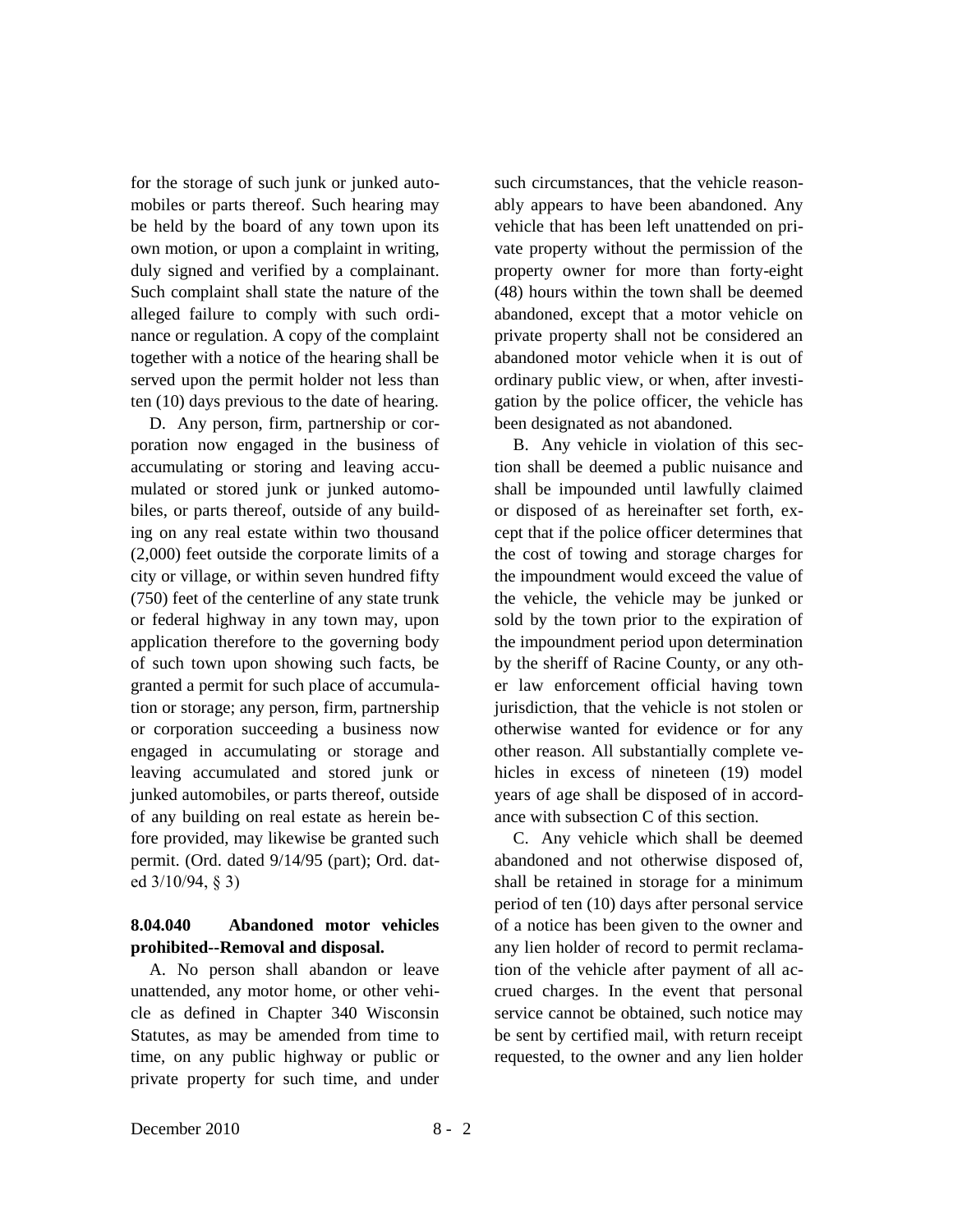of record. The notice shall contain the following information:

1. Year, make, model and serial number of the vehicle;

2. The date and time when the vehicle was picked up and the place where the vehicle is being held;

3. The reason that the vehicle was picked up and is being held by the town;

4. That the failure of the owner or lien holders to exercise the right of reclamation under this chapter shall be deemed a waiver of all right, title and interest in the vehicle and a consent to the sale of the vehicle.

In the event that the vehicle is not reclaimed by an owner or lien holder, the town shall dispose of the vehicle by sealed bid, and the town shall accept the highest bid for any such abandoned motor vehicle, always provided that if the bid is deemed inadequate by the chairman of the town board or by a duly authorized town representative, all bids may be rejected. In the event that bids are rejected, or no bid shall be received, the town chairman, or duly authorized town representative may, at his discretion, order the vehicle re-advertised for bid opening at a date certain or sell the motor vehicle at a private sale or as a junk motor vehicle. Notice of sealed bids shall be by advertising as a Class 1 Notice and by posting in not less than three places throughout the town, in the same manner as ordinances and resolutions are posted. Notices of sale shall be in the same form as the certified mail notice sent to the owner or lien holders of record. Upon sale of the abandoned vehicle, the town clerk shall supply the purchaser with a completed form designated by the Motor Vehicle Division of the Department of Transportation enabling the purchaser to obtain a regular certificate of title for the

vehicle. The purchaser shall have ten (10) days to remove the vehicle from the storage area and shall pay such charges for storage as may be established by the town or the owner of the premises to which the abandoned vehicle shall be removed for each day that the vehicle remains in storage after the second business day subsequent to the sale. Ten (10) days after the sale, the purchaser shall forfeit all interest in the vehicle, and the vehicle shall be deemed abandoned and may be sold again by the same procedure as set forth in this chapter. Sales may be to any interested person and any listing of vehicles to be sold by the town shall be made available to any interested person or organization which makes written request for such list to the town clerk and upon the payment of a fee of one dollar (\$1.00) for each such list.

D. Within five days after the sale or disposal of an abandoned vehicle, as provided in this chapter, the town clerk shall advise the Motor Vehicle Division of the sale or disposition on a form supplied by the Motor Vehicle Division.

E. Upon the sale of the vehicle, the proceeds thereof shall be used to pay the cost of towing and impoundment, storage on town property at the rate of fifteen dollars (\$15.00) per day, the cost of notification and advertising, and such other costs as may be incidental to disposing of the vehicle. The excess thereof shall be held by the town treasurer for reclamation by the owner upon filing a proper claim therefore and paying all fines or forfeitures that may be imposed for violation of this chapter or any other ordinance and in the event that the proceeds from the sale are not sufficient to pay the cost of towing, impoundment, storage, advertising and related costs, the town may recover any deficiencies in a civil action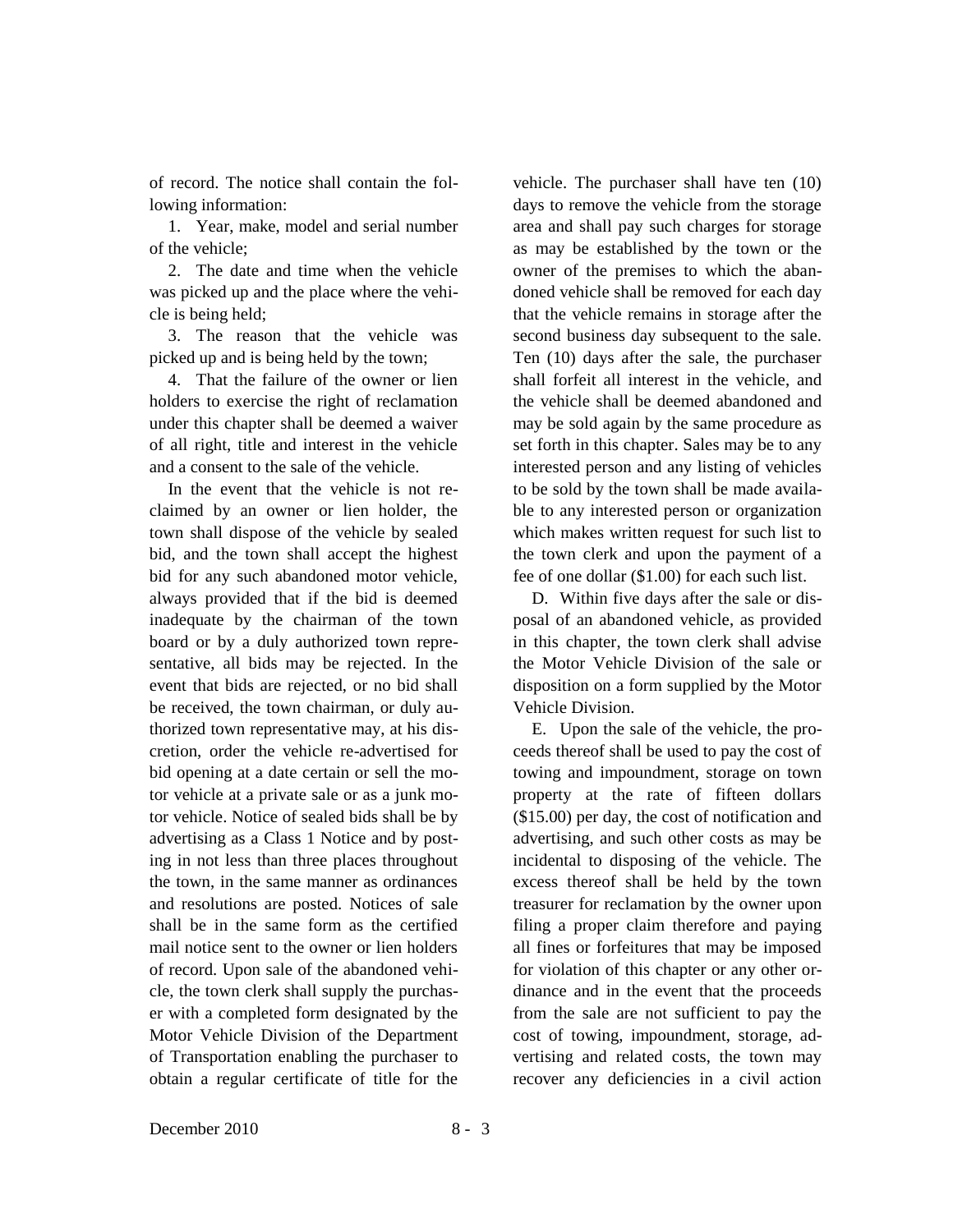against the owner of the abandoned vehicle. (Ord. dated 3/10/94, § 4)

# **8.04.050 Vehicle repair.**

No person shall repair a vehicle not owned by him on his property outside of a properly zoned district, nor leave the same outside for more than twenty-four (24) hrs. (Prior code § 10.09)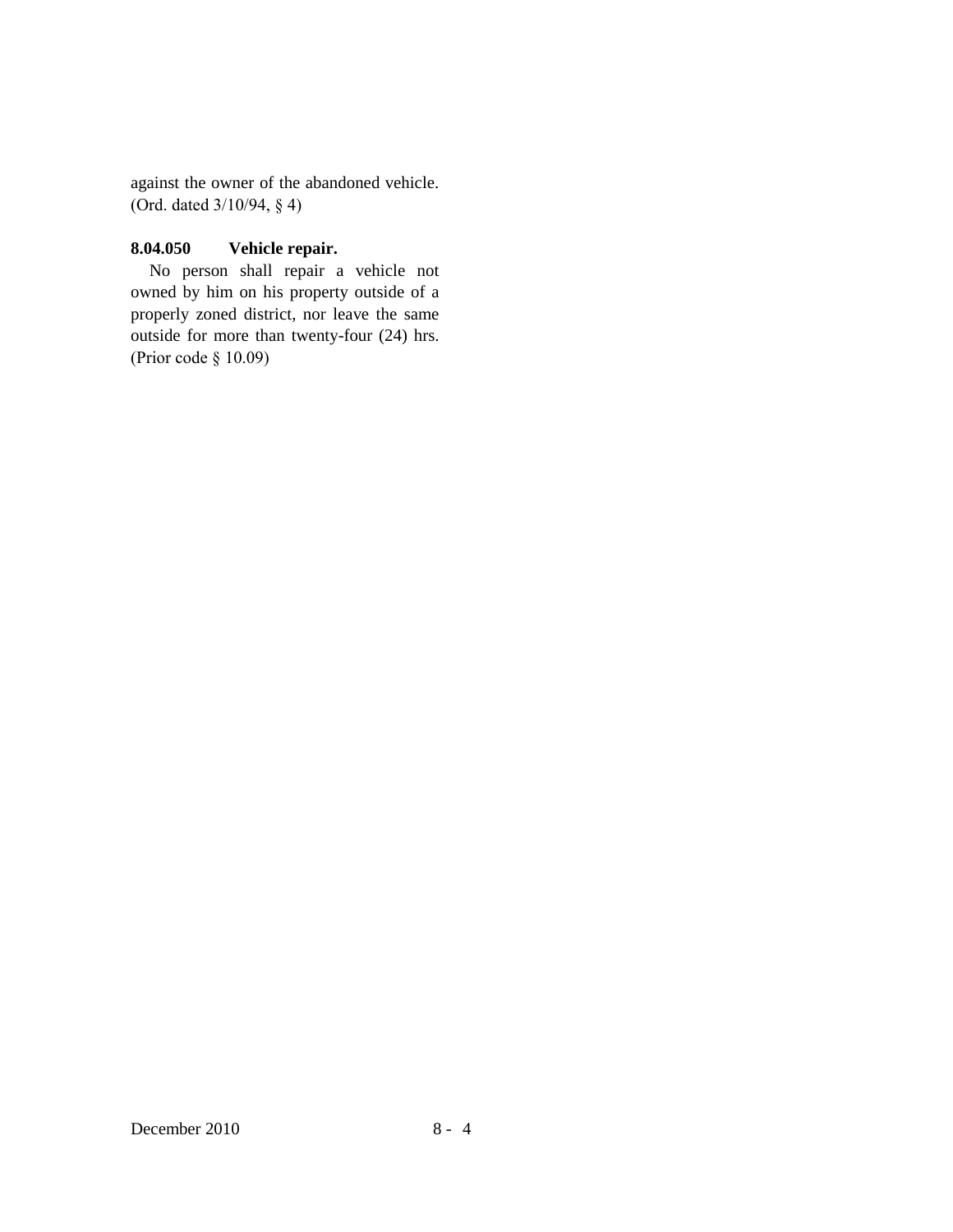### **Chapter 8.08**

### **FIRES AND FIREWORKS**

**Sections:**

**8.08.010 Regulations of fires and smoke. 8.08.020 Garbage burning. 8.08.030 Sale and discharge of fireworks restricted.**

**8.08.040 Violation--Penalty.**

# **8.08.010 Regulations of fires and smoke.**

A. Open Fire Regulated. No person shall kindle or start an open fire or permit the same to burn within thirty (30) feet or the nearest wall of any building, any wooden structure or within fifteen (15) feet of the paved edge of any street, road or alley. No person shall kindle or start an open fire or permit the same to burn except between noon and seven p.m. each day of the week. Each person who kindles or starts an open fire shall supervise, or cause to have supervised, the burning of the same until such fire is completely extinguished, provided dense smoke is not created and no nuisance occurs.

B. Exemption for Agricultural Burning. Burning of brush or weeds on agricultural lands including fires for crop land management, insect and rodent control is permitted, provided dense smoke is not created and no nuisance occurs. There shall be no time limit for agricultural burning but shall be supervised from time of ignition to extinguishment.

C. Contained Fire Regulated. No person shall kindle or start a fire or permit the same to burn within fifteen (15) of the nearest wall of any building, any wooden structure or in any street or alley. Any fire kindled or started or permitted to burn within thirty (30) feet of the nearest wall of any building or of any wooden structure shall be contained in a substantial burner constructed of metal, concrete or brick, so screened or covered as to prevent the escape of burning embers. No person shall kindle or start a fire or permit the same to burn in any such burner except between noon and seven p.m. each day of the week.

D. Exemption. The provisions of this section shall not apply to the creation and maintenance of fires in the discharge of governmental functions being supervised and attended by the town dump custodian or members of the town fire department or highway maintenance crews.

E. In the event that emergency conditions exist within the town, including, but not limited to, excessive dryness, the town board or the chief of the fire department may, by order prohibit all burning, fires, fireworks, or any other activities that might cause a fire to be kindled or started. In the event that such an emergency order is issued by the town board or the fire chief, the order shall be posted in the official newspaper carrying the notices for the town. (Ord. dated 6/27/02; Ord. dated 12/14/92; Ord. dated 6/20/88; prior code § 5.11)

## **8.08.020 Garbage burning.**

A. No person shall burn garbage or other material the burning of which causes an offensive or obnoxious odor within the town limits.

B. For the purpose of this section, a "residential district" is defined as a territory where the frontage on the highway for a dis-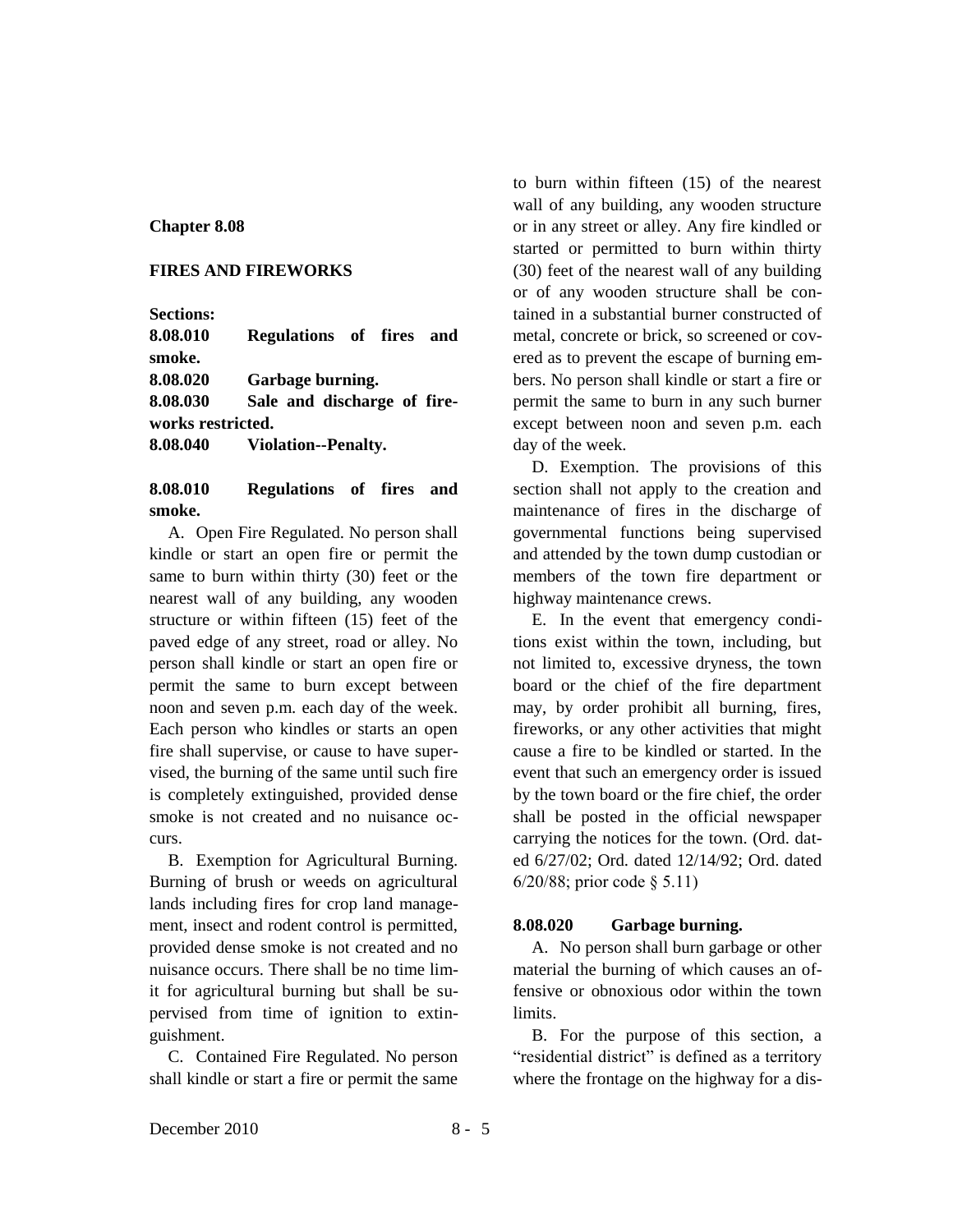tance of three hundred (300) feet or more is mainly occupied by dwellings or dwellings and buildings in use for business.

C. For the purpose of this section, a "business district" is defined as a territory contiguous to a highway where fifty (50) percent or more of the frontage thereon for a distance of three hundred (300) feet or more is occupied by buildings in use for business. (Prior code § 10.06)

## **8.08.030 Sale and discharge of fireworks restricted.**

A. Section 167.10, Wis. Stats., regulating the sale and use of fireworks, exclusive of any penalty imposed thereby, is adopted by reference and made a part of this chapter as though set forth in full with the following exception:

Any permit issued pursuant to Section 167.10 Wis. Stats., shall specify all of the following:

1. The name, address, date of birth and telephone number of the permit holder;

2. The date on and after which fireworks may be purchased;

3. The kind and quantity of fireworks which may be purchased;

4. The date, time and location of the permitted use;

5. The name, address, telephone number and exact location of the premises where fireworks will be stored prior to display;

6. The name of the liability insurance company, policy holders name and address, liability insurance policy number, the limits of the liability insurance coverage and a statement that the town is a named insured on the policy;

7. The name, age, address, telephone number and brief description of the qualifications of the person who will be in charge of the fireworks display.

B. No fireworks shall be discharged other than on the date for which the permit is issued and not prior to sunset nor after eleven p.m. on the date.

C. No users permit for the possession or use of fireworks may be issued without the permit holder submitting proof acceptable to the clerk of the town that a policy of liability insurance for the payment of all claims that may arise by reason of injuries to person or property from the handling, use or discharge of fireworks under the permit has been procured. Any such policy of liability insurance shall be taken in the name of the town and shall be in the minimum amount of one million dollars (\$1,000,000.00) for injury to any one person. The policy of liability insurance shall be filed in the office of the clerk for the town prior to the issuance of any permit.

Prior to the issuance of any users permit, under 167.10 Wis. Stats., the permit holder shall execute an indemnity and release agreement in a form acceptable to the town.

D. Any permit holder who falsifies any information of any permit application or who uses or discharges fireworks contrary to the terms and provisions of the permit or any person possessing or using fireworks without a permit, shall forfeit to the town upon conviction thereof, not less then one hundred dollars (\$100.00) no more than five hundred dollars (\$500.00) plus the cost of prosecution and in default of payment thereof, imprisonment in the county jail.

E. There shall be a thirty-five dollar (\$35.00) non-refundable permit application fee paid to the town at the time of the application for a permit herein for the purposes of covering administrative costs leading to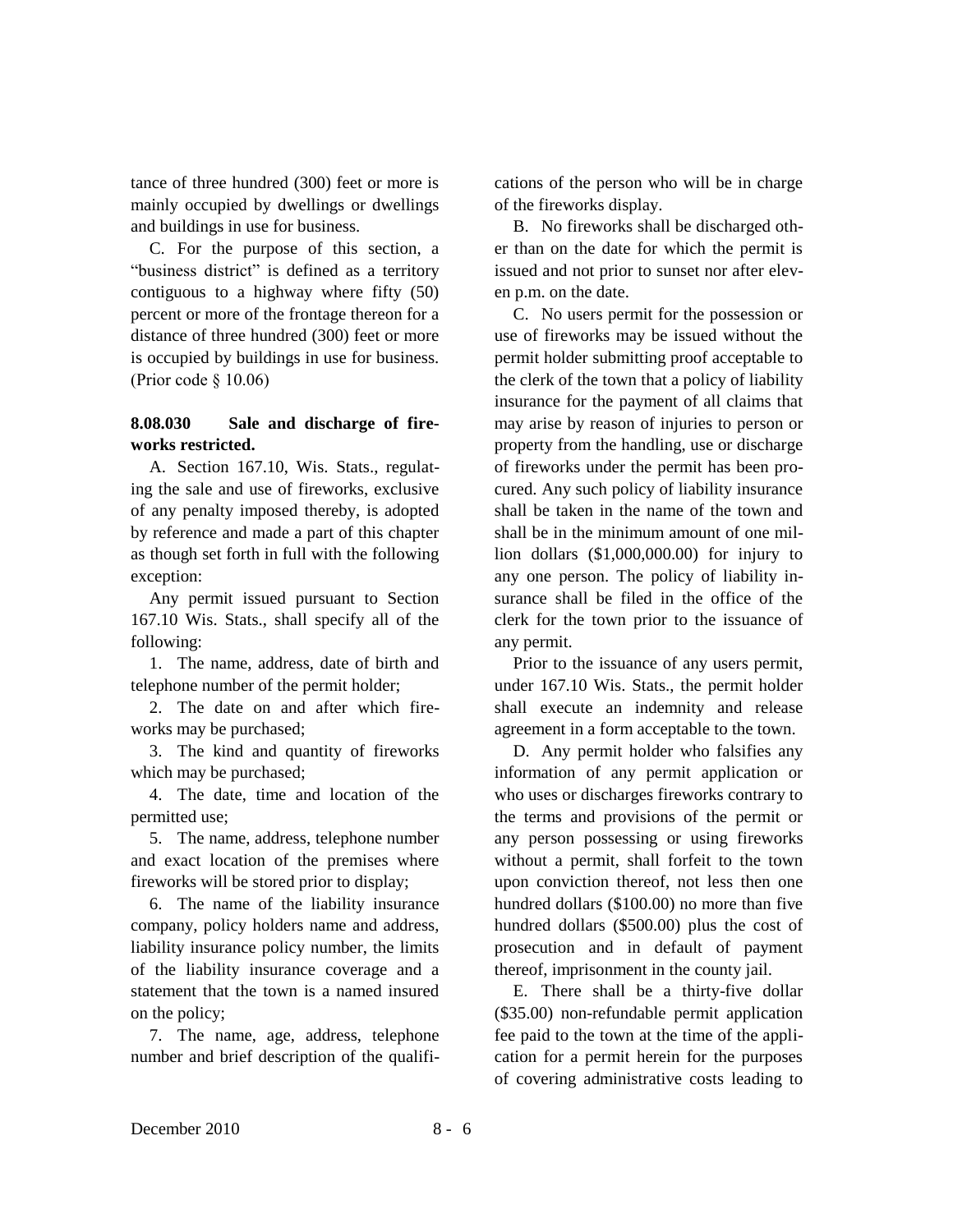the issuance of the permit provided in this section. As a further condition to the issuance of any permit provided in this section, applicant shall permit an appropriate member of the Burlington fire department to inspect the premises where fireworks will be stored prior to display. (Ord. dated 6/8/92: prior code § 9.04)

## **8.08.040 Violation--Penalty.**

Except as otherwise provided, any person found to be in violation of any provisions of this chapter shall be subject to a penalty as provided in Chapter 1.20 of this code. (Prior code § 5.15 (part))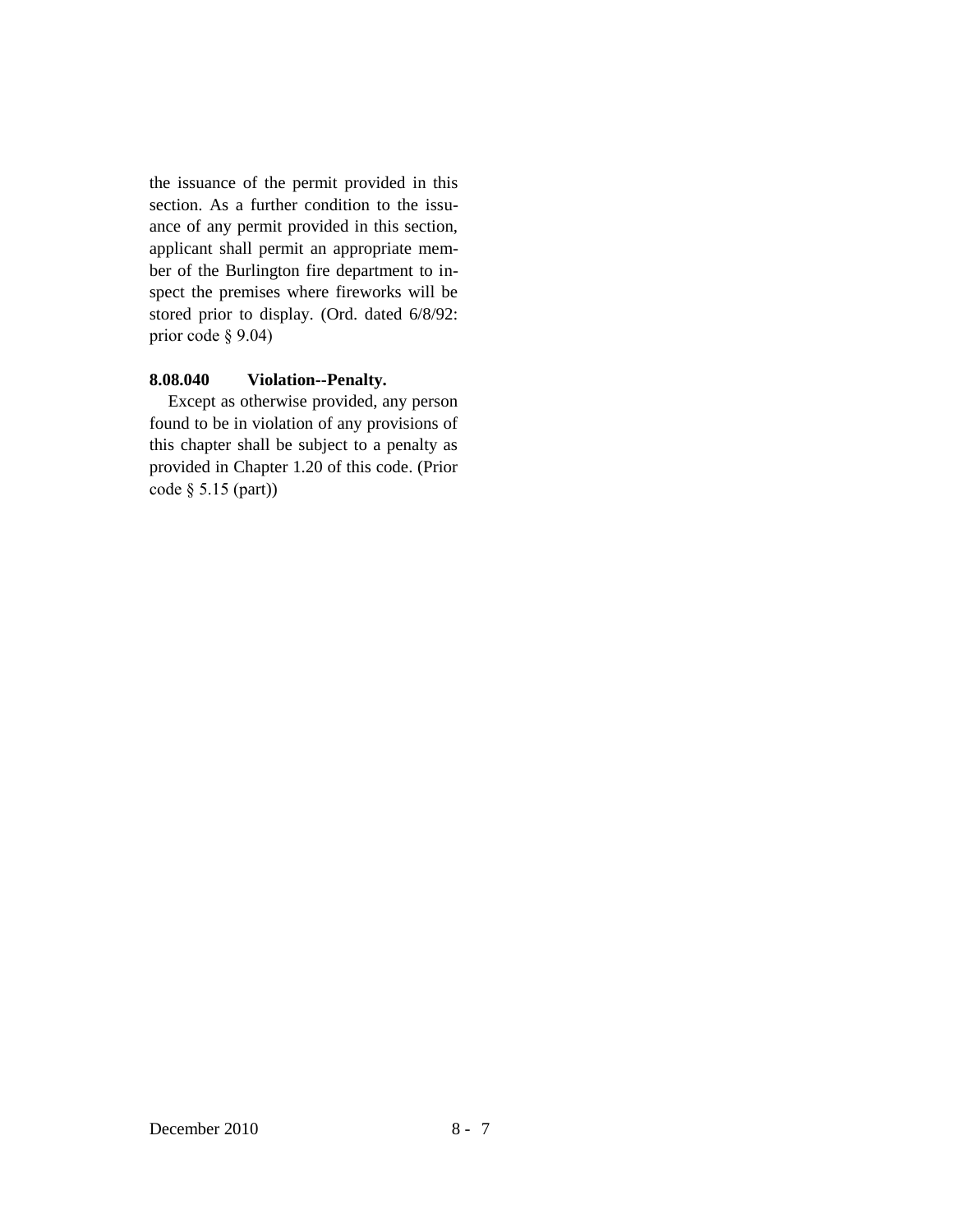**Chapter 8.12**

# **GARBAGE DISPOSAL, DUMPING AND FILL\***

**Sections:**

**8.12.010 Dumping of garbage, rubbish, in the town. 8.12.020 Disposal on private proper-**

| 0.12.V2V | Disposal on private proper-  |
|----------|------------------------------|
| ty.      |                              |
| 8.12.030 | Town landfill site.          |
| 8.12.040 | <b>Violation--Penalty.</b>   |
| 8.12.050 | Garbage/recycling collection |
| fees.    |                              |

\* Editor's note: The title of Chapter 8.12 was amended by Ord. dated 5/13/04.

## **8.12.010 Dumping of garbage, rubbish, in the town.**

A. No person shall deposit or cause to be deposited on any public highway, navigable waterway, as that term is defined by Wisconsin Statutes, or anywhere else in the town without specific written authorization from the owner of the land upon which the materials are deposited, any garbage, offal, ashes, rubbish, refuse, junk, cinders, earth, carcasses, automobile parts, manure of any animal or vegetable waste from any source whatever.

B. No person shall do anything on their own property which would create a situation in which gravel, earth, or any other material, or which would create a situation in which an unusual accumulation of water, was caused, deposited or permitted to accumulate upon a public highway in the town.

C. For the purpose of this section, the term "refuse" has the same meaning as defined in Section 8.12.020(B).

D. Any person who shall violate any provision of this section shall, upon conviction thereof, forfeit not less than two hundred dollars (\$200.00) nor more than five hundred dollars (\$500.00) together with the cost of prosecution, and in default of payment of such forfeiture and costs shall be imprisoned in accordance with Chapter 1.20. (Editorially amended during 2001 codification; Ord. dated 1/13/92: prior code § 11.01)

# **8.12.020 Disposal on private property.**

A. Statement of Purpose. The town is concerned with persons dumping or allowing the dumping of solid wastes on private property within the town not specifically classified or approved by the DNR as a solid waste facility as that term is defined and used in Chapter 289 of the Wisconsin Statutes. The town board deems it necessary, for public health, safety, and welfare purposes that the town should control the quantity and type of materials that are dumped on private property within the township or allowed to be dumped on such property. Such dumping, in the past, has altered water drainage causing substantial damage to town property, caused environmental concerns, and created unsightly landfilled areas uncontrolled by state regulation. This section is not designed to conflict with any regulatory powers granted by Wisconsin Statutes or the Wisconsin Administrative Code to the Department of Natural Resources relating to solid waste facilities or other matters regulated by Chapter 289 of the Wisconsin Statutes.

B. Solid Waste Disposal.

1. Solid Waste Disposal Prohibited. No person, firm or corporation shall dispose of or permit the disposal of any solid wastes on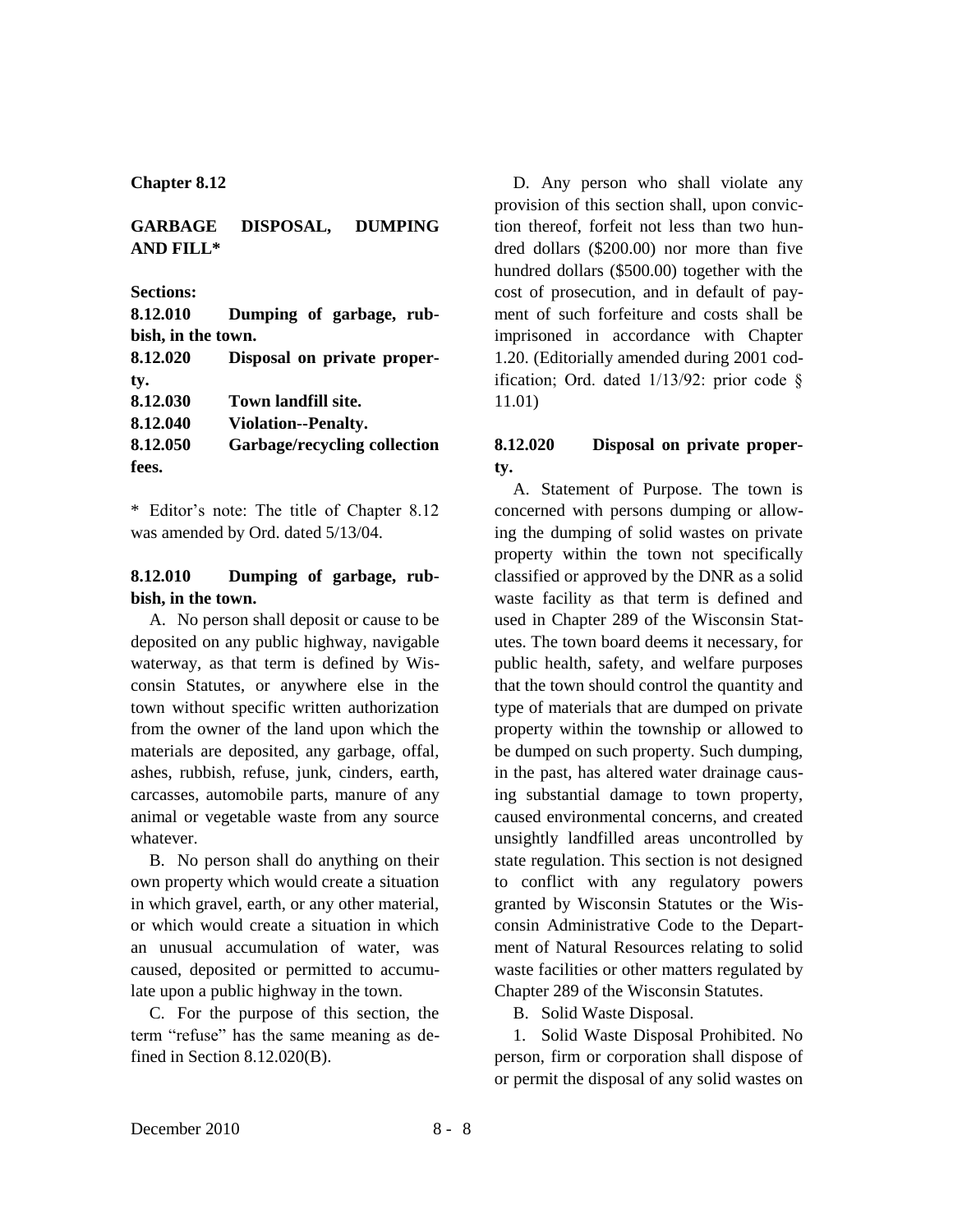any property within the town with the exception of solid waste facilities regulated by the Department of Natural Resources or other state agencies pursuant to Wisconsin law and Wisconsin Administrative Code. For the purposes of this section, "solid waste" means any garbage, refuse, sludge from a waste treatment plant, and any other discarded or salvageable materials resulting from industrial, commercial, mining and agricultural operations and from community activities, but does not include solids or dissolved materials in domestic sewage, or solid or dissolved materials in irrigation return flows or industrial discharges which are point sources subject to permits under Chapter 283 Wis. Stats., or source, special nuclear or by-product material as defined under Chapter 254 Wis. Stats. The term "refuse" means combustible and non-combustible rubbish, including, but not limited to, paper, painted or treated wood, metal, glass, cloth and products thereof; litter and street rubbish, asphalt, ashes, painted and treated wood, and other debris resulting from the construction or demolition of structures. Refuse shall not include clean soil, brick, building stone, concrete, reinforced concrete, broken pavement, and unpainted or untreated wood.

2. Exceptions. The above prohibition shall not apply to or prohibit an owner of any property that is zoned A-1 within the town from disposing of trees, brush, lumber, wood products, concrete, asphalt, stone, ashes, paper and cloth products on his or her own property; provided, that such items of solid waste are generated by such owner on his or her property; and further provided, that such solid wastes are not, in any way, generated, shipped, hauled, transported or brought in from any location outside of such owners property.

3. Clean Up and Restoration. Any person, firm or corporation in violation of this section shall, upon direction of the town board, immediately cease and desist conducting such activities and shall begin immediate actions to clean up and remove any offending materials and restore the site to its original condition, with the offending person, firm or corporation being responsible for all expenses incurred. Should any person, firm, or corporation fail to engage the necessary men and equipment to comply or to complete the requirements of this section, the town board may order the required actions to be taken by public or private resources and allow the recovery of any and all costs incurred by the town.

C. Dumping, Depositing or Disposing of Fill Prohibited Without Permit.

1. No person, firm or corporation shall dump, deposit or dispose of any fill or allow any fill to be dumped, deposited or disposed of on any property within the town of Burlington without the written permission of the town board. For the purposes of this ordinance, "fill" means any solid materials, including, but not limited to, sand, gravel, top soil, dirt, any type of soils, brick, building stone, concrete, reinforced concrete, broken pavement, wood or rocks. An exemption from the prohibition shall apply to the dumping, depositing or disposing of clean and uncontaminated sand, gravel, top soil, or dirt on any property within the town of Burlington in accordance with the following parameters:

a. Fifty (50) cubic yards or less on property less than one acre;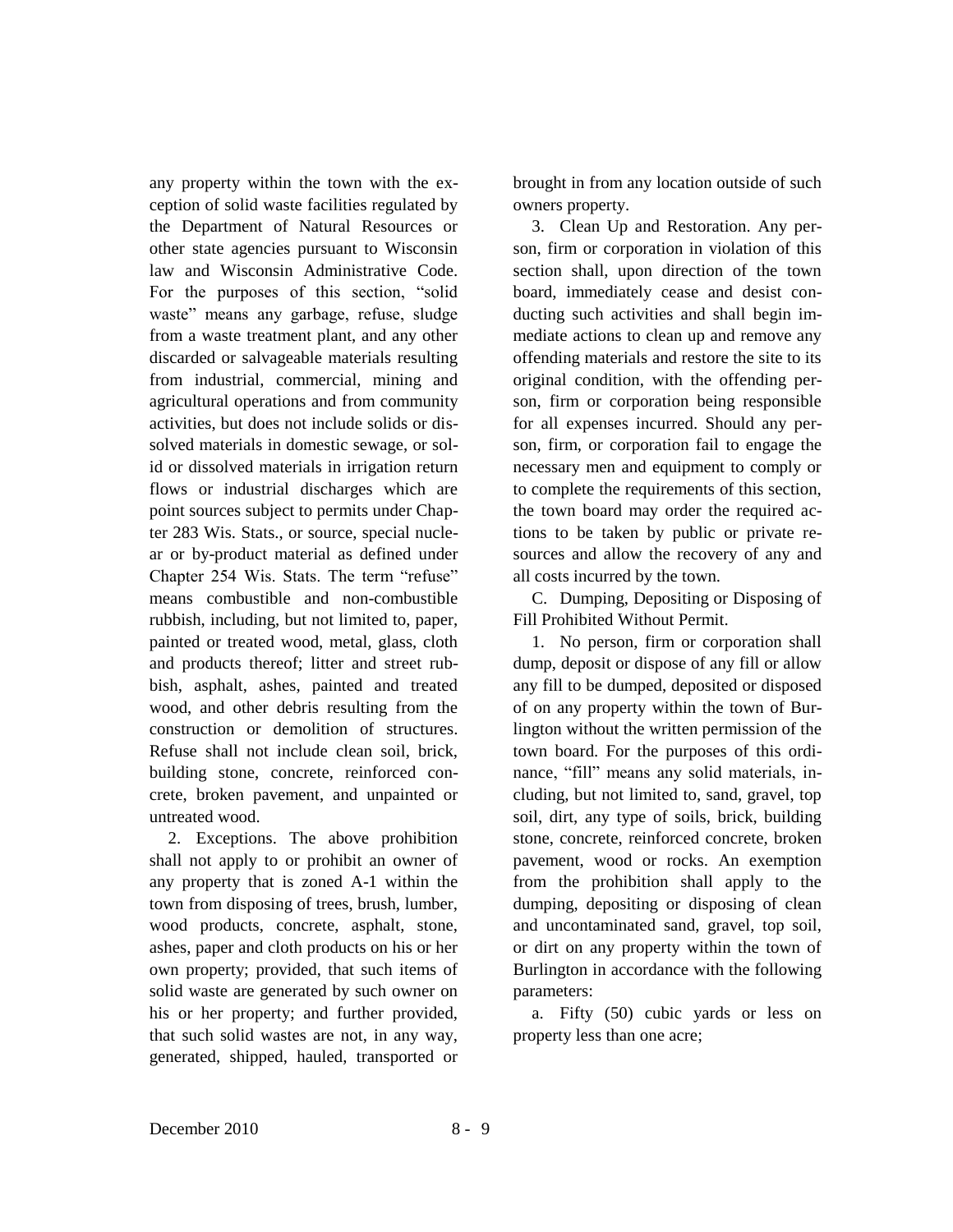b. One hundred (100) cubic yards or less on property between one acre in size and two and one-half acres in size;

c. Two hundred (200) cubic yards or less on property between two and one-half acres and five acres in size;

d. Four hundred (400) cubic yards or less on property between five acres and ten (10) acres in size;

e. Eight hundred (800) cubic yards or less on property greater than ten (10) acres in size.

The term "property" shall be established by each separate tax parcel number. The volumes of fill set forth above are total volumes of material dumped, deposited or disposed of with respect to any given property. Therefore, this ordinance shall bind any predecessors in title with respect to any amounts previously dumped, deposited or disposed of on the property in question.

2. Any person seeking the permission of the town board to dump, deposit or dispose of any fill or allow the dumping, disposal, or depositing of fill on any property within the town, shall apply for a permit by filing an application for such permit with the town board on such form and containing such information as the town board requires. A current and accurate plat of survey, prepared by a land surveyor or engineer licensed to do business in the state of Wisconsin, shall accompany the permit application, and shall include, but not be limited to, the exterior boundaries of the property; all existing planimetric (physical) features on subject site and adjacent properties such as buildings, trees, driveways, culverts, pavement, walks, drainage ditches, power poles, utility pedestals, etc., existing and proposed elevations and existing and proposed contours on subject site and adjacent properties; locations

and elevations of existing buildings on adjacent properties and any other information that may be pertinent in determining existing and proposed drainage patterns. The requestor shall also be responsible for obtaining any other applicable permits, including but not limited to, those required by the DNR and Racine County. The town, upon request, may waive the survey requirement based on the particular circumstances of the request. The permit applicant shall be responsible for all reasonable costs related to such permit, including, but not limited to, engineering fees, administrative costs, attorney's fees, and such other costs as may be incurred by the town in acting on such permit.

3. Fees and deposits shall be set by resolution, in addition to the town's costs as set forth in subsection  $(C)(2)$  of this section. (Ord. dated 5/24/07)

4. Any person desiring to place fill on their property which exceeds the amounts set forth herein, may make application to the town board for the same, under the terms of subsection B set forth in this section. The town may withhold approval if it determines that fill in addition to the limitations set forth in this section would redirect the natural flow of water, would affect neighboring property owners adversely, would have a negative aesthetic impact, would have a negative public health or welfare impact, or any other reason consistent with the general purposes of this section.

5. All fill projects shall be completed within ninety (90) days of granting of the permit, unless an extension is granted by the board. Completion shall entail placement, grading, landscaping, restoration and any other step as may be required according to the approval conditions. An extension may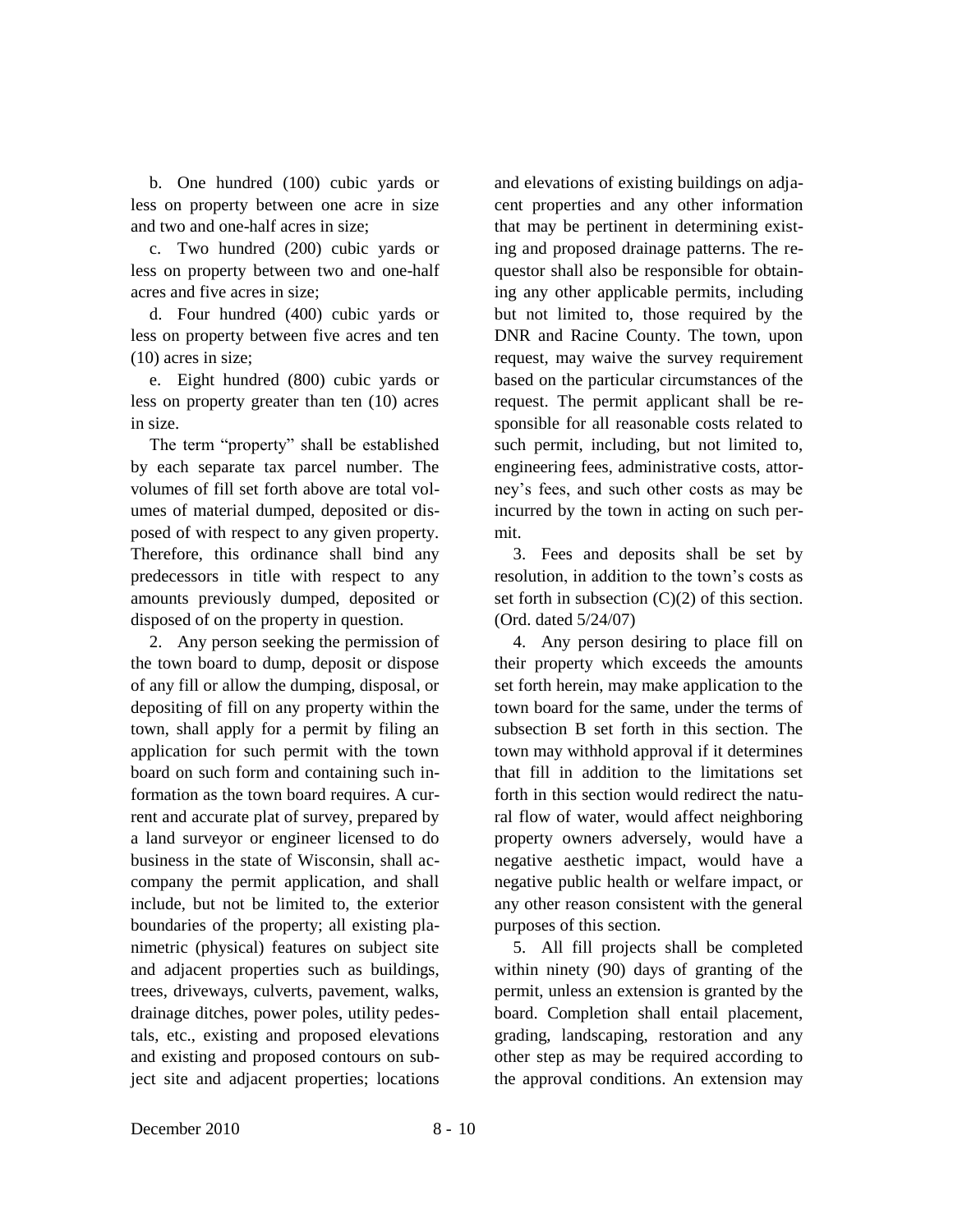be granted at the time of granting the permit or later, based on a showing of good cause as to why the project cannot be completed within ninety (90) days. Any person requesting an extension shall make application to the board prior to expiration of the existing permit, or a new permit, approval and fee shall be required. Failure to complete the project in timely fashion shall be deemed a violation of this section.

6. Upon completion of any fill project, the property owner shall report the total amount of cubic yards placed on the property. The town clerk shall keep a record of all fill amounts placed on a given property, so that the lifetime, cumulative, maximum limits can be applied. The lifetime maximum does not prohibit additional fill, it only establishes when a permit must first be issued. These records shall be public records, open to inspection so that subsequent owners of real estate can be apprised of any remaining limits.

7. This ordinance is adopted by the town board of the town of Burlington for the purpose of protecting the health and safety of the citizens of the town and in the interest of providing adequate, safe, and effective drainage of water within the town of Burlington, preventing unsightly deposit of materials on property in the town, protection against soil contamination and protection against altering or destroying natural drainage patterns.

8. If any person, firm or corporation is found to be in violation of this section, the town may take any steps necessary to remedy the situation, including entry upon land of the person to remove the offending fill amounts. Such persons shall be liable to the town of Burlington for any expense incurred by the town or loss or damage sustained by

the town by reason of such violation including, but not limited to, attorney's fees, engineer's fees, administrative costs, and such other fees incurred by the town by reason of violation or enforcement of this ordinance.

9. Any person, firm or corporation in violation of this section of the ordinance shall forfeit to the town of Burlington upon conviction thereof an amount not to exceed five hundred dollars (\$500.00) plus the costs of prosecution and, in default of payment thereof, imprisonment in the county jail for ten (10) days. Each day of violation shall constitute a separate offense.

D. Enforcement. Unless the town has designated another representative, the town building inspector shall be responsible for enforcement of this chapter. Such person shall have the right to reasonably enter upon land, with advance notice, to inspect any potential violations. If a violation is discovered, he/she shall notify the owner, agent or occupant of the property causing or allowing such violation of this section by written notice of inspection. Such persons shall include in such notification the specific condition or conditions found which amounts to a violation, the correction necessary to cure any such violation in a specific and reasonable time to bring about compliance with this section. Each such condition amounting to a violation of this section shall be treated as a separate and distinct violation. In the event that the owner, agent or occupant of such private property fails to correct any such violation within twenty-four (24) hours after the time allowed for bringing about compliance, the town board, upon written referral of such enforcement person, shall contract to bring about compliance at the expense of the owner of such property.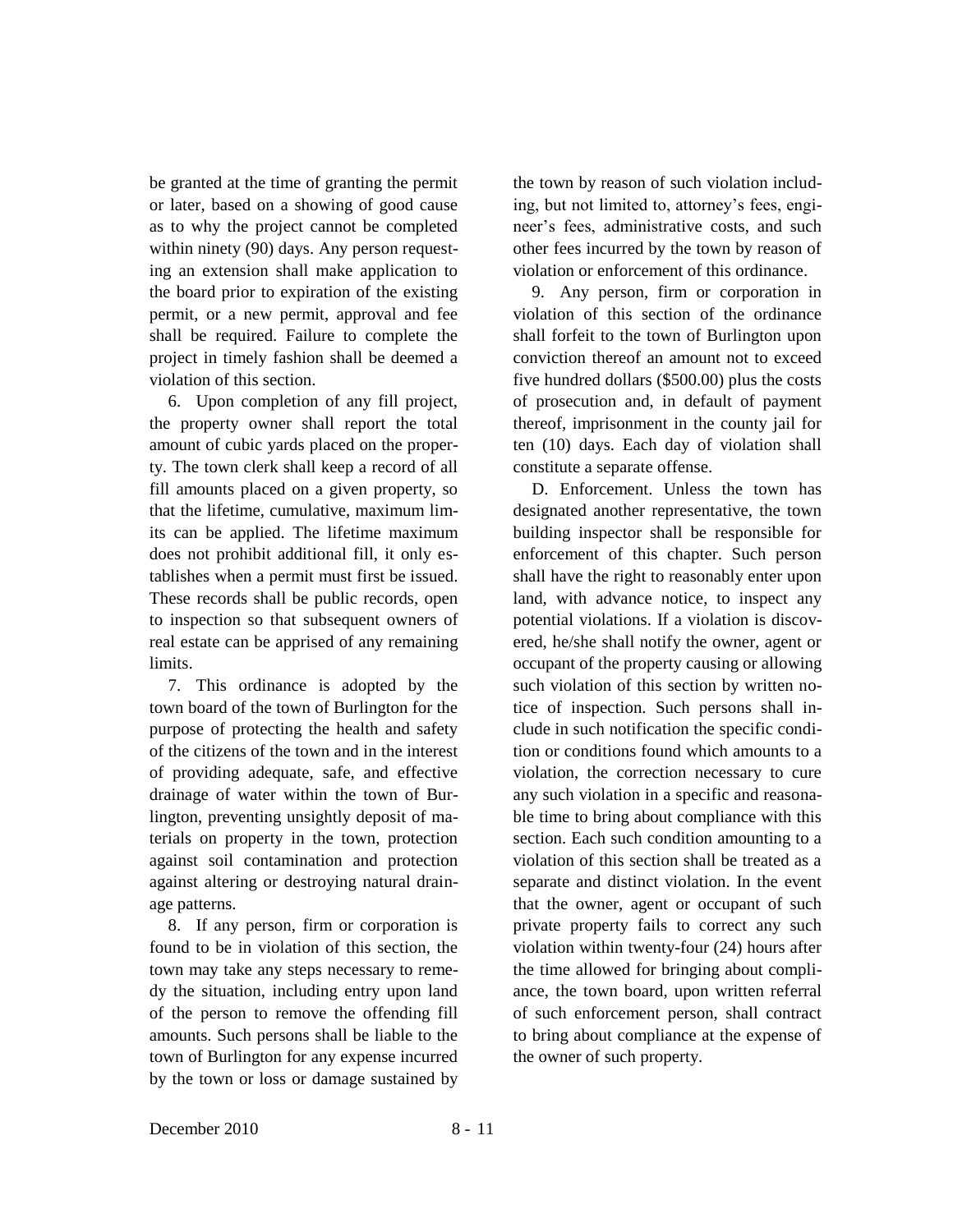E. Civil Liability. Any person, firm or corporation in violation of this section shall be liable to the town for any expenses incurred by the town or loss or damage sustained by the town by reason of such violation including, but not limited to, attorney's fees, engineer's fees, administrative costs, and such other fees incurred by the town by reason of the violation or enforcement of this section.

F. Penalties. Any person, firm or corporation in violation of this section shall forfeit to the town upon conviction thereof, not to exceed two hundred dollars (\$200.00) plus the costs of prosecution in default of payment thereof, imprisonment in the county jail for ten (10) days. Each day of violation shall constitute a separate offense. (Ord. dated 9/9/04; Ord. dated 5/13/04; editorially amended during 2001 codification; Ord. dated 6/13/96; prior code § 9.23)

### **8.12.030 Town landfill site.**

A. The town landfill site shall be operated under such rules and regulations as the town board shall from time to time establish.

B. The town landfill site shall be used only by full-time or summer residents of the town. Summer residents may use the site only while they are in residence within the town.

C. Fees for use of the landfill site shall be set by resolution of the town board.

D. No refuse shall be accepted unless all of the total material contained therein, as determined by volume, shall be originated within the town. Any owner or operator of a vehicle violating this provision may be prohibited from using the town landfill for a period of thirty (30) days or such shorter period of time as the town board may prescribe.

E. No owner or operator of a vehicle shall dump upon the town landfill site any refuse which shall have originated outside of the town.

F. No person shall loiter in the town landfill site or pick or remove any refuse from the town landfill site.

G. No refuse shall be accepted unless there is attached to the vehicle a current sticker issued by the town. (Editorially amended during 2001 codification; Ord. dated 9/27/88; Ord. dated 7/18/88; prior code § 11.03)

#### **8.12.040 Violation--Penalty.**

Any person found to be in violation of any provision of this chapter shall be subject to a penalty as provided in Chapter 1.20 of this code. (Prior code  $\S$  11.05)

## **8.12.050 Garbage/recycling collection fees.**

The town shall, by resolution, establish an annual fee for garbage and recycling collection in the town. The fee to be established shall be per residential unit, as determined by the uniform numbering system. That is, each uniform number on which a habitable residence is situated, shall be assessed one annual fee. (Ord. dated 11/14/02)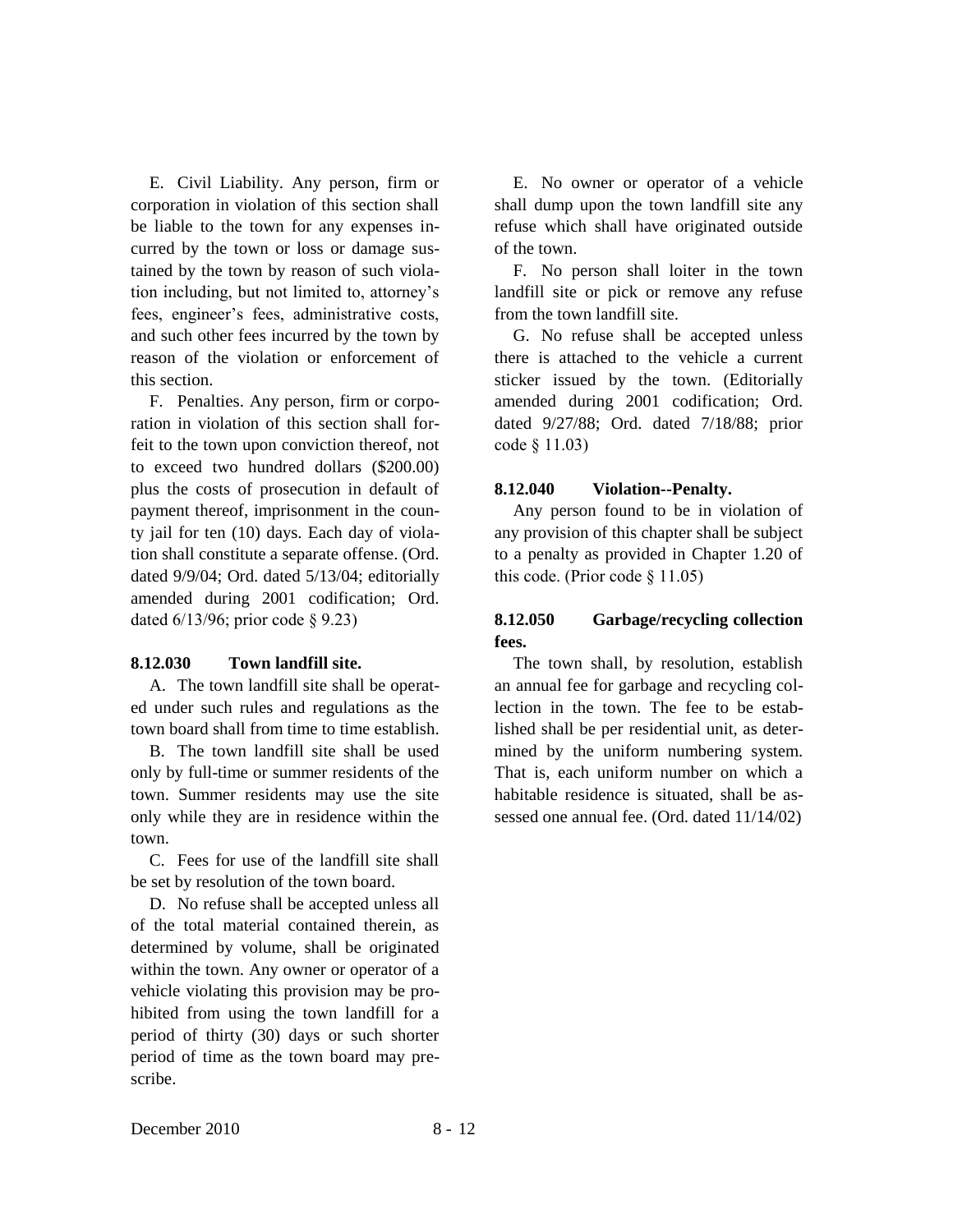#### **Chapter 8.16**

#### **PROHIBITED DISCHARGES**

**Sections:**

| 8.16.010     | Discharges restricted.        |  |
|--------------|-------------------------------|--|
| 8.16.020     | Containment, cleanup and      |  |
| restoration. |                               |  |
| 8.16.030     | Site access.                  |  |
| 8.16.040     | <b>Public protection.</b>     |  |
| 8.16.050     | Enforcement.                  |  |
| 8.16.060     | Civil liability.              |  |
| 8.16.070     | <b>Violations--Penalties.</b> |  |

### **8.16.010 Discharges restricted**.

No person, firm or corporation shall discharge or cause to be discharged, leaked, leached, spilled upon any public street, alley, or public property, or onto the ground, surface waters, subsurface waters, or acquifiers, or on any private property within the town, except those areas specifically licensed for waste disposal or landfill activities and to receive such materials, any explosive, flammable or combustible solid, liquid or gas, any radioactive material at or above Nuclear Regulatory Restriction levels, etiologic agents, or any solid, liquid or gas creating a hazard, potential hazard, or public nuisance or any solid, liquid or gas having a deleterious effect on the environment. (Ord. dated 9/14/87, § 1 (part): prior code § 9.22(1))

# **8.16.020 Containment, cleanup and restoration.**

Any person, firm, or corporation in violation of the above section shall, upon direc-

tion of any town officer/approved authority, begin immediate actions to contain, clean up and remove to an approved repository the offending material(s) and restore the site to its original condition, with the offending person, firm or corporation being responsible for all expenses incurred. Should any person, firm or corporation fail to engage the necessary men and equipment to comply or to complete the requirements of this section, the town officer/approved authority may order the required actions to be taken by public or private resources and allow the recovery of any and all costs incurred by the town. (Editorially amended during 2001 codification; Ord. dated 9/14/87, § 1 (part): prior code  $\S$  9.22(2))

## **8.16.030 Site access.**

Access to any site, public or private, where a prohibited discharge is indicated or suspected will be provided to the town officer/approved authority and to town police and fire department personnel for the purpose of evaluating the threat to the public and monitoring containment, cleanup and restoration activities. (Editorially amended during 2001 codification; Ord. dated 9/14/87, § 1 (part): prior code § 9.22(3))

### **8.16.040 Public protection.**

Should any prohibited discharge occur that threatens the life, safety or health of the public at, near, or around the site of a prohibited discharge, and that the situation is so critical that immediate steps must be taken to protect life and limb, the town officer/approved authority, or the senior town police or fire official on the scene of the emergency may order an evacuation of the area or take other appropriate protective steps for a period of time until the town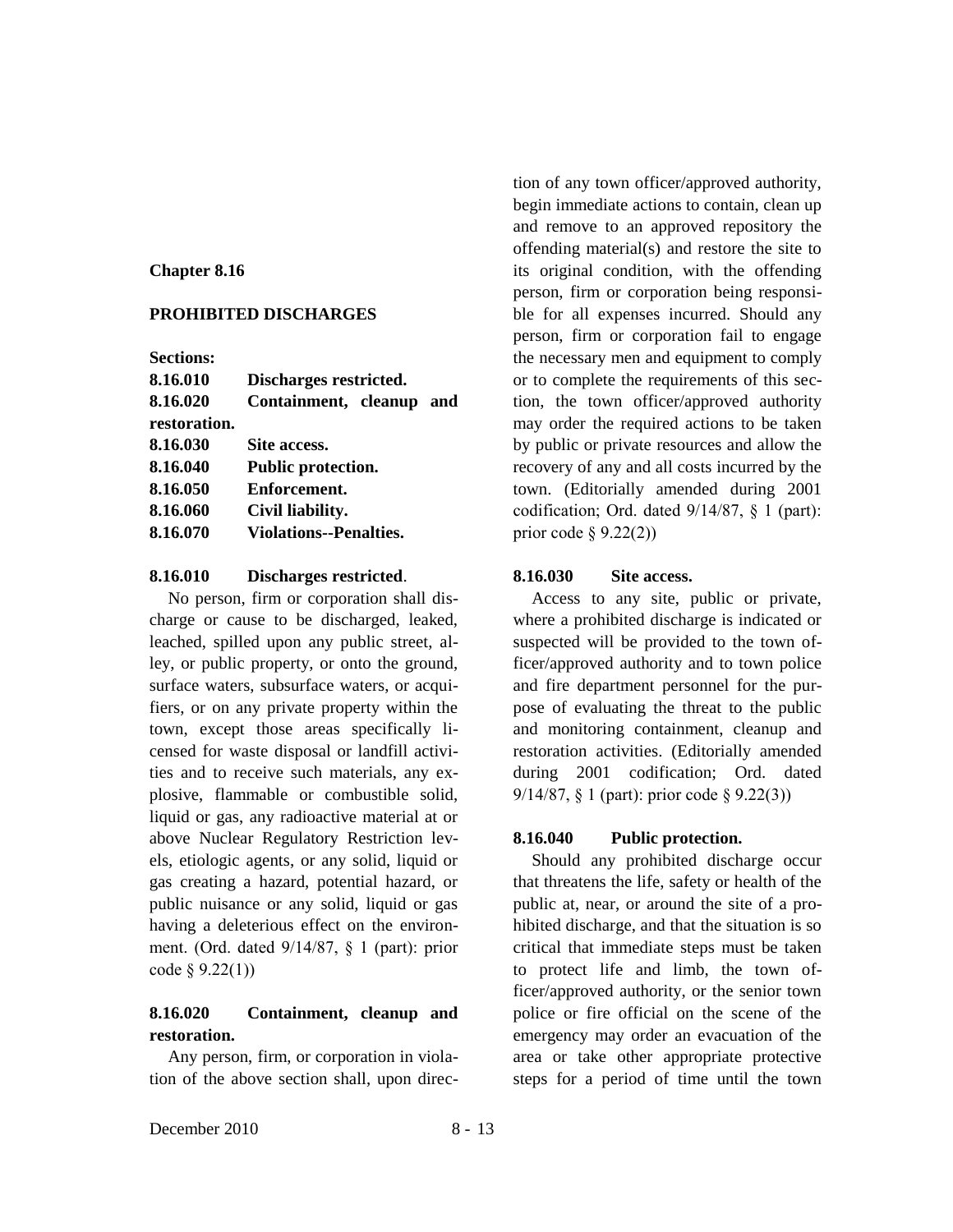board can take appropriate action. (Editorially amended during 2001 codification; Ord. dated  $9/14/87$ , § 1 (part): prior code § 9.22(4))

## **8.16.050 Enforcement.**

The town officer/approved authority, as well as the town police officers, shall have authority to issue citations or complaints under this chapter. (Editorially amended during 2001 codification; Ord. dated 9/14/87, § 1 (part): prior code § 9.22(5))

### **8.16.060 Civil liability.**

Any person, firm or corporation in violation of this chapter shall be liable to the town for any expenses incurred by the town or loss or damage sustained by the town by reason of such violations. Further, such persons, firms or corporations shall be additionally responsible for certain set fees for any services, materials or labor provided, as established by resolution of the town board. (Ord. dated 10/10/02: editorially amended during 2001 codification; Ord. dated 9/14/87, § 1 (part): prior code § 9.22(6))

## **8.16.070 Violations--Penalties.**

Any person, firm or corporation in violation of this chapter shall forfeit to the town upon conviction thereof not to exceed two hundred dollars (\$200.00) plus the costs of prosecution and in default of payment thereof, imprisonment in the county jail for ten (10) days. Each day of violation shall constitute a separate offense. (Ord. dated 9/14/87, § 1 (part): prior code § 9.22(7))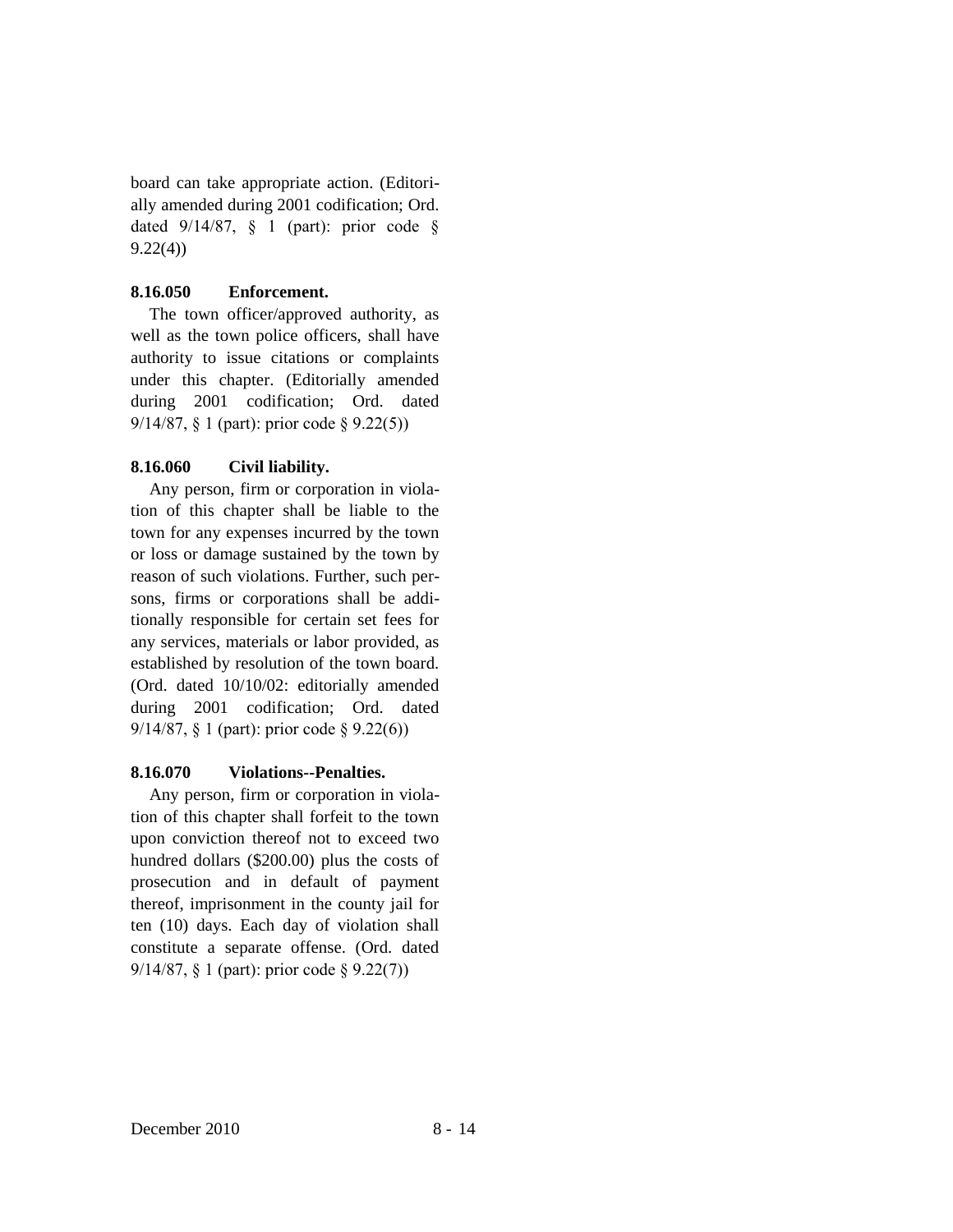### **Chapter 8.20**

### **RECYCLING**

**Sections:**

| 8.20.010                   | <b>Short title.</b>                        |
|----------------------------|--------------------------------------------|
| 8.20.020                   | Purpose.                                   |
| 8.20.030                   | <b>Statutory authority.</b>                |
| 8.20.040                   | Abrogation and greater re-                 |
| strictions.                |                                            |
| 8.20.050                   | Interpretation.                            |
| 8.20.060                   | Applicability.                             |
| 8.20.070                   | Administration.                            |
| 8.20.080                   | Definitions.                               |
| 8.20.090                   | Separation of recyclable                   |
| materials.                 |                                            |
| 8.20.100                   | Separation<br>requirements                 |
| exempted.                  |                                            |
| 8.20.110                   | Care of separated recyclable               |
| materials.                 |                                            |
| 8.20.120                   | Management of lead acid                    |
|                            | batteries, major appliances, waste oil and |
| vard waste.                |                                            |
| 8.20.130                   | Preparation and collection                 |
| of recyclable materials.   |                                            |
| 8.20.140                   | Responsibilities of owners                 |
|                            | or designated agents of multiple-family    |
| dwellings.                 |                                            |
| 8.20.150                   | Responsibilities of owners                 |
|                            | or designated agents of nonresidential     |
| facilities and properties. |                                            |
| 8.20.160                   | Prohibitions on scavenging.                |
| 8.20.170                   | Prohibitions on use of non-                |
| transparent containers.    |                                            |
| 8.20.180                   | Prohibitions on disposal of                |
| recyclable materials.      |                                            |

**8.20.190 Enforcement.**

## **8.20.010 Short title.**

This chapter shall be known as the "recycling ordinance for the town of Burlington." (Ord. dated 4/28/94: prior code § 11.08(1))

### **8.20.020 Purpose.**

The purpose of this chapter is to promote recycling, composting, and resource recovery through the administration of an effective recycling program, as provided in Section 159.09(3)(b), Wis. Stats., and Chapter NR 544, Wis. Administrative Code. (Ord. dated 4/28/94: prior code § 11.08(2))

#### **8.20.030 Statutory authority.**

This chapter is adopted as authorized under Section 159.09(3)(b), Wis. Stats., and the town. (Ord. dated 4/28/94: prior code § 11.08(3))

# **8.20.040 Abrogation and greater restrictions.**

It is not intended by this chapter to repeal, abrogate, annul, impair or interfere with any existing rules, regulations, ordinances or permits previously adopted or issued pursuant to law. However, whenever this chapter imposes greater restrictions, the provisions of this chapter shall apply. (Ord. dated 4/28/94: prior code § 11/08(4))

#### **8.20.050 Interpretation.**

In their interpretation and application the provisions of this chapter shall be held to be the minimum requirements and shall not be deemed a limitation or repeal of any other power granted by the Wisconsin Statutes. Where any terms or requirements of this chapter may be inconsistent or conflicting, the more restrictive requirements or interpretation shall apply. Where a provision of this chapter is required by Wisconsin Stat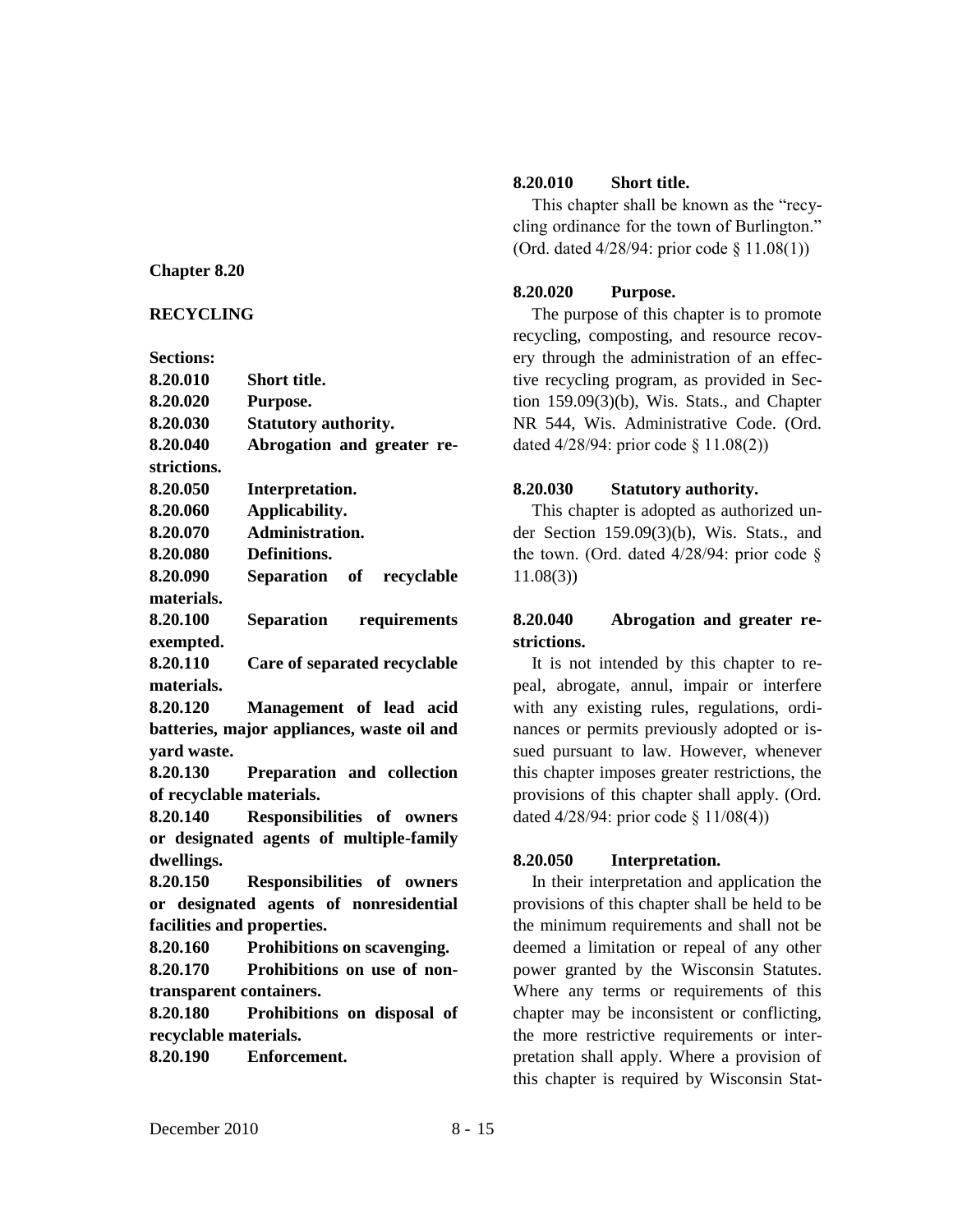utes, or by a standard in Chapter NR.544, Wis. Administrative Code, and where the chapter provision is unclear, the provision shall be interpreted in light of the Wisconsin Statutes and the Chapter NR 544 standards in effect on the date of the adoption of the ordinance codified in this chapter, or in effect on the date of the most recent test amendment to this chapter. (Ord. dated 4/28/94: prior code § 11.08(5))

#### **8.20.060 Applicability.**

The requirements of this chapter apply to all persons within the town. (Ord. dated 4/28/94: prior code § 11.08(7))

#### **8.20.070 Administration.**

The provisions of this chapter shall be administered by the town board. (Ord. dated 4/28/94: prior code § 11.08(8))

### **8.20.080 Definitions.**

For the purposes of this chapter:

"Bi-metal container" means a container for carbonated or malt beverages that is made primarily of a combination of steel and aluminum.

"Container board" means corrugated paperboard used in the manufacture of shipping containers and related products.

"HDPE" means high density polyethylene plastic containers marked by the SPI code No. 2.

"LDPE" means low density polyethylene plastic containers marked by the SPI code No. 2.

"Magazines" means magazines and other materials printed on similar paper.

"Major appliance" means a residential or commercial air condition, clothes dryer, clothes washer, dishwasher, freezer, microwave oven, oven, refrigerator or stove.

"Mixed or other plastic resin types" means plastic containers marked by the SPI code No. 7.

"Multiple-family dwelling" means a property containing five or more residential units, including those which are occupied seasonally.

"Newspaper" means a newspaper and other materials printed on newsprint.

"Nonresidential facilities and property" means commercial, retail, industrial, institutional and governmental facilities and properties. This term does not include multiplefamily dwellings.

"Office paper" means high grade printing and writing papers from offices in nonresidential facilities and properties. Printed white ledger and computer printout are examples of office paper generally accepted as high grade. This term does not include industrial process waste.

"Person" includes any individual, corporation, partnership, association, local governmental unit, as defined in Section  $66.299(1)(a)$ , Wis, Stats., state agency or authority or federal agency.

"PETE" means polyethylene terephthalate plastic containers marked by the SPI code No. 1.

"Post-consumer waste" means solid waste other than solid waste generated in the production of goods, hazardous waste, as defined in Section  $144.44(7)(a)1$ ., Wis. Stats.

"PP' means polypropylene plastic containers marked by the SPI code No. 5.

"PS" means polystyrene plastic containers marked by the SPI code No. 6.

"PVC" means polyvinyl chloride plastic containers marked by the SPI code No. 3.

"Recyclable materials" includes lead acid batteries; major appliances; waste oil; yard waste; aluminum containers; corrugated pa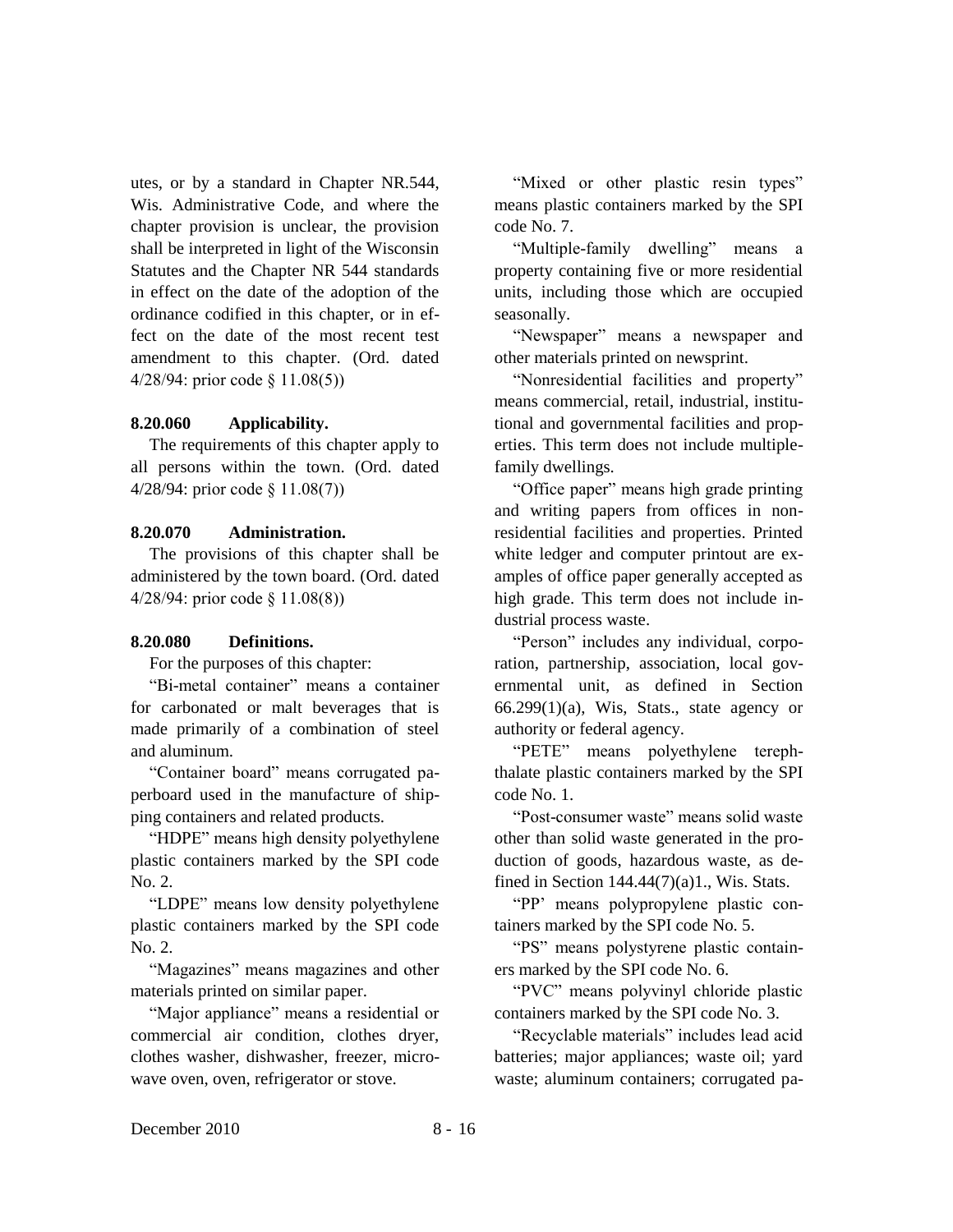per or other container board; foam polystyrene packaging; glass container; magazines; newspapers; office paper; plastic containers, including those made of PETE, HDPE, PVC, LDPE, PP, PS, and mixed or other plastic resin types; steel containers; waste tires; and bi-metal containers.

"Solid waste" has the meaning specified in Section 144.01(15), Wis. Stats.

"Solid waste facility" has the meaning specified in Section 144.43(5), Wis. Stats.

"Solid waste treatment" means any method, technique or process which is designed to change the physical, chemical or biological character or composition of solid waste. "Treatment" includes incineration.

"Waste tire" means a tire that is no longer suitable for its original purpose because of wear, damage or defect.

"Yard waste" means leaves, grass clippings, yard and garden debris and brush, including clean woody vegetative material no greater than six inches in diameter. This term does not include stumps, roots, or shrubs in intact root balls. (Ord. dated 4/28/94: prior code § 11/08(10))

## **8.20.090 Separation of recyclable materials.**

Occupants of single-family and two to four unit residences, multiple-family dwellings and nonresidential facilities and properties shall separate the following materials from post-consumer waste:

- A. Lead acid batteries;
- B. Major appliances;
- C. Waste oil;
- D. Yard waste;
- E. Aluminum containers;
- F. Bi-metal containers;

G. Corrugated paper or other container board;

H. Foam polystyrene packaging;

I. Glass containers;

J. Magazines or other materials printed on similar paper;

K. Newspapers or other materials printed on newsprint;

L. Office paper;

M. Plastic containers made of PETE, HDPE, PVC, LDPE, PP, PS, and mixed or other plastic resin types;

N. Steel containers;

O. Waste tires. (Ord. dated 4/28/94: prior code § 11.08(11))

# **8.20.100 Separation requirements exempted**.

Theseparation requirements of Section 8.20.090 do not apply to the following:

A. Occupants of single-family and two to four unit residences, multiple-family dwellings and nonresidential facilities and properties that send their post-consumer waste to a processing facility licensed by the Wisconsin Department of Natural Resources that recovers the materials specified in Section 8.20.090 from solid waste in as pure a form as is technically feasible;

B. Solid waste which is burned as a supplemental fuel at a facility if less than thirty (30) percent of the heat input of the facility is derived from the solid waste burned as supplemental fuel;

C. A recyclable material specified in Section 8.20.090 for which a variance or exemption has been granted by the Department of Natural Resources under Section 159.07(7)(d) or 159.11(2m), Wis. Stats., or Section NR 544.14, Wis. Administrative Code. (Ord. dated 4/28/94: prior code § 11.08(12))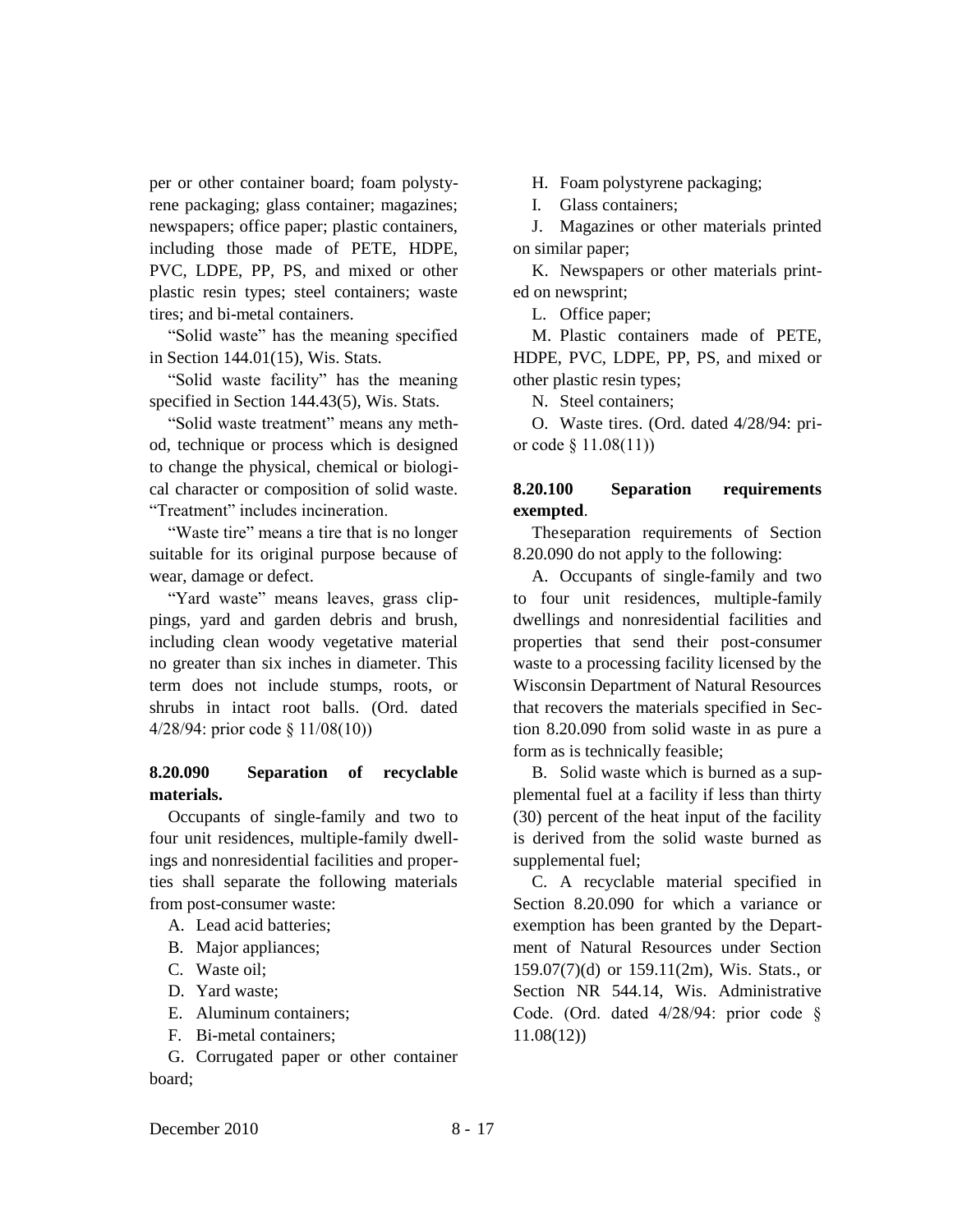# **8.20.110 Care of separated recyclable materials.**

To the greatest extent practicable, the recyclable materials separated in accordance with Section 8.20.090 shall be clean and kept free of contaminants such as food or product residue, oil or grease, or other nonrecyclable materials, including but not limited to household hazardous waste, medical waste, and agricultural chemical containers. Recyclable materials shall be stored in a manner which protects them from wind, rain, and other inclement weather conditions. (Ord. dated 4/28/94: prior code §11.08(13))

# **8.20.120 Management of lead acid batteries, major appliances, waste oil and yard waste.**

Occupants of single-family and two to four unit residences, multiple-family dwellings arid nonresidential facilities and properties shall mange lead acid batteries, major appliances, waste oil, and yard waste as follows:

A. Lead acid batteries will not be accepted by the town;

B. Major appliances shall be accepted only at times and places designated, from time to time, by the town;

C. Waste oil shall be accepted only at times and places designated, from time to time, by the town;

D. Yard waste will be accepted by the town at the town's former landfill site on the second and fourth Saturday of each month. (Editorially amended during 2001 codification; Ord. dated 4/28/94: prior code § 11.08(14))

# **8.20.130 Preparation and collection of recyclable materials.**

Except as otherwise directed by the town, occupants of single-family and two to four unit residences shall do the following for the preparation and collection of the separated materials specified in Section 8.20.090(E) through (O).

A. Aluminum containers shall be clean; flattened if possible.

B. Bi-metal containers shall be clean; paper removed; ends removed and flattened, if possible.

C. Corrugated paper or other container board shall be cut and flattened; metal removed.

D. Foam polystyrene packaging shall be clean. Check with attendant on items currently acceptable.

E. Glass containers shall be clean with metal rings and caps removed.

F. Magazines or other materials printed on similar paper shall be bundled using paper bags. No plastic or string.

G. Newspapers or other materials printed on newsprint shall be bundled using paper bags. No plastic or string.

H. Office paper shall not be accepted by the town.

I. Plastic containers shall be prepared and collected as follows:

1. Plastic containers made of PETE, including milk jugs and other such containers shall be cleaned and flattened.

2. Plastic containers made of HDPE, limited to soda bottles, shall be cleaned and flattened.

3. Plastic containers made of PVC, LDPE, PP and PS or made of other resins or multiple resins will not be accepted by the town.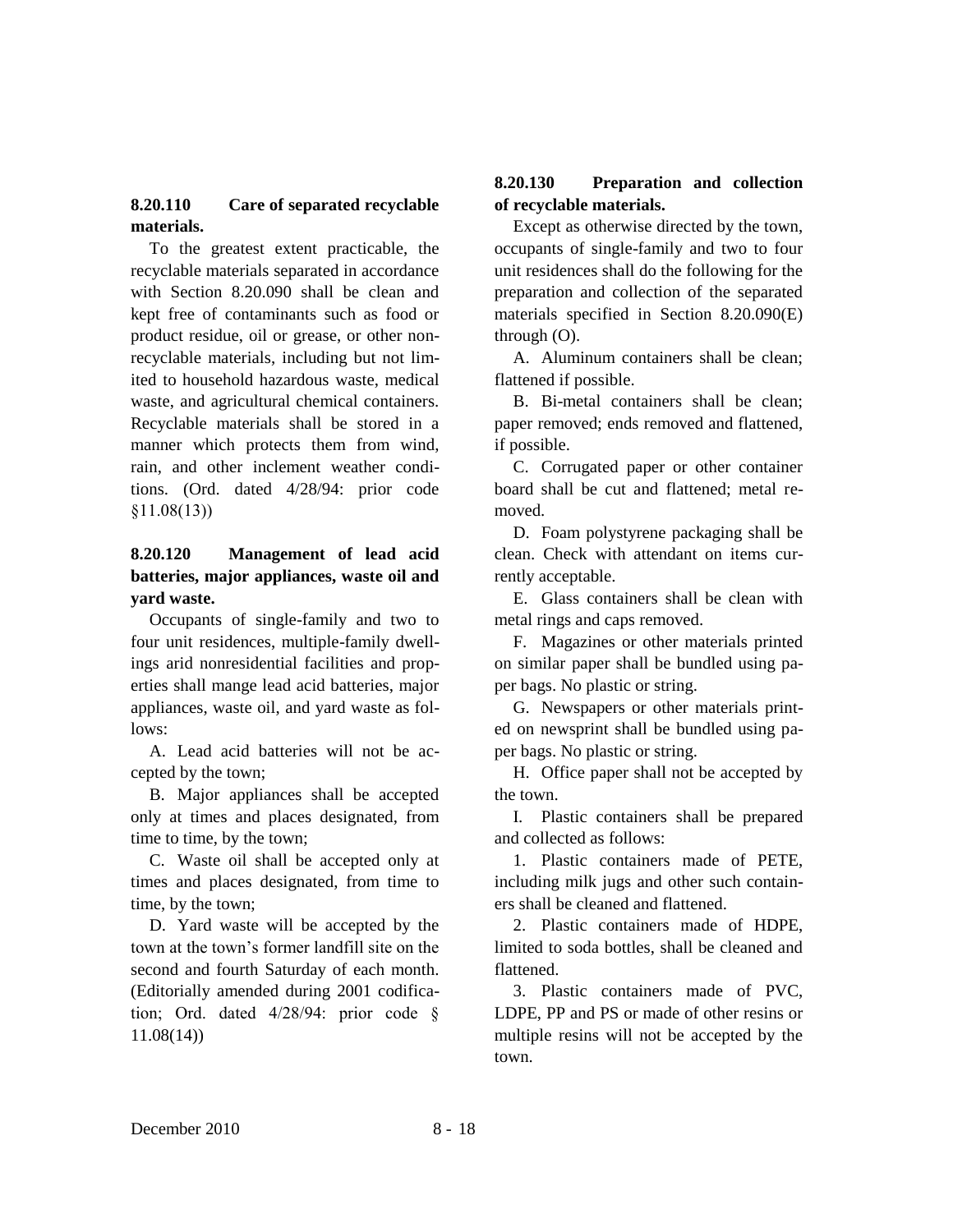J. Steel containers shall be clean; paper removed; ended removed; flattened.

K. Waste tires shall be accepted with required fee at transfer site when attendant is on duty. (Ord. dated  $4/28/94$ : prior code § 11.08(15))

# **8.20.140 Responsibilities of owners or designated agents of multiple-family dwellings.**

A. Owners or designated agents of multiple-family dwellings shall do all of the following for recycling the materials specified in Section 8.20.090(E) through (O):

1. Provide adequate, separate containers for the recyclable materials;

2. Notify tenants in writing at the time of renting or leasing the dwelling and at least semiannually thereafter about the established recycling program;

3. Provide for the collection of the materials separated from the solid waste by the tenants and the delivery of the materials to a recycling facility;

4. Notify tenants of reason to reduce and recycle solid waste, which materials are collected, how to prepare the materials in order to meet the processing requirements, collection methods or sites, locations and hours of operation, and a contact person or company, including a name, address and telephone number.

B. The requirements specified in subsection A of this section do not apply to the owners or designated agents of multiplefamily dwellings if the post-consumer waste generated within the dwelling is treated at a processing facility licensed by the Department of Natural Resources that recovers for recycling the materials specified in Section 8.20.090(E) through (O) from solid waste in

as pure a form as is technically feasible. (Ord. dated 4/28/94: prior code § 11.08(16))

# **8.20.150 Responsibilities of owners or designated agents of nonresidential facilities and properties.**

A. Owners or designated agents of nonresidential facilities and properties shall do all of the following for recycling the materials specified in Section 8.20.090(E) through (O):

1. Provide adequate, separate containers for the recyclable materials;

2. Notify in writing, at least semiannually, all users, tenants and occupants of the properties about the established recycling program;

3. Provide for the collection of the materials separated from the solid waste by the users, tenants and occupants and the delivery of the materials to a recycling facility;

4. Notify users, tenants and occupants of reasons to reduce and recycle, which materials are collected, how to prepare materials in order to meet the processing requirements, collection methods or sites, locations and hours of operation, and a contact person or company, including a name, address and telephone number.

B. The requirements specified in subsection A of this section do not apply to the owners or designated agents of nonresidential facilities and properties if the postconsumer waste generated within the facility or property is treated at a processing facility licensed by the Department of Natural Resources that recovers for recycling the materials specified in Section 8.20.090(E) through (O) from solid waste in as pure a form as is technically feasible. (Ord. dated 4/28/94: prior code § 11.08(17))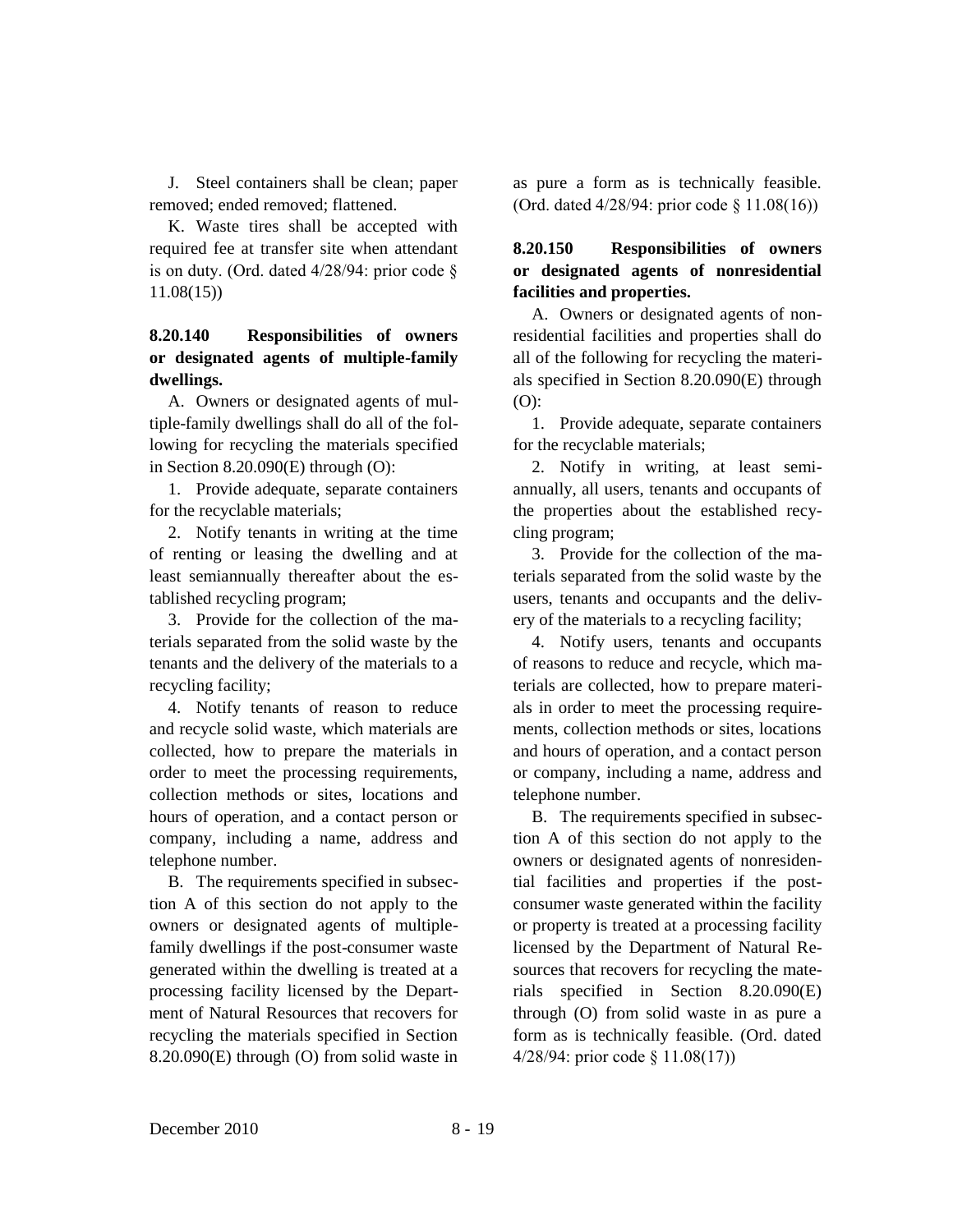## **8.20.160 Prohibitions on scavenging.**

It is unlawful for any person, firm or corporation to take, remove, scavenge or glean any recyclable materials that have been delivered to the town for storage, disposal, or recycling or to remove, without the express written authority of the town board, any recyclable materials from any recycling collection center or place situated within the town. This prohibition shall not apply to anyone with whom the town has contracted for the collection and disposal recyclable materials. (Ord. dated 4/28/94: prior code § 11.080(18) (part))

## **8.20.170 Prohibitions on use of nontransparent containers.**

No person may dispose of in a solid waste disposal facility, private collection center, or recycling center, any materials that are not contained in a transparent container. (Ord. dated 4/28/94: prior code § 11.080(18)(part))

# **8.20.180 Prohibitions on disposal of recyclable materials.**

No person may dispose of in a solid waste disposal facility or burn in a solid waste treatment facility any of the materials specified in Section 8.20.090(E) through (O) which have been separated for recycling, except waste tires may be burned with energy recovery in a solid waste treatment facility. (Ord. dated 4/28/94: prior code § 11.080(19))

### **8.20.190 Enforcement.**

A. Any authorize officer, employee or representative of the town may inspect recyclable materials separated for recycling, post-consumer waste intended for disposal, collection sites and facilities, collection vehicles, collection areas of multiple-family dwellings and nonresidential facilities and properties, solid waste disposal facilities and solid waste treatment facilities, and any records relating to recycling activities, for the purpose of ascertaining compliance with the provisions of this chapter. No person may refuse access to any authorized officer, employee or authorized representative of the town who requests access for purposes of inspection, and who presents appropriate credentials. No person may obstruct, hamper or interfere with such an inspection.

B. Any person who violates a provision of this chapter may be issued a citation by the town to collect forfeitures. The issuance of a citation shall not preclude proceeding under any other ordinance or law relating to the same or any other matter. Proceeding under any other ordinance or law relating to the same or any other matter shall not preclude the issuance of a citation under this subsection.

C. Penalties for violating this chapter may be assessed as follows:

1. Any person who violates Section 8.20.160 may be required to forfeit fifty dollars (\$50.00), plus costs, for a first violation, two hundred dollars (\$200.00), plus costs, for a second violation and not more than two thousand dollars (\$2,000.00), plus costs, for a third or subsequent violation.

2. Any person who violates a provision of this chapter, except Section 8.20.160, may be required to forfeit not less than ten dollars (\$10.00), plus costs, nor more than one thousand dollars (\$1,000.00), plus costs, for each violation. (Ord. dated 4/28/94: prior code § 11.08(20))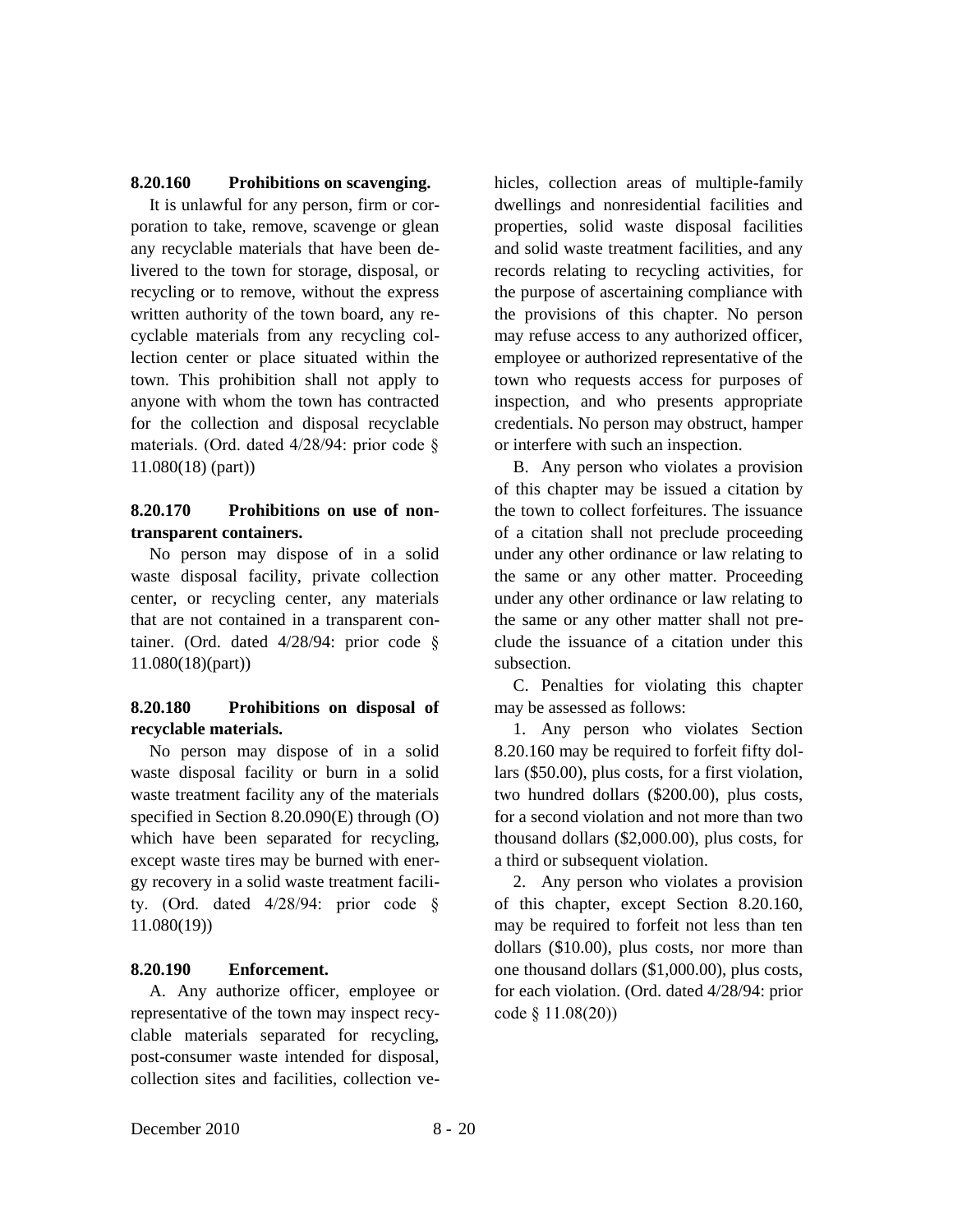### **Chapter 8.24**

### **NUISANCES**

### **Sections:**

**8.24.010 Storage of junk regulated. 8.24.020 Littering prohibited. 8.24.030 Open cisterns, wells, basements or other dangerous excavations prohibited. 8.24.040 Abandoned or unattended containers prohibited. 8.24.050 Public nuisances prohibited. 8.24.060 Public nuisance defined. 8.24.070 Public nuisances affecting health. 8.24.080 Public nuisances offending morals and decency. 8.24.090 Public nuisances affecting peace and safety. 8.24.100 Abatement of public nuisances. 8.24.110 Cost of abatement. 8.24.120 Violation--Penalty.**

### **8.24.010 Storage of junk regulated.**

A. Restricted. No person shall store junked or discarded property, including automobiles, automobile parts, trucks, tractors, refrigerators, furnaces, washing machines, stoves, machinery or machinery parts, wood, bricks, cement blocks or other unsightly debris which substantially depreciates property values in the neighborhood, except in an enclosure which screens such property from public view or upon permit issued by the town board.

B. Order for Compliance. The town police department may require by written order any premises in violation of this section to be put in compliance within the time specified in such order and, if the order is not complied with, may have the premises put in compliance and the cost thereof assessed as a special tax against the property. (Ord. dated 6/11/98: prior code § 9.11)

## **8.24.020 Littering prohibited**.

No person shall throw any glass, refuse, waste, filth or other litter upon the streets, alleys, highways, public parks or other property of the town, or upon any private property or the surface of any body of water within the town. (Prior code  $\S$  9.12)

# **8.24.030 Open cisterns, wells, basements or other dangerous excavations prohibited.**

No person shall have or permit on any premises owned or occupied by him any open cisterns, cesspools, wells, unused basements, excavations or other dangerous openings. All such places shall be filled, securely covered or fenced in such manner as to prevent injury to any person and any cover shall be of a design, size and weight that the same cannot be removed by small children. Any violation of this section is a public nuisance and may be disposed of in accordance with Chapter 823, Wis. Stats. (Prior code § 9.13)

## **8.24.040 Abandoned or unattended containers prohibited.**

No person shall leave or permit to remain outside of any dwelling, building or other structure, or within any unoccupied or abandoned building, dwelling or other structure, under his control in a place accessible to children, any abandoned, unattended or discarded ice box, refrigerator or other con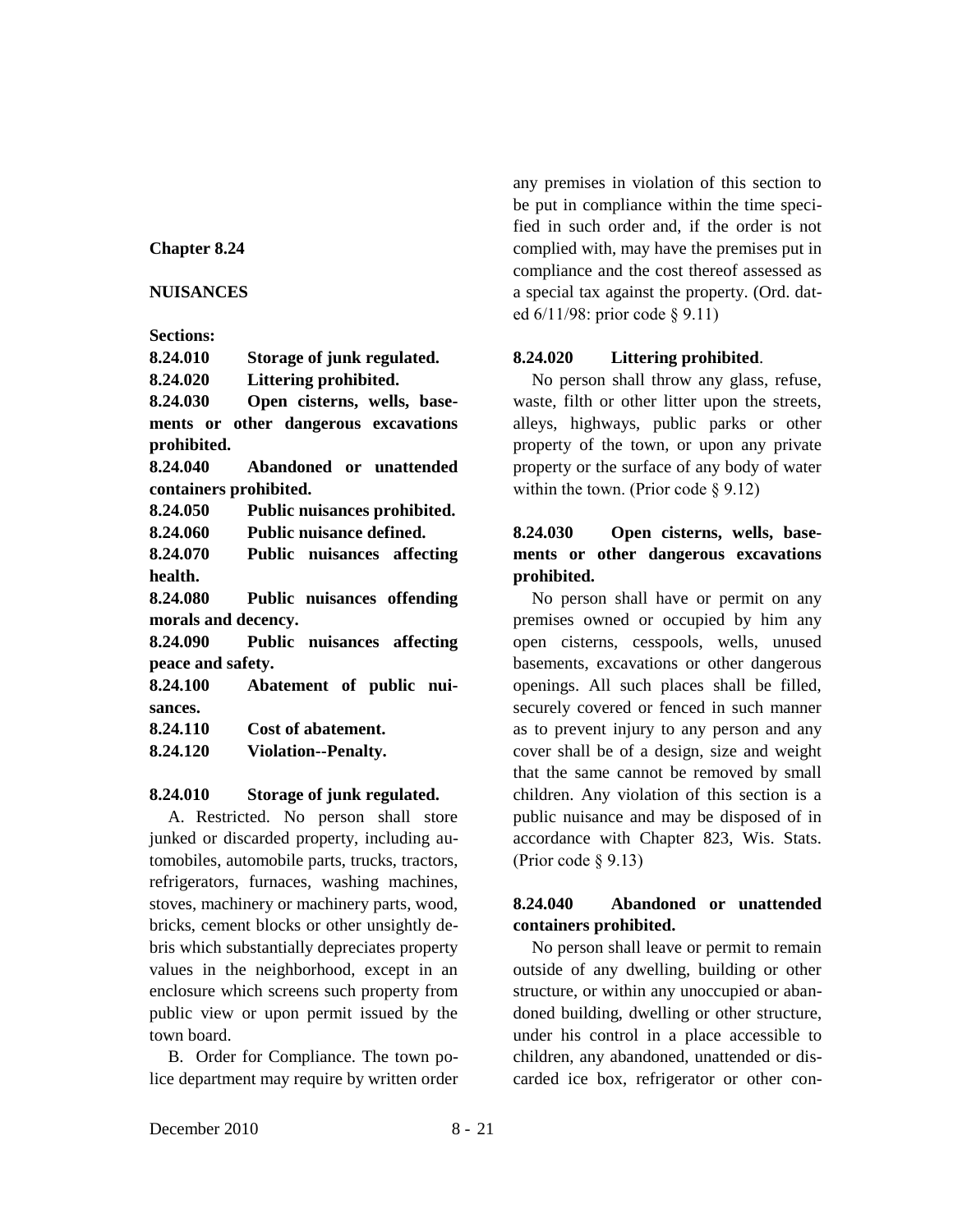tainer which has an airtight door or lid, snap lock or other locking device which may not be released from the inside without first removing such door or lid, snap lock or other locking device from such ice box, refrigerator or container unless such container is displayed for sale on the premises of the owner or his agent and is securely locked or fastened. (Prior code § 9.14)

### **8.24.050 Public nuisances prohibited.**

No person shall erect, contrive, cause, continue, maintain or permit to exist any public nuisance within the town. (Prior code § 10.01)

### **8.24.060 Public nuisance defined.**

A "public nuisance" is a thing, act, occupation, condition or use of property which continues for such length of time as to:

A. Substantially annoy, injure or endanger the comfort, health, repose or safety of the public;

B. In any way render the public insecure in life or in the use of property;

C. Greatly offend the public morals or decency;

D. Unlawfully and substantially interfere with, obstruct or tend to obstruct, or render dangerous for passage, any street, alley, highway, navigable body of water or other public way or the use of public property. (Prior code § 10.02)

## **8.24.070 Public nuisances affecting health.**

The following acts, omissions, places, conditions and things are specifically declared to be public health nuisances; but such enumeration shall not be construed to exclude other health nuisances coming within the definition of Section 8.24.060:

A. Adulterated food: all decayed, adulterated or unwholesome food or drink sold or offered for sale to the public;

B. Carcasses, unburied: carcasses of animals, birds or fowl not intended for human consumption or food which are not buried or otherwise disposed of in a sanitary manner within twenty-four (24) hours after death;

C. Insects or vermin, breeding places for: accumulations of decayed animal or vegetable matter, trash, rubbish, rotting lumber, bedding, packing material, scrap metal or any material in which flies, mosquitoes, disease-carrying insects, rats or other vermin can breed;

D. Water, stagnant: all stagnant water in which mosquitoes, flies or other insects can multiply;

E. Privy vaults and garbage cans: privy vaults and garbage cans which are not flytight;

F. Weeds, noxious: Canada thistle, leafy spurge, field bindweed (creeping Jenny), unsightly and troublesome plants which are detrimental to cultivated crops, public health, public welfare and to the general appearance of the surrounding area or such uncultivated rank plants which create unpleasant or noxious odors or grow to such height as to permit the concealment of filthy deposits;

G. Pollution, water: the pollution of any public well or cistern, stream, lake, canal or other body of water by sewage, creamery or industrial wastes or other substances;

H. Odors, noxious: any use of property, substances or things within the town emitting or causing any foul, offensive, noxious or disagreeable odors, gases, effluvia or stenches extremely repulsive to the physical senses of ordinary persons which annoy,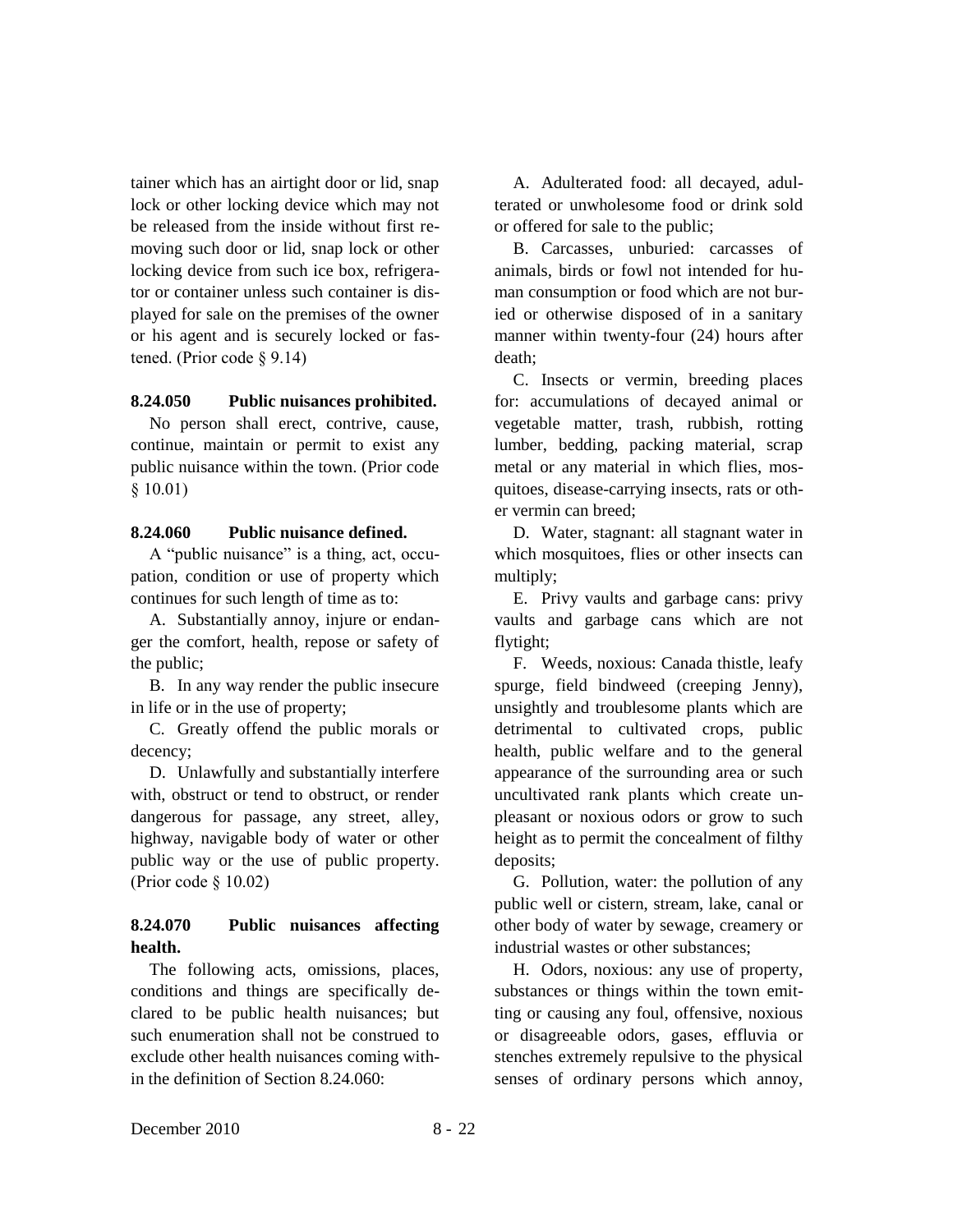discomfort, injure or inconvenience the health of any appreciable number of persons within the town;

I. Pollution, street: any use of property which causes any noxious or unwholesome liquid or substance to flow into or upon any street, gutter, alley, sidewalk or public place within the town;

J. Pollution, air: the escape of smoke, soot, cinders, noxious acids, fumes, gases, fly ash, industrial dust or other atmospheric pollutants within the town or within one mile therefrom in such quantities as to endanger the health of persons of ordinary sensibilities or threaten or cause substantial damage to property in the town;

K. Animals, loose: any animals running at large in the town. (Prior code § 10.03)

# **8.24.080 Public nuisances offending morals and decency.**

The following acts, omissions, places, conditions and things are specifically declared to be public nuisances offending public morals and decency; but such enumeration shall not be construed to exclude other nuisances offending public morals and decency coming within the definition of Section 8.24.060:

A. Disorderly houses: all disorderly houses, bawdy houses, houses of ill fame, gambling houses and buildings or structures kept or resorted to for the purpose of prostitution, promiscuous sexual intercourse or gambling;

B. Gambling devices: all gambling devices and slot machines;

C. Unlicensed sale of liquor and beer: all places where intoxicating liquor or fermented malt beverages are sold, possessed, stored, brewed, bottled, manufactured or rectified without a permit or license as provided for by the ordinances of the town;

D. Illegal drinking: any place or premises resorted to for the purpose of drinking intoxicating liquor or fermented malt beverages in violation of state laws. (Prior code § 10.04)

# **8.24.090 Public nuisances affecting peace and safety.**

The following acts, omissions, places, conditions and things are declared to be public nuisances affecting peace and safety; but such enumeration shall not be construed to exclude other nuisances affecting public peace or safety coming within the definition of Section 8.24.060:

A. Dangerous signs, billboards, etc: all signs, billboards, awnings and other similar structures over or near streets, sidewalks, public grounds or places frequented by the public, so situated or constructed as to endanger the public safety;

B. Illegal buildings: all buildings erected, repaired or altered in violation of town ordinances relating to materials and manner of construction of buildings and structures within the town.

C. Unauthorized traffic signs: all unauthorized signs, signals, markings or devices placed or maintained upon or in view of any public highway or railway crossing which purport to be, or may be, mistaken as official traffic control devices, railroad signs or signals or which, because of their color, location, brilliance or manner of operation, interfere with the effectiveness of any such device, sign or signal;

D. Obstruction of intersections: all trees, hedges, billboards or other obstructions which prevent persons driving vehicles on public streets, alleys or highways from ob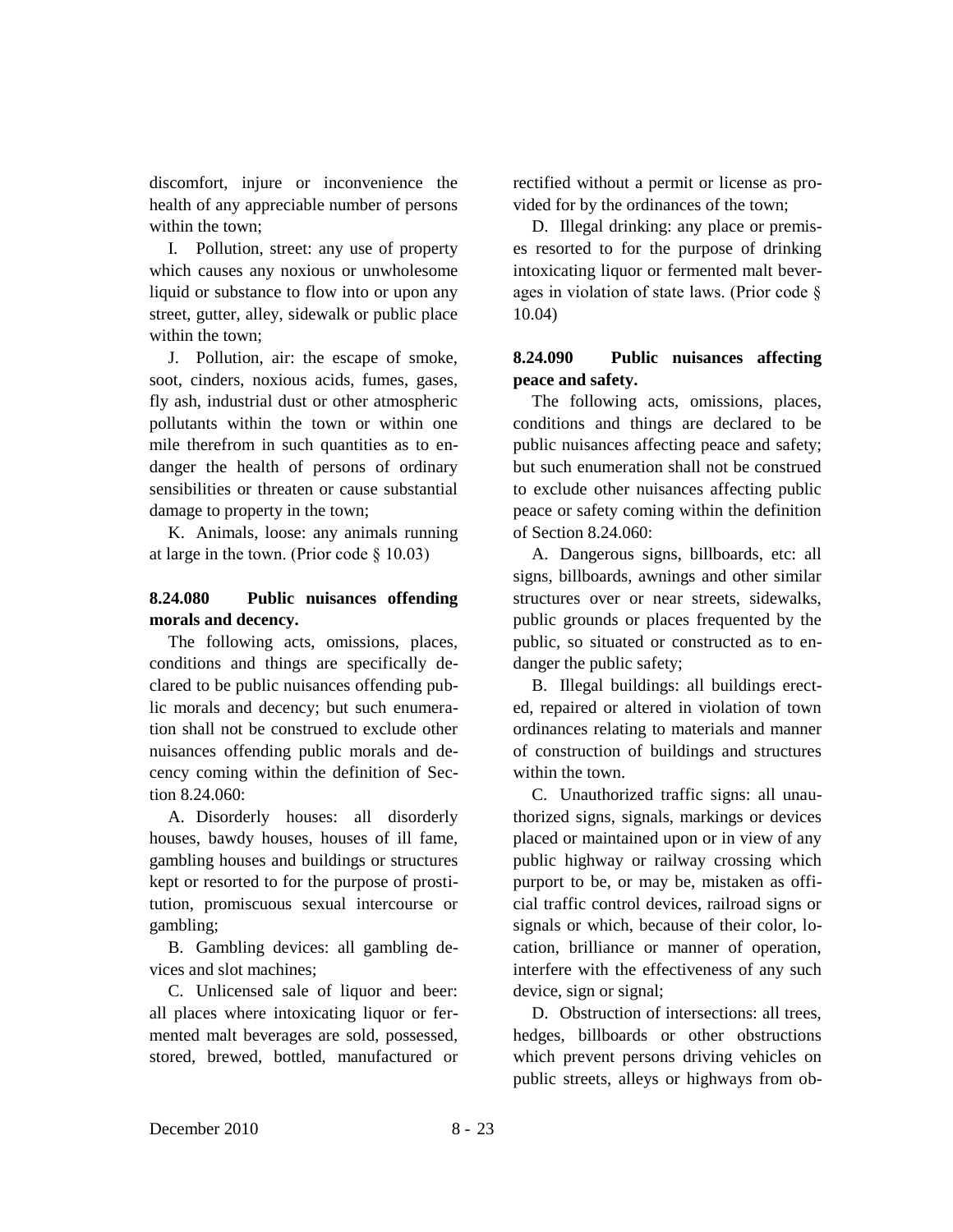taining a clear view of traffic when approaching an intersection or pedestrian crosswalk;

E. Low hanging tree limbs: all limbs of trees which project over and less than ten (10) feet above any public sidewalk, street or other public place;

F. Dangerous trees: all trees which are a menace to public safety or are the cause of substantial annoyance to the general public;

G. Fireworks. All use or display of fireworks except as provided by state laws and town ordinances.

H. Dilapidated buildings: all buildings or structures so old, dilapidated or out of repair as to be dangerous, unsafe, insanitary or otherwise unfit for human use;

I. Low hanging wires and cables: all wires and cables over streets, alleys or public grounds which are strung less than fifteen (15) feet above the surface thereof;

J. Noisy animals or fowl: the keeping or harboring of any animal or fowl which, by frequent or habitual howling, yelping, barking, crowing or making of other noises, greatly annoys or disturbs a neighborhood or any considerable number of persons within the town;

K. Obstructions of streets--Excavations: all obstructions of streets, alleys, sidewalks or crosswalks, and all excavations in or under the same, except as permitted by this code, but including those which, although made in accordance with such ordinances, are kept or maintained for an unreasonable or illegal length of time after the purpose thereof has been accomplished or which do not conform to the permit;

L. Unlawful assemblies: any unauthorized or prohibited use of property abutting on a public street, alley or sidewalk, or of a public street, alley or sidewalk which causes large crowds of people to gather, obstructing traffic and free use of the streets or sidewalks;

M. Blighted buildings and premises:

1. Premises existing within the town which are blighted because of faulty design or construction, failure to maintain them in a proper state of repair, improper management or due to the accumulation thereon of junk or other unsightly debris, structurally unsound fences and other items which depreciate property values and jeopardize or are detrimental to the health, safety, morals or welfare of the people of the town,

2. Blighted premises contribute to conditions that are dangerous to the public health, safety, morals and general welfare of the people; the conditions necessitate excessive and disproportionate expenditure of public funds for public health and safety, crime prevention, fire protection and other public services; such conditions cause a drain upon public revenue and impair the efficient and economical exercise of governmental functions in such areas,

3. Elimination of blighted premises and prevention of blighted premises in the future is in the best interest of the citizens and shall be fostered and encouraged by this section. It is essential to the public interest that this section be liberally construed to accomplish such purposes. (Prior code § 10.05)

# **8.24.100 Abatement of public nuisances.**

A. Enforcement. The police chief, fire chief, building inspector and health officer shall enforce those provisions of this chapter that come within the jurisdiction of their offices; and shall make periodic inspections and inspections upon complaint to insure that such provisions are not violated. No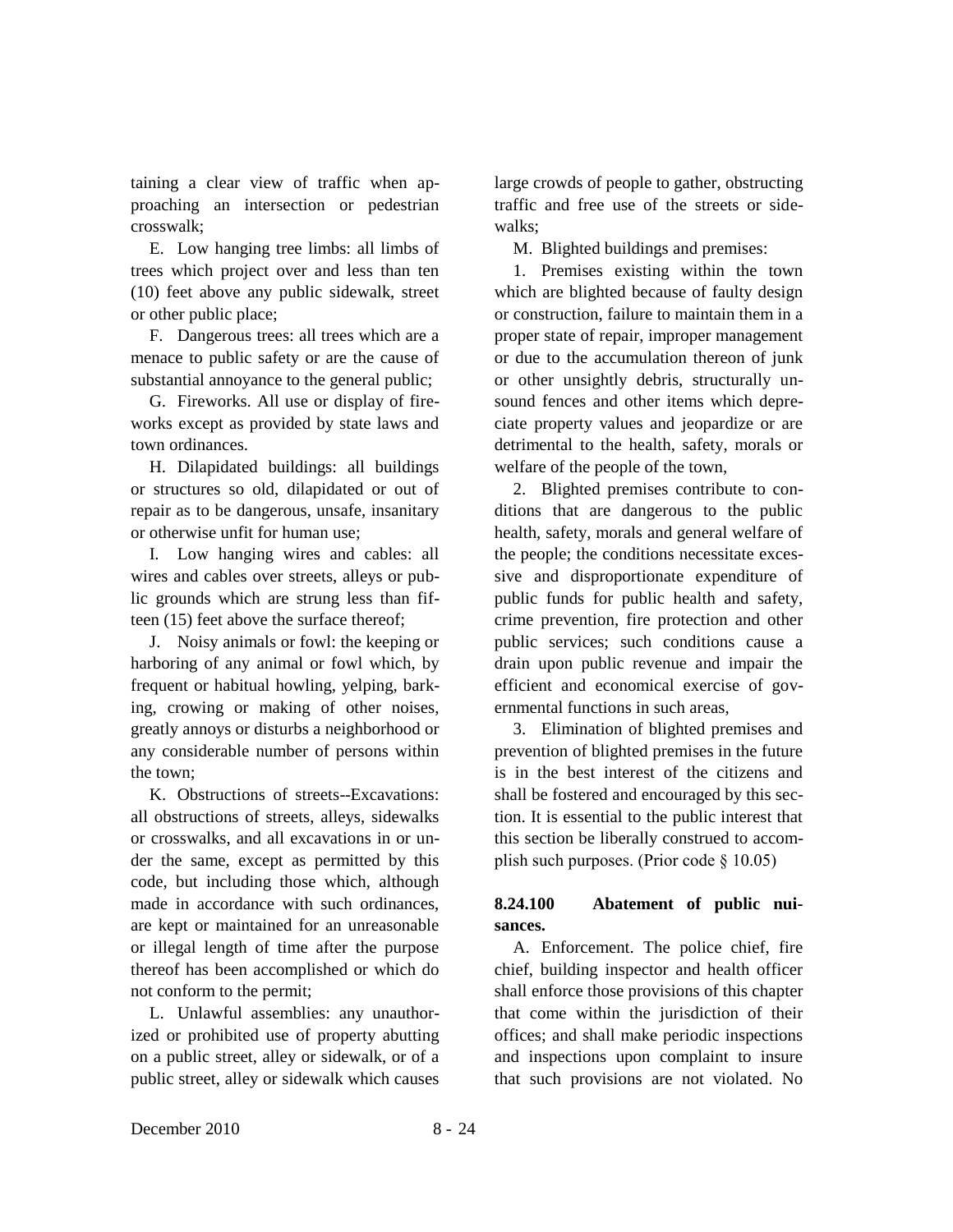action shall be taken under this section to abate a public nuisance unless the officer has inspected or caused to be inspected the premises where the nuisance is alleged to exist and has satisfied himself that a nuisance does in fact exist.

B. Summary Abatement. If the inspecting officer determines that a public nuisance exists within the town and that there is great and immediate danger to the public health, safety, peace, morals or decency, the chairman may direct the proper officer to cause the same to be abated and charge the cost to the owner, occupant or person causing, permitting or maintaining the nuisance, as the case may be.

C. Abatement After Notice. If the inspecting officer determines that a public nuisance exists on private premises but that such nuisance does not threaten great and immediate danger to the public health, safety, peace, morals or decency, he shall serve notice on the person causing or maintaining the nuisance to remove the same within ten (10) days. If such nuisance is not removed within ten (10) days, the officer shall cause the nuisance to be removed as provided in subsection B of this section.

D. Other Methods Not Excluded. Nothing in this chapter shall be construed as prohibiting the abatement of public nuisances by the town or its officials in accordance with the laws of the state.

E. Court Order. Except when necessary under subsection B of this section, an officer hereunder shall not use force to obtain access to private property to abate a public nuisance, but shall request permission to enter upon private property if such premises are occupied and, if such permission is denied, shall apply to any court having jurisdiction for an order assisting the abatement of the public nuisance. (Prior code § 10.10)

#### **8.24.110 Cost of abatement.**

In addition to any other penalty imposed by this chapter for the erection, contrivance, creation, continuance or maintenance of a public nuisance, the cost of abating a public nuisance by the town shall be collected as a debt from the owner, occupant or person causing, permitting or maintaining the nuisance; and if notice to abate the nuisance has been given to the owner, such cost shall be assessed against the real estate as a special charge. (Prior code § 10.11)

#### **8.24.120 Violation--Penalty.**

Any person who shall violate any provision of this chapter, or any regulation, rule or order made hereunder, or permit or cause a public nuisance, shall be subject to a penalty as provided in Chapter 1.20 of this code. (Prior code § 10.15)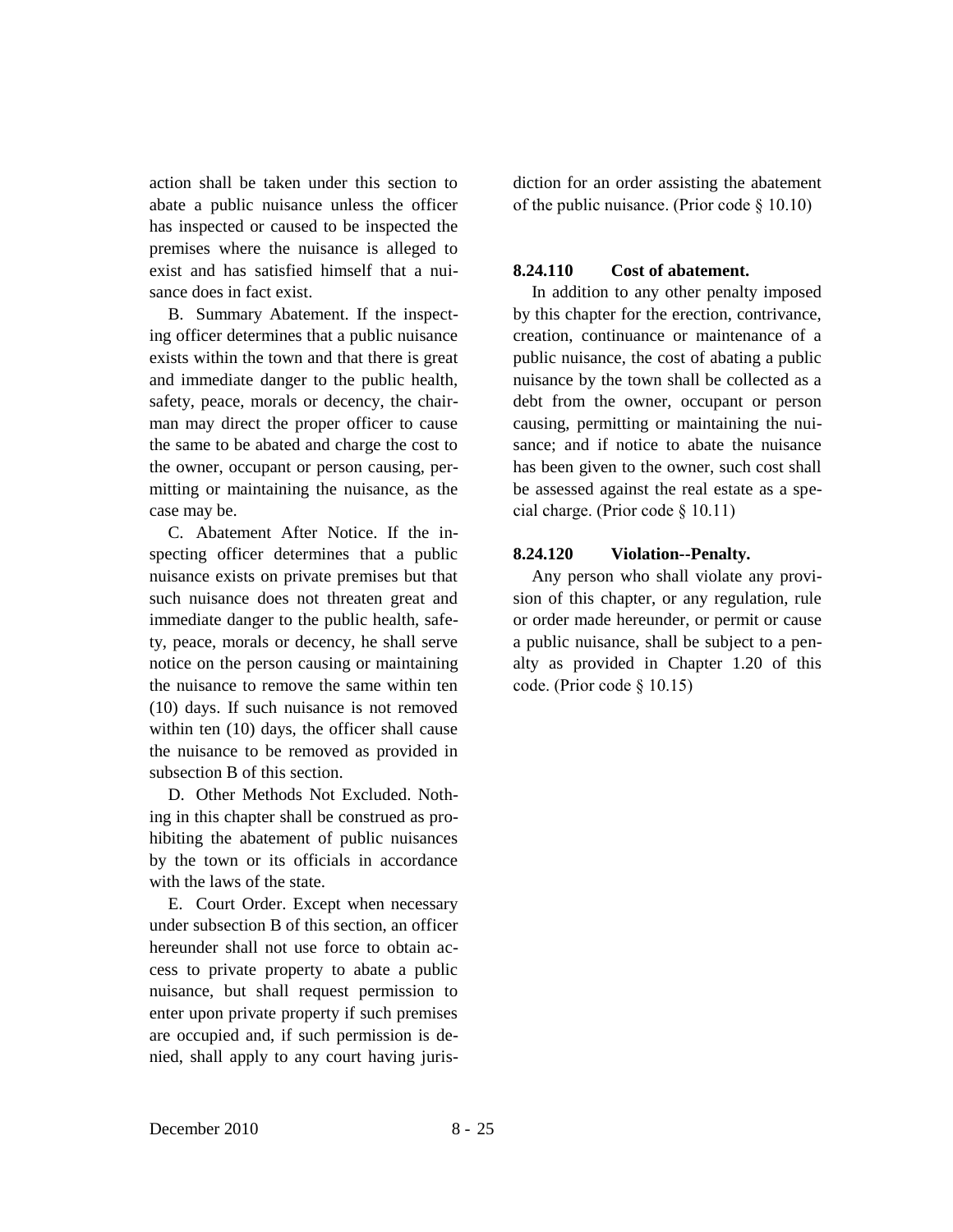### **Chapter 8.28**

**WEEDS**

**Sections:**

**8.28.010 Definitions.**

**8.28.020 Destruction of weeds required in recorded subdivisions.**

**8.28.030 Notice to destroy weeds throughout town.**

**8.28.040 Weed commissioner-- Destruction of weeds.**

**8.28.050 Levy of tax lien.**

**8.28.060 Compensation.**

## **8.28.010 Definitions.**

For the purposes of this chapter:

"Destroy" means the complete killing of weeds or weed plants above the surface of the ground by the use of chemicals, cutting, tillage, cropping system, pasturing livestock or any or all of these in effective combination.

"Noxious weeds" means Canada thistle, leafy spurge, field bindweed and unsightly and troublesome plants which are detrimental to cultivated crops, public health, public welfare and to general appearance of the surrounding area, or such uncultivated rank plants which create unpleasant or noxious odors or grow to such height as to permit the concealment of filthy deposits. (Prior code  $\S$  10.07(1))

# **8.28.020 Destruction of weeds required in recorded subdivisions.**

Any person owning, occupying or controlling any lands in recorded subdivisions in the town shall, without further notice, destroy noxious weeds growing on such lands at least once during each of the following periods of time: between June 7th and 15th of each year; and, between July 24th and August 1st of each year. (Prior code § 10.07(2))

# **8.28.030 Notice to destroy weeds throughout town.**

On or before May 15th of each year the town chairman shall post, in at least three conspicuous places in the town and publish at least once a week for two consecutive weeks in the Burlington Standard Press, a notice that every person is required by law to destroy all noxious weeds, as defined in Section 8.28.010 on lands in the town regardless of location, which he owns, occupies or controls. (Prior code § 10.07(3))

# **8.28.040 Weed commissioner-- Destruction of weeds.**

If any person neglects to destroy weeds after the publication of the notice described in Section 8.28.030, the weed commissioner appointed under Section 66.97, Wis. Stats., shall:

A. Give five days' written notice by mail to the owner or occupant of the affected land;

B. Destroy such weeds in accordance with the procedures specified in Section 66.96, Wis. Stats.;

C. Take such actions as are required to enable the town clerk to tax the affected land for the destruction of weeds. (Prior code § 10.07(4))

## **8.28.050 Levy of tax lien.**

The town clerk shall levy tax liens for the destruction of weeds in accordance with the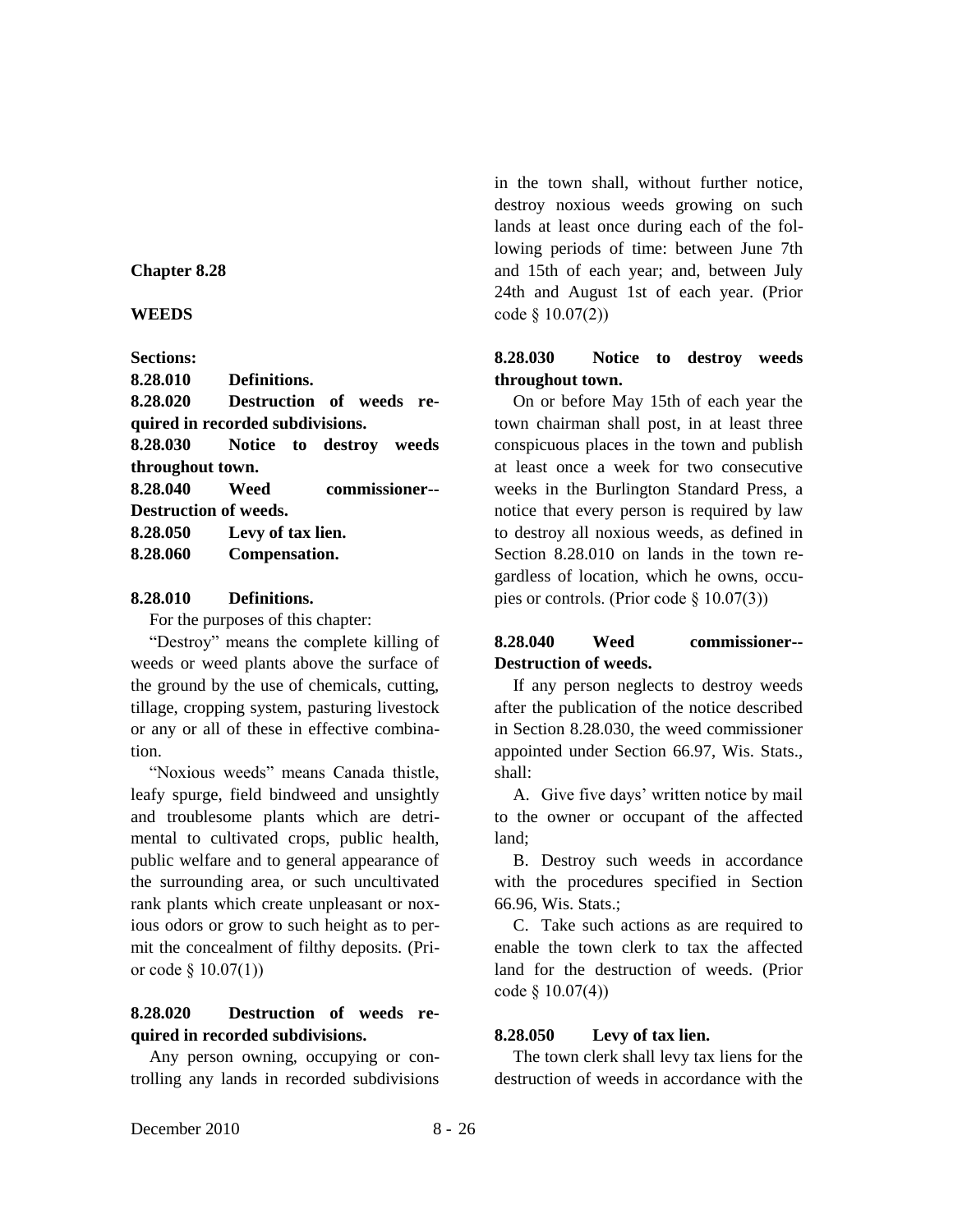provisions of Section 66.98 Wis Stats. In lieu of the remedy provided herein, the town may elect to impose the penalties as provided in Chapter 1.20 of this code. (Ord. dated 3/11/91: prior code § 10.07(5))

## **8.28.060 Compensation.**

The weed commissioner or commissioners shall receive such compensation as may be determined by the town board. (Prior code § 10.07(6))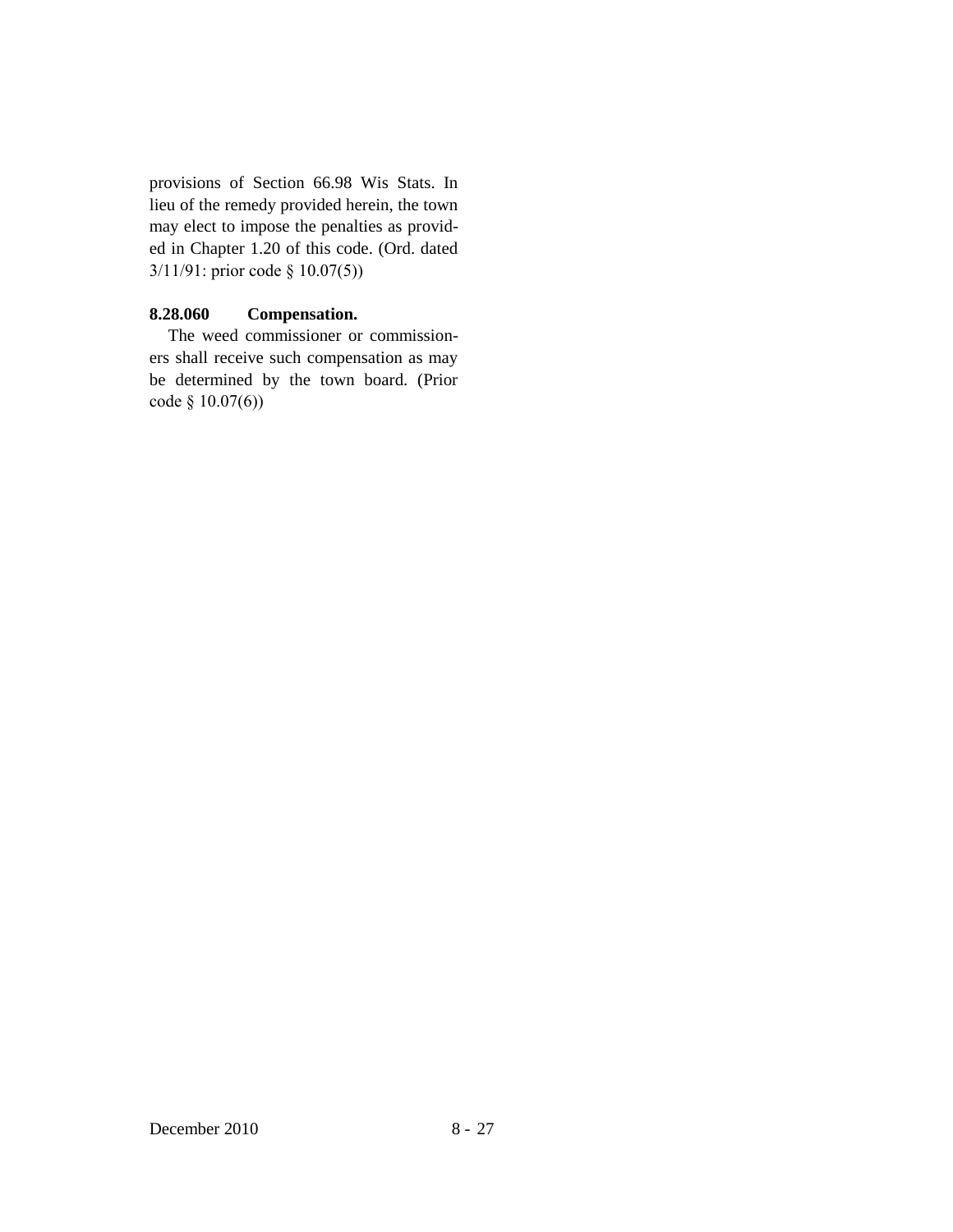#### **Chapter 8.32**

## **NON-AUCTION SALE OF ABANDONED PROPERTY**

A.Purpose.

This ordinance is created under and by virtue of sec. 66.0139, Wis. Stats.

B. Non-auction sale.

In lieu of public auction of abandoned property, as defined in sec. 66.0139(2), Wis. Stats., the town may dispose of such property by private sale, by sale to dealers specializing in buying and selling property of the nature of the abandoned property, by rummage sale, by donation or disposal of the property if it is deemed to have no or nominal monetary value, or by any other reasonable means the town may, from time to time, determine.

C. Compliance with state statutes. In all other respects, the town shall comply with the procedures of sec. 66.0137, Wis. Stats., in the disposal of abandoned property. (Ord. dated 5/12/05)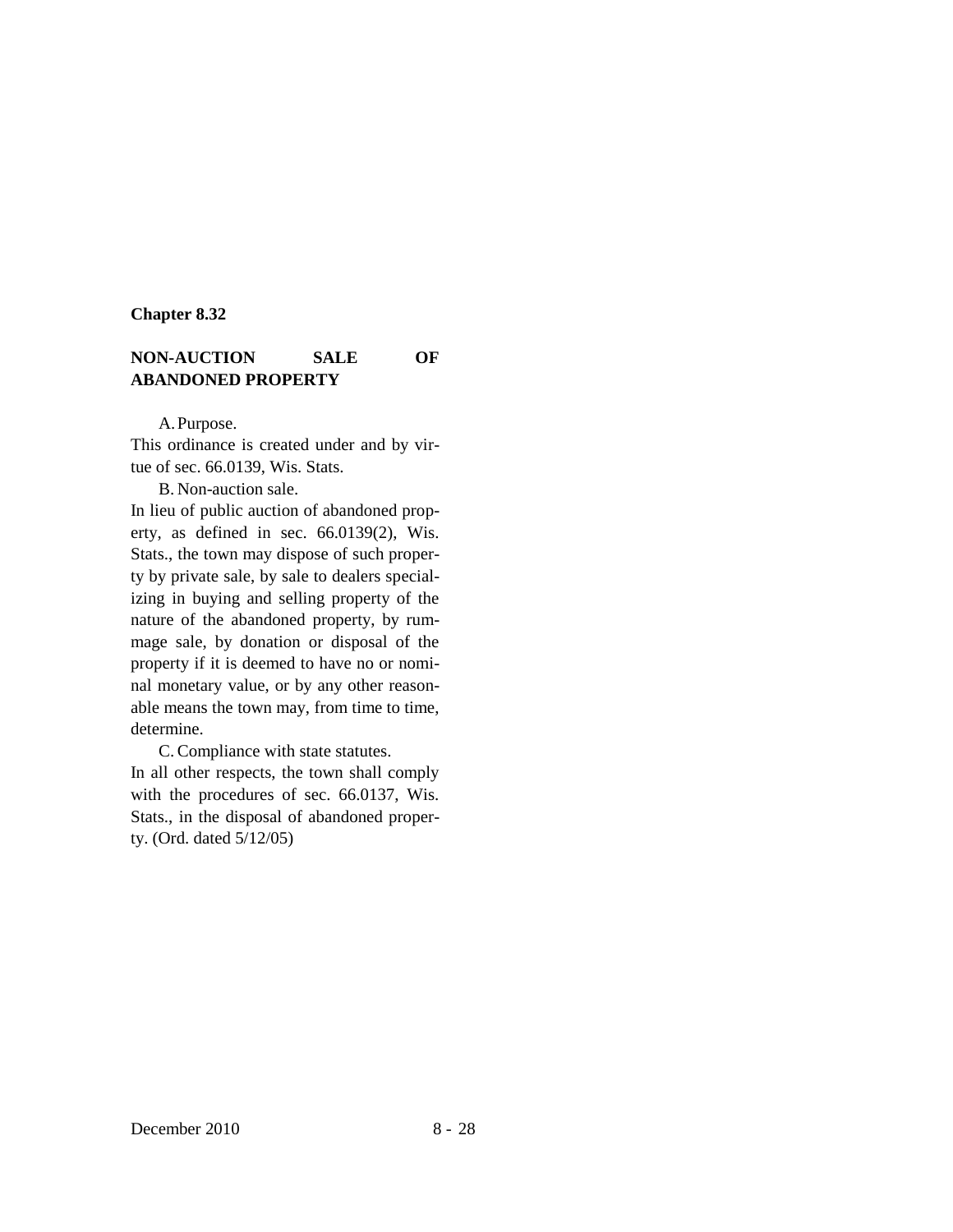#### **Chapter 8.36**

## **LAWN FERTILIZER APPLICATION CONTROL**

#### **Sections:**

| 8.36.010 | Purpose.                          |
|----------|-----------------------------------|
| 8.36.020 | Definitions.                      |
| 8.36.030 | <b>Application Control.</b>       |
| 8.36.040 | <b>Exemptions.</b>                |
| 8.36.050 | <b>Enforcement and Penalties.</b> |
|          |                                   |

### **8.36.010 Purpose.**

The purpose of this ordinance is to define regulations which will aid the Town in managing and protecting its water resources which are enjoyed by its residents and other users, by controlling the application of lawn fertilizer in the Town of Burlington. This ordinance is designed to protect the health, safety, and welfare of the residents of the Town.

### **8.36.020 Definitions.**

For the purpose of this ordinance, certain terms and words are defined as follows:

A. "Commercial Applicator" is a person who is engaged in the business of applying fertilizer for hire.

B. "Fertilizer" means a substance containing one or more recognized plant nutrients that is used for its plant nutrient content and designed for use or claimed to have value in promoting plant growth. Fertilizer does not include animal and vegetable manures that are not manipulated, marl, lime, limestone, and other products, which may be exempted by State Law.

C. "Noncommercial Applicator" is a person who applies fertilizer but who is not a commercial lawn fertilizer applicator.

### **8.36.030 Application Control.**

#### A. Fertilizer Containing

Phosphorous Prohibited. No person, firm, corporation, franchise, or commercial or noncommercial applicator, including homeowners or renters, shall apply any lawn fertilizer, liquid or granular, which contains any amount of phosphorous or other compound containing phosphorous, such as phosphate, within the Town of Burlington, except:

(i) The naturally occurring phosphorous in unadulterated natural or organic fertilizing products such as yard waste compost.

(ii) As otherwise provided in paragraph 8.36.040 B of this Section

#### B. Impervious Surfaces and

Drainage Ways. No person shall apply any fertilizer to impervious surfaces, areas within drainage ditches, or waterways.

C. Buffer Zone. Fertilizer shall not be applied:

(i) To any established natural buffer zones or delineated wetland.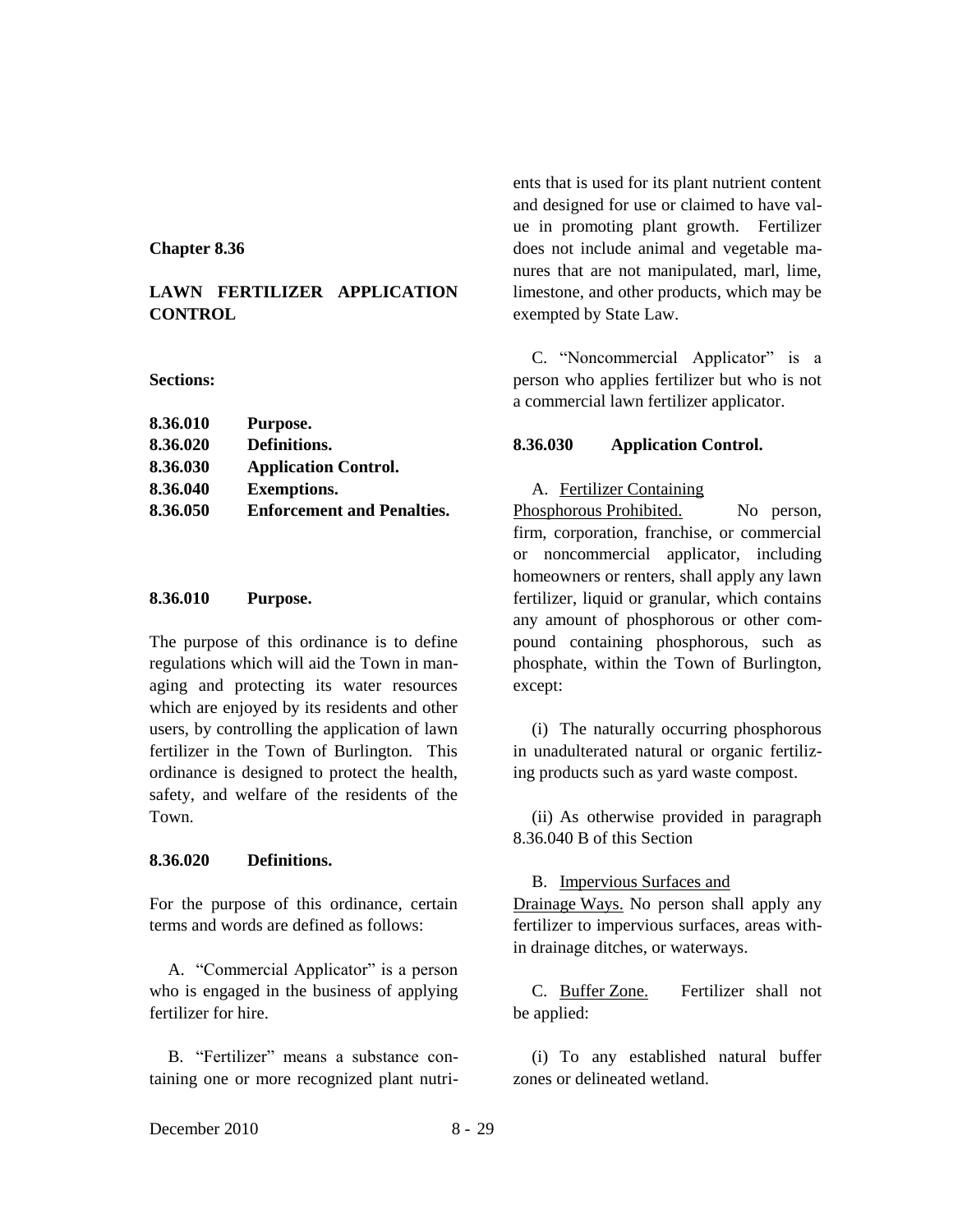(ii) Below the Ordinary High Water Mark as established by the Department of Natural Resources or other state regulation.

(iii)Within ten (10) feet of any wetland or water resource.

### **8.36.040 Exemptions.**

The following are exemptions to the specified provisions of this ordinance:

A. The prohibition against use of fertilizer containing any quantity of phosphorous under Paragraph 8.36.030 A. shall not apply to turf and lawn areas which soil tests confirm are below established phosphorous levels for typical area soils. The lawn fertilizer application shall not contain an amount of phosphorous exceeding the amount of phosphorous and the appropriate application rate recommended in the soil test evaluation. Phosphorous applied as lawn fertilizer pursuant to the aforementioned exemption shall be integrated into the soil where it is immobilized and generally protected from loss by runoff.

B. This ordinance in its entirety shall not apply to any farming or agricultural business, provided the use of fertilizers as defined herein is related to the growth of a product or maintenance of growing fields. Appropriate steps shall be taken to integrate the fertilizer into the soil where it is immobilized and generally protected from loss by runoff. This exemption shall not apply to lawn areas of said farm or agricultural business.

## **836.050 Enforcement and Penalties.**

A. The Police Department, Building Inspector, Health Officer, or Highway Superintendent may enforce the provisions of this Chapter and may make inspections upon complaint to ensure the provisions of this Chapter are not violated.

B. In addition to any other penalty imposed by this Chapter for violation of its provisions, the Town may order abatement of any prohibited fertilizer application as set forth herein. The Town shall be entitled to reimbursement of all costs associated with any abatement action, including injunctive relief.

C. Any person who shall violate any provision of this Chapter shall be subject to the penalties set forth in Chapter 1.20 of the Code of General Ordinances.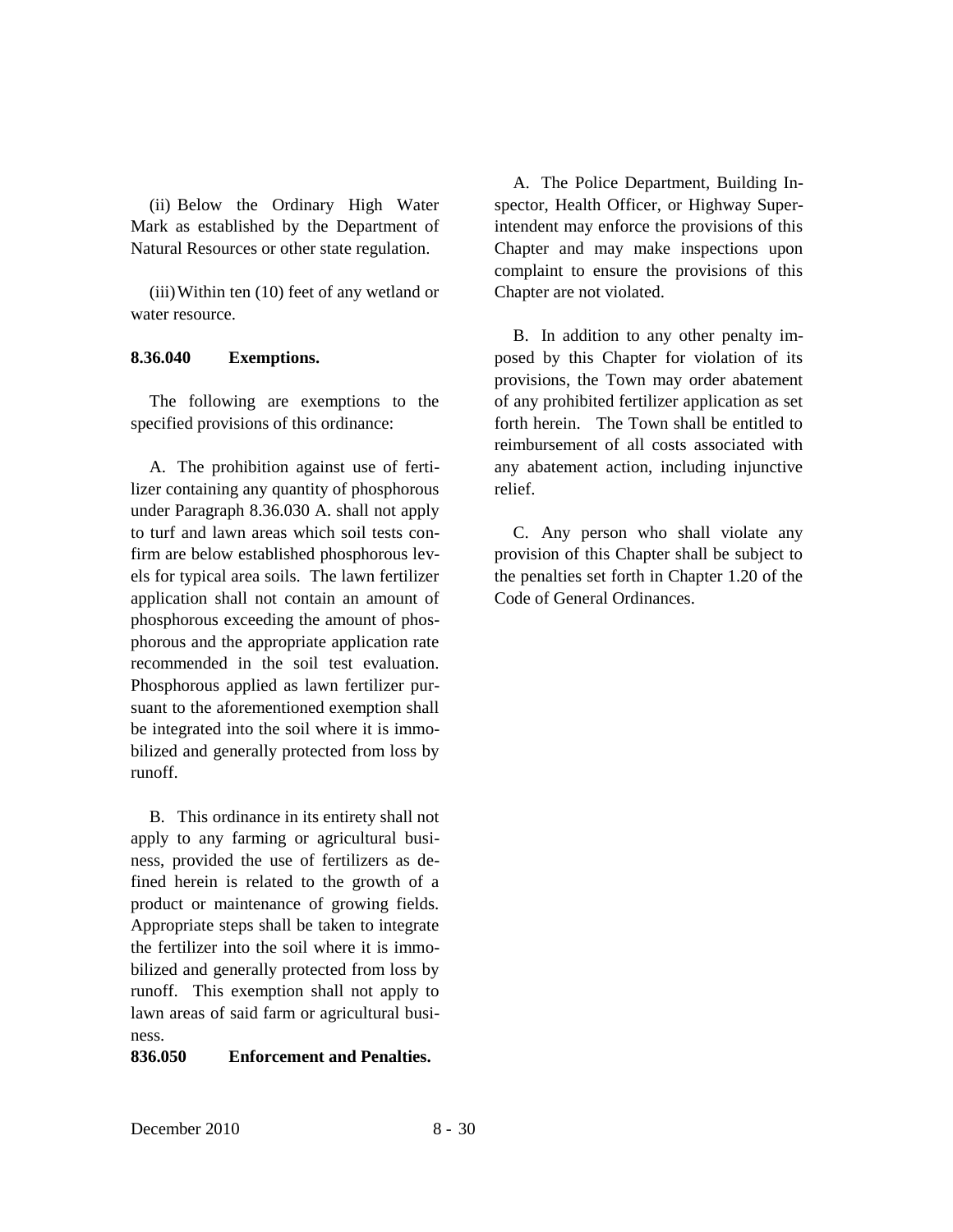**Chapter 8.40**

#### **RACINE COUNTY FIRE CODES**

**Sections:**

**8.40.00 Purpose and Scope 8.40.01 Administration and Enforcement 8.40.02 Definitions 8.40.03 Standards Adopted by Reference 8.40.04 General Fire Safety Requirements 8.40.05 Fire Prevention, Detection and Protection 8.40.06 Table of Flammable and Hazardous Materials**

#### **8.40.00 Purpose and Scope:**

(1) *Purpose:* The purpose of this chapter is to prescribe regulations consistent with the recognized good practice for the safeguarding of life, health, safety and welfare of the public as well as establishing minimum standards for the

prevention of fire and explosion from hazardous conditions that potentially exist in buildings or on premises and to the occupants thereof.

(2) *Scope:* The provisions of this chapter shall apply to all public buildings and places of employment to include all buildings or structures located on such properties with the following exceptions:

(a) *Exempt Buildings*: The following buildings and uses are not public buildings or places of employment and are not subject to the provisions of this chapter:

3. One – and 2-family dwellings.

4. Buildings used exclusively for farming.

5. Buildings used primarily to house livestock.

6. Temporary buildings used for construction purposes only, not to exceed 2 stories in height and not used as living quarters.

7. Buildings owned by the Federal Government.

#### **8.40.01 Administration and Enforcement:**

(1) *Authorized Deputy or Agent:* It is recognized that the Fire Chief of the fire department and the Fire Inspector are duly authorized as a deputy of the State of Wisconsin. The Fire Chief of the fire department and the Fire Inspector are duly authorized agents of the Town of Burlington for the enforcement of all the provisions of this chapter and all other standards adopted by reference herein.

(2) *Fire Prevention Inspections:* The Fire Chief, the Fire Inspector and any other officer appointed by the Fire Chief, shall be responsible for having all public buildings and places of employment to include any building or structure

located on such property, to be inspected for the purpose of ascertaining and causing to be corrected any conditions liable to cause fire, or any violations of any law or ordinance relating to fire hazards or to the prevention of fires. The

Fire Inspector shall also investigate the storage and handling of explosives and flammable liquids for compliance to this code.

(3) *Frequency of Inspections:* The Fire Chief shall inspect or cause to be inspected by the Fire Inspector, or any other officer appointed by the Fire Chief, all buildings and premises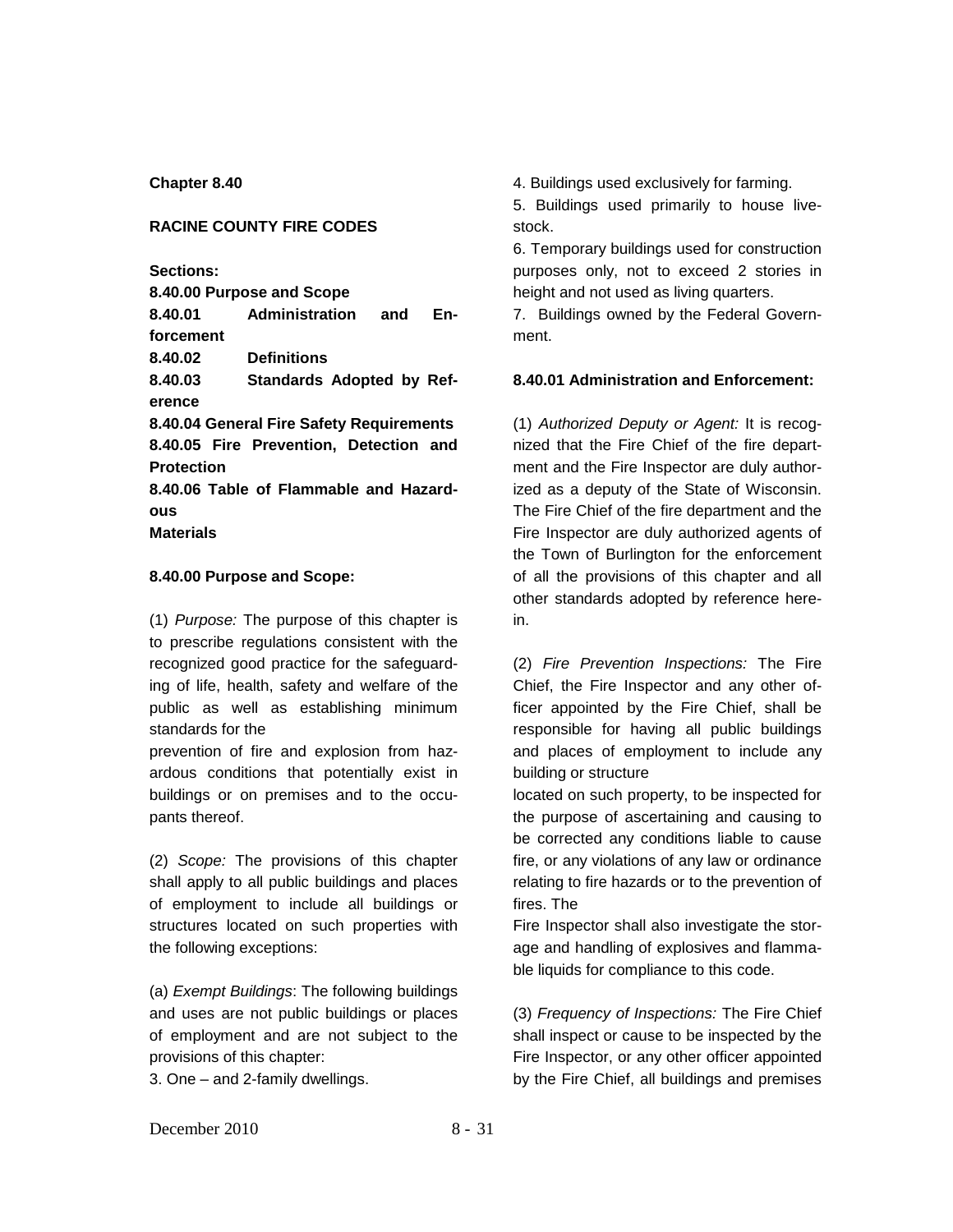described in this chapter on a semi-annual basis as provided by section 101.14(2) of the Wisconsin State Statutes, or as often as prescribed by the Department of Commerce.

(4) *Inspection Warrants:* The Fire Chief or Fire Inspector may obtain an administrative warrant or search warrant as granted under section 66.0119 of the Wisconsin State Statutes when necessary in his opinion for the purpose of

making an inspection or investigation of any building or premises where the owner has either failed to respond to previous orders for entry or has refused entry.

(5) *Written Orders:* Whenever any inspector shall find in any building or on any premises, any condition liable to cause fire, or any violations of any law or ordinance relating to fire hazards or to the prevention of fires, or any condition which interferes with the life, health or safety of any individual or occupant, he shall order the same to be removed or remedied.

(6) *Service of Orders:* The service of orders under this chapter may be made upon either the occupant of the premises to whom it is directed, the owner of the premises or both. Any such order may be hand written on an approved

inspection form or typed and delivered to such occupant personally or by placing such order in a conspicuous place on the door to the entrance of the premises. Whenever it may be necessary to serve an order upon the owner of the premises, such an order may be served by either hand delivering to, and leaving a copy with such a person, or if such owner is absent from the jurisdiction of

the inspector making the order, by mailing a copy to the owner's last known address.

(7) *Compliance to Orders:* Any such order given, shall forthwith be complied to by the owner and occupant of such building, structure or premises. The owner or occupant may, within 24 hours of the receipt of such order, appeal to the Fire Chief in writing for a review of such order, who shall thereafter as soon as possible, file his decision. Unless such order is revoked or modified by the Fire Chief, it shall remain in full force and shall be complied with in the time fixed in said order.

(8) *Penalties:* Failure to comply with any orders issued pursuant to the provisions of this chapter by the Chief of the Fire Department, the Fire

Inspector, or any duly authorized representative, shall constitute an Ordinance violation, and any person, firm or corporation found guilty of such violation shall, upon the conviction thereof, be fined a sum not less than One Hundred (\$100) Dollars nor more than One Thousand (\$1,000) Dollars, together with the costs of the prosecution and any other court fees, and in default of payment thereof shall be imprisoned until such forfeiture and costs are paid,

but not to exceed fifteen (15) days. Each and every twenty-four (24) hours such violation shall continue shall constitute a separate offense.

Any person, firm or corporation found guilty of a violation of any section of this Chapter for which a specific penalty is not herein provided shall, upon conviction thereof, be fined the sum of not less than One Hundred (\$100) Dollars nor more than One Thousand (\$1,000) Dollars, together with the costs of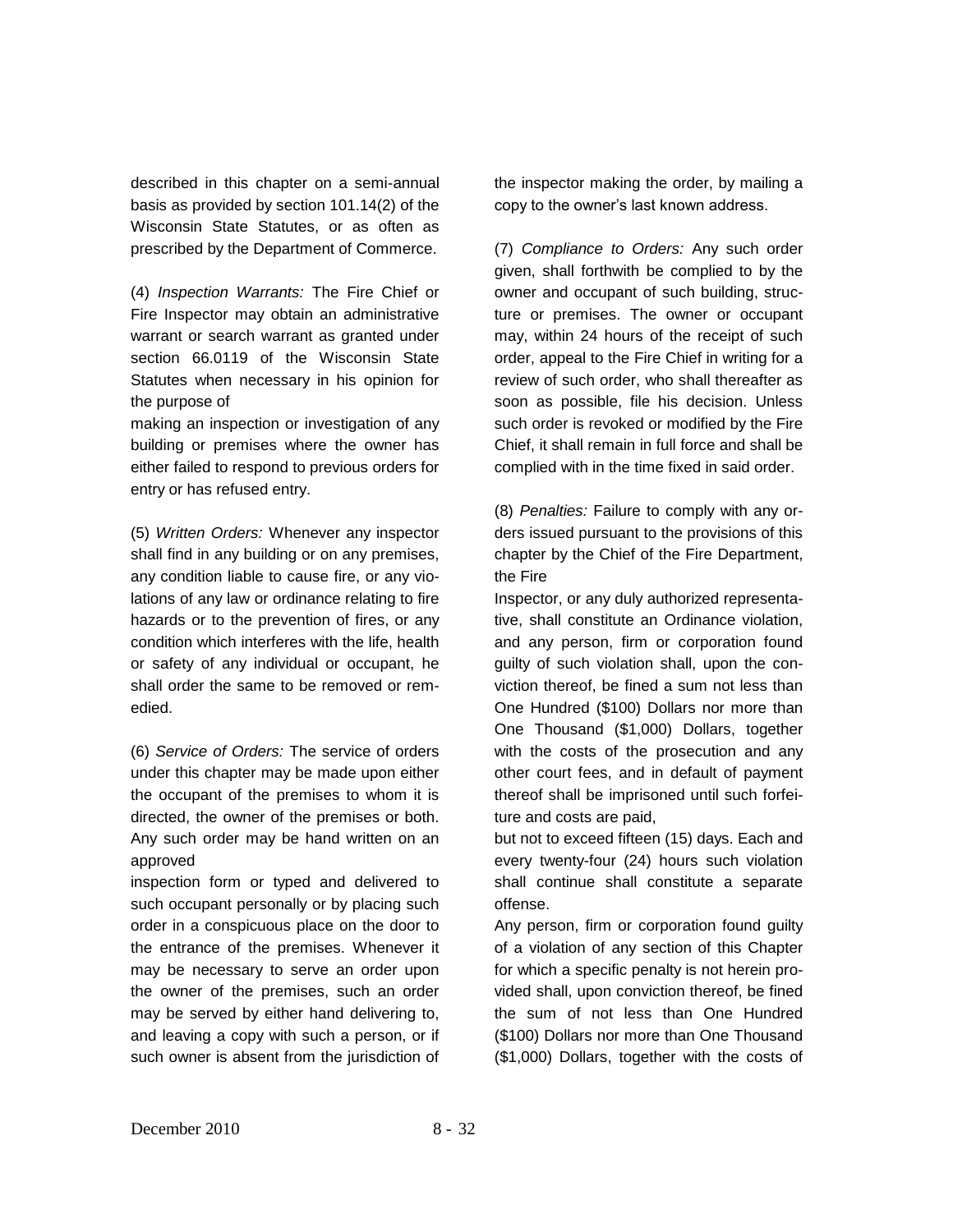the prosecution and any other court fees, and in default of payment thereof

shall be imprisoned until such forfeiture and costs are paid, but not to exceed fifteen (15) days. Each and every twenty-four (24) hours such violation shall continue shall constitute a separate offense.

(9) *"Validity".* Should any section, subsection, paragraph, sentence, clause, phrase or word of this Chapter be declared for any reason to be invalid or unconstitutional, the remainder of this Chapter shall not be affected thereby and shall continue in full force and effect.

(10) *"Citation Authority".* The Town of Burlington hereby elects to use the citation method of enforcement of ordinances. Any law enforcement officer and any other Fire Department personnel charged with the responsibility of enforcing the provisions of this Municipal Code are hereby authorized to issue citations for violations of this Code of ordinances, including ordinances for which a statutory counterpart exists. Whenever it may be necessary to serve a citation upon either an owner, occupant or both, the citation shall be hand written on an approved form and delivered to such occupant or owner by either hand

delivering to, or leaving a copy with such a person, or if such owner is absent from the jurisdiction of the inspector making the citation, by mailing a copy to the owner's last known address.

## **8.40.02 Definitions:**

Unless otherwise expressly stated, the following terms shall, for the purpose of this

code, have the meaning indicated in this section:

(1) *"Alarms".* Any person, firm or corporation having a sprinkler, fire, smoke or heat detector system may be charged a fee for false alarms responded to bythe fire department. Types or alarms transmitted to the fire department

include:

(a) Good intent false alarms – An alarm that turns out to be false but which was reported in good faith.

(b) Accidental false alarm – An alarm set off and transmitted through accidental operation of an automatic or manual fire alarm device; frequent causes are low air pressure on automatic dry sprinkler systems, excessive heat from industrial processes or the sun, cold weather, and smoke detector sensitivity adjustment.

(c) False alarm – An alarm for which no fire actually exists. Examples include: burnt food, system activation from steam by a shower, and improper maintenance of system components.

(d) Malicious false alarms – An alarm by any person, firm or corporation who shall negligently or willfully cause an alarm of fire to be transmitted, as opposed to an accidental false alarm. Malicious false alarms may be the result of removal of component parts from the alarm system, or the intentionally setting off of a system or calling in a false alarm.

**Note:** There shall be no fine for (2) false alarms within a calendar year at the same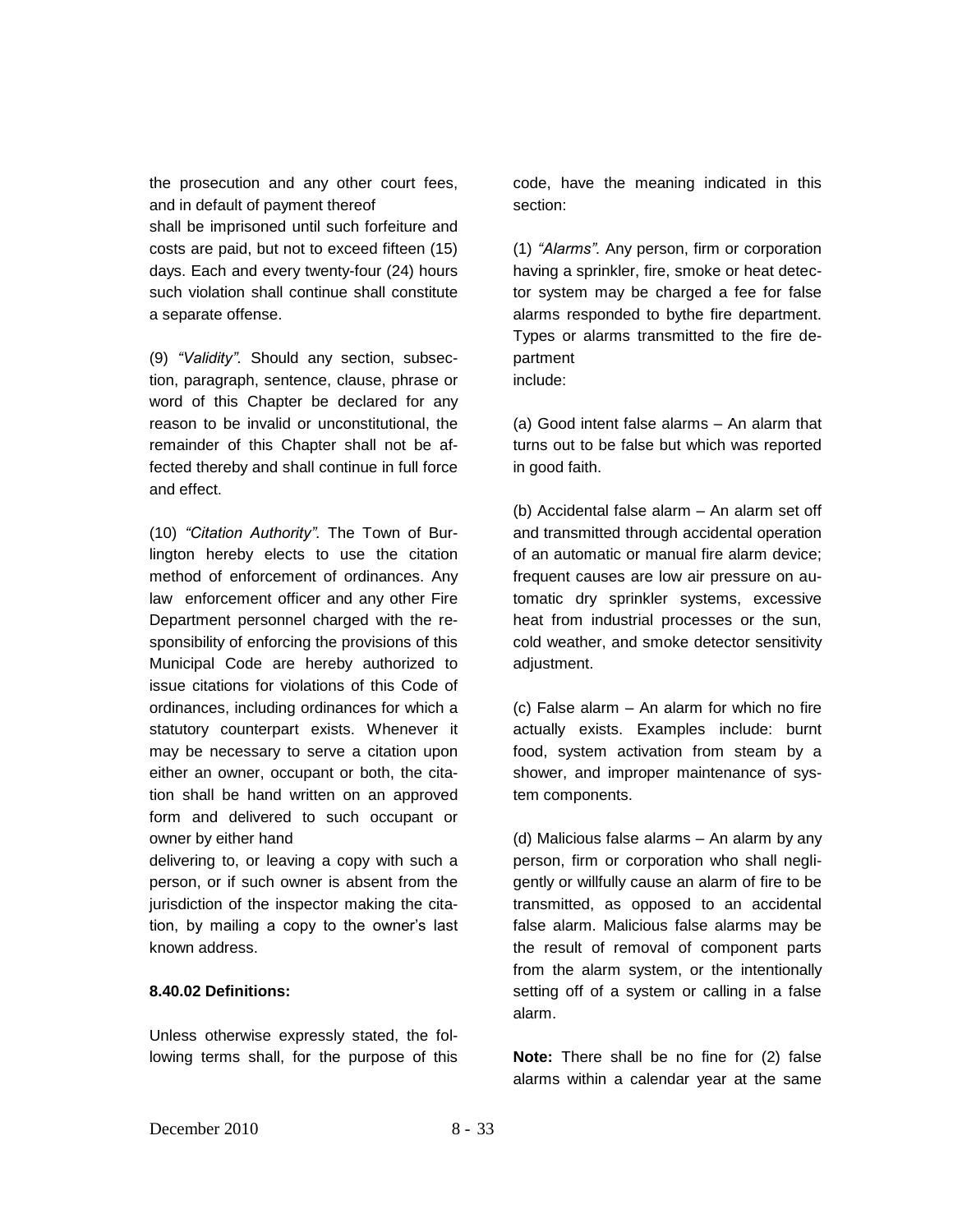location. A forfeiture of \$25.00 shall be charged for the 3rd false alarm, and \$50.00 for each false alarm thereafter.

**Note:** No Town of Burlington employee shall reset any alarm system. It shall be the owner's responsibility and liability to return the alarm system back to normal operation.

**Note:** Upon the activation of any false alarm, whether by accident or on purpose, and no response is made by the Fire Department, immediate notification shall be given to the Fire Inspector in order to perform an onsite inspection of the system to determine the cause.

(2) *"Approval".* Approval by the Chief of the Fire Department, the Fire Inspector or their designee in accordance with the provisions of this code as

applied to a material, device, mode of construction or services.

(3) *"Approved Agency".* An agency accepted or acceptable to the requirements of this code.

(4) *"Area of Square Footage of Building".*  Refers to the total square footage of the sum of all basements, floor levels, balconies and mezzanines.

(a) The area for basements and floor levels shall be measured from the outside perimeter of the outside walls.

(b) The area for mezzanines shall be determined from the product of the length times the width.

(c) For the purpose of determining square footage, fire division walls will not be accepted as outside walls or area dividers.

(d) Buildings that are in close proximity to each other will have their building square footage added together to arrive at the total square

footage. For the purpose of determining proximity, the following will hold true, excluding airport hangers:

a. Single story buildings – 20 feet apart or less.

b. Two story buildings – 60 feet apart or less.

c. Three story buildings – 60 feet apart of less.

d. All other multiple story buildings – 60 feet apart.

e. Buildings of variable height next to each other – 30 feet apart or less.

(5) *"Assembly Hall".* Assembly Halls and their capacity requirements shall be defined as follows:

(a) "Assembly halls" or "places of assembly" mean all buildings or parts of buildings, other than theaters, which will accommodate more than 100 persons for entertainment, recreation, worship or dining.

(b) The following table includes various types of occupancies within the scope of this definition, together with the method for determining the capacity for each.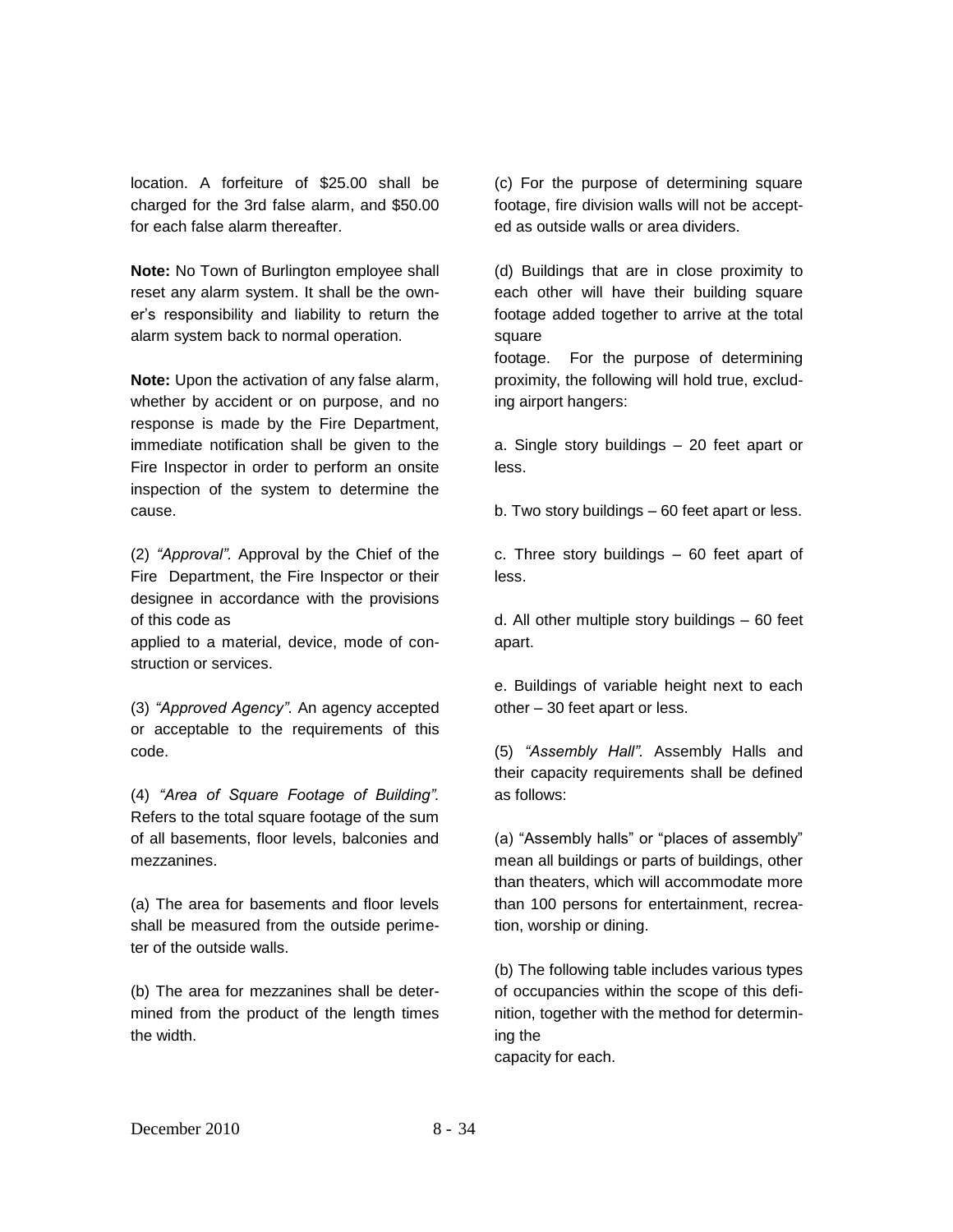Use of Occupancy Basis for Capacity:

- 1. Arenas and Field Houses……………… 4 sq. ft. per person
- 2. Assembly Halls with Stage……………. 7 sq. ft. per person
- 3. Banquet Halls………………………….. 10 sq. ft. per person
- 4. Churches (Auditoriums)……………… 7 sq. ft. per person
- 5. Churches (Dining Rooms)………….. 10 sq. ft. per person
- 6. Dance Halls………………………….. 10 sq. ft. per person

7. Dining Rooms……………………….. 10 sq. ft. per person

8. Gymnasiums………………………...

6 sq. ft. per person for seated space.

15 sq. ft. per person for unseated.

9. Lecture Halls………………………. 7 sq. ft. per person

10. Lodge Halls……………………… 6 sq. ft. per person for seated space.

15 sq. ft. per person for unseated.

11.Skating Rinks……….................. 45 sq. ft. per person

12.Taverns…………………………. 10 sq. ft. per person

13.Theaters………………………… 7 sq. ft. per person

(6) *"Assembly Occupancy".* The occupancy or use of a building or structure or any portion thereof by a gathering of 100 persons or more.

(7) *"Automatic Fire Detector".* A device designed to detect specific products of fire – smoke, heat or both.

(8) *"Authority Having Jurisdiction".* Shall be the Fire Chief, Fire Inspector or the designee of the Fire Chief to enforce the Municipal Fire Prevention Code, the laws of the State of Wisconsin as pertaining to the prevention of fires and public safety, and approving equipment, installation, certification or procedure as outlined in the NFPA standards.

(9) *"Automatic Closing Device".* A device which functions without human intervention and is actuated as a result of predetermined temperature rise, rate of rise of temperature, combustion products or smoke density.

(10)*"Automatic Fire Alarm System".* A system which automatically detects a fire condition and actuates a fire alarm signal device.

(11)*"Business Occupancy".* The occupancy or use of a building or structure, or any portion thereof, for the transaction of business or the rendering or receiving of professional services, including offices.

(12)*"Ceiling".* The upper surface of a space, regardless of height. Areas with a suspended ceiling have two ceilings, one visible from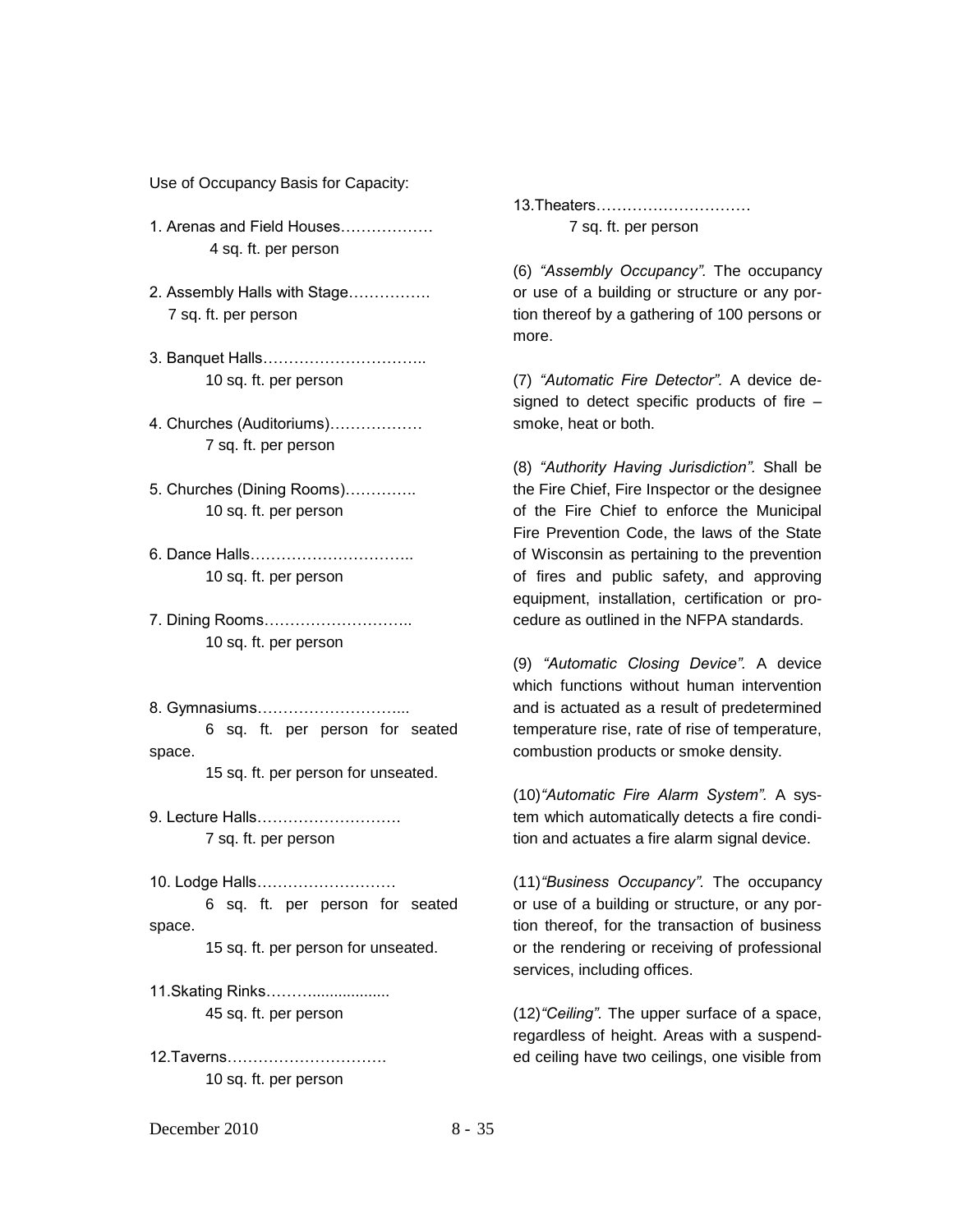the floor, and one above the suspended ceiling.

(13)*"Chief of the Fire Department".* The head of the Fire Department or a duly authorized Deputy.

(14)*"Combustible Material".* All materials not classified as "noncombustible" are considered combustible.

(15)*"COMM".* The Wisconsin Department of Commerce.

(16)*"Common Area".* With reference to multifamily occupancies, this refers to any area in the building that can be accessed by more than one person from different families at a time.

(17)*"Day Care Center".* Any place which receives at any one time for compensation, 4 or more children under the age of 7 years, for care and supervision, for less than 24 hours a day and for more than 10 days per month, without the attendance of a parent, relative or legal guardian.

(18)*"Dwelling".* Any building or portion thereof designed or used as the living and/or sleeping place or one or more persons, and including:

(a) *"Single Family Dwelling".* A detached building designed for one family and containing only one dwelling unit.

(b) *"Two Family Dwelling".* A detached building containing not more than two individual dwelling units which are entirely separated by vertical walls or horizontal floors, unpierced, except for access to the outside or a common basement.

(19)*"Dwelling Structures".* Any structure containing one or more rooms providing sleeping and sanitary facilities, but not including a hotel, hospital, nursing home, dormitory, fraternity or sorority house.

(20)*"Dwelling Unit".* One or more rooms which may include a kitchen or kitchenette, sleeping areas, dining areas, and sanitary facilities, designed as a unit for occupancy by not more than one family.

(21)*"Educational Occupancy".* The occupancy or use of a building of a building or structure or any portion thereof by persons assembled for the purpose of learning or of receiving educational instruction.

(22)*"Family Unit".* Two or more individuals who are related to each other by blood, marriage, adoption or legal guardianship. For purposes of this code a group of not more than 4 persons not necessarily related by blood or marriage living together in a single living unit will be considered equivalent to a single family.

(23)*"Fire Escape".* One or more flights of steps, and the necessary platforms or landings connecting them, to form a continuous passage from one elevation of a building to another, to include exterior porches, platforms, steps and stairways.

(24)*"Fire Inspector".* A duly authorized deputy appointed by the Fire Chief to enforce this code who shall be bonded and insured by the city.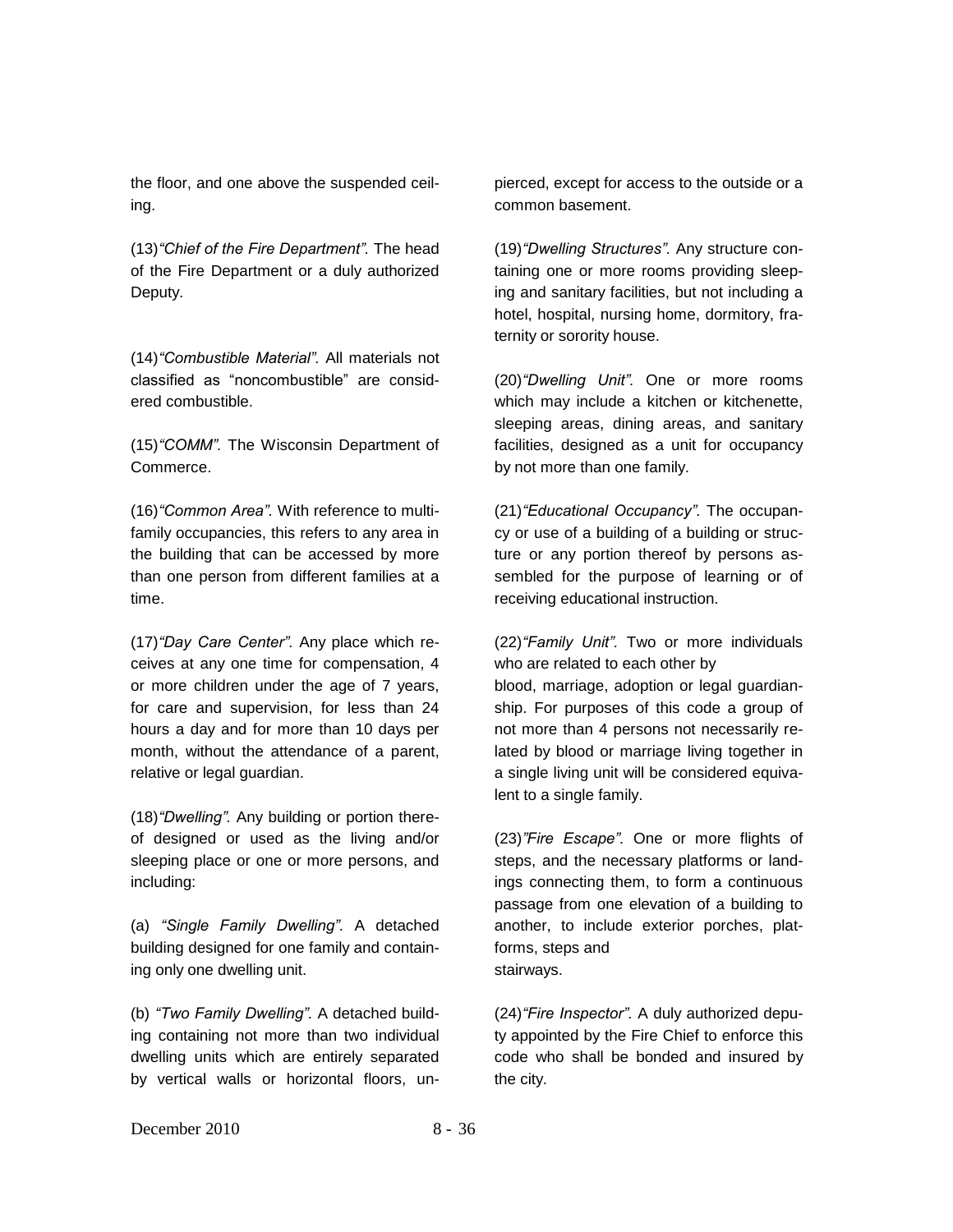(25)*"Fire Sprinkler Equipment, Automatic".* A system of piping connected to an adequate water supply and provided with approved automatic fire sprinklers or devices so arranged and located as to discharge water automatically to the seat of the fire. Installation of such a system shall comply with this code and all subsequent codes adopted by reference herein.

(26)*"Fire Wall".* A wall which has a fire resistive rating of not less than 4 hours and which divides a building or separates buildings to restrict the spread of fire. A 3 foot high parapet wall may be a required part of a fire wall.

(27)*"Floor, Basement".* That level where less than half the height between floor and ceiling is above the average level of the street, sidewalk or finished grade.

(28)*"Floor, Ground".* That level of a building on a sloping or multilevel site which has its floor line at or not more than 3 feet above exit discharge grade for at least  $\frac{1}{2}$  of the required exit discharges.

(29)*"High Hazard Occupancy".* Any building which by reason of its construction or highly combustible occupancy, or involves a severe life hazard to its occupants as classified by the Department of Commerce, or any building whereby the Fire Inspector deems it as a high hazard.

(30)*"Housing for the Elderly/Community Based Residential Facilities (CBRF)".* Any place where three or more unrelated adults reside in which care, treatment or services above the level of room and board but not including nursing care are provided to per-

sons residing in the facility as a primary function of the facility.

(31)*"Industrial Occupancy".* The occupancy or use of a building or structure, or any portion thereof for assembling, fabricating, finishing, manufacturing, packaging or processing operations.

(32)*"Institutional Occupancy".* The occupancy or use of a building or structure, or any portion thereof by persons harbored or detained to receive medical, charitable or other care or treatment or by persons involuntarily detained.

(33)"*Mercantile Occupancy".* The occupancy or use of a building or structure, or any portion thereof for the displaying, selling or buying or goods, wares or merchandise.

(34)*"Mezzanine or Mezzanine Floor".* Any intermediate floor level, whether accessed by a stair or not, opened or enclosed.

(35)*"Multi-Family Dwelling".* Any apartment house or a building designed for occupancy by three or more families living independently of each other and containing three or more dwelling units, including, but not limited to, row

houses, garden apartments and rooming houses.

(36)*"NFPA".* National Fire Protection Association.

(37)*"Owner".* Includes his duly authorized agent or attorney, a purchaser, devisee, fiduciary or person having a vested or contingent interest in the property in question.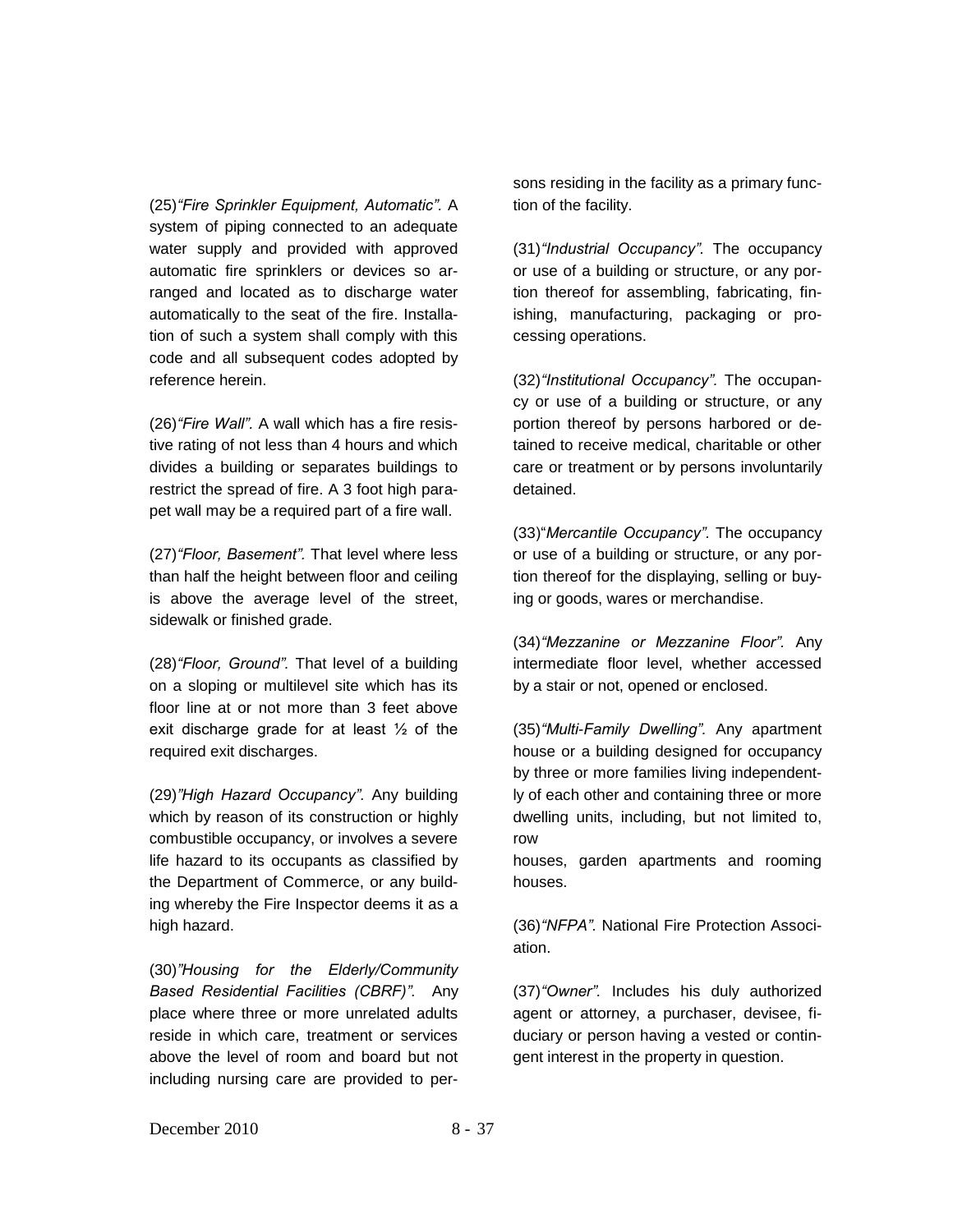(38)*"Public Buildings".* Means and includes any building or structure, including exterior parts of such building, such as a porch, exterior platform or steps providing means of ingress or egress, used in whole or part as a place of resort, assemblage, lodging, trade, traffic, occupancy, or use by the public or by 3 or more tenants.

(39)*"Records".* Means any form of written material that shows information pertaining to a device, system, method or person. Written records are required whenever tests and/or maintenance of any kind is performed on a system or device.

(40)*"Remodel".* To remodel or alter, or both, means to change any building or structure which effects the structural strength, fire hazard, internal circulation, or exits of the existing building or structure. This definition does not apply to maintenance, re-roofing, or alterations to the heating and ventilating or the electrical systems.

(41)*"Roof Spaces".* That level of any building or structure directly below the exterior roof and above the ceiling level of the top most portion of occupied space.

(a) Multi-Family, Commercial, Industrial, Governmental and Industrial buildings with combustible roofs shall have all roof spaces subdivided every 3000 square feet by a onehour rated partition unless protected in the space by an automatic approved sprinkler system. All divided spaces shall have an approved and minimum one-hour rated access panel.

(42)*"Row House".* A place of abode arranged to accommodate 3 or more attached, side by side or back to back living units.

(43)*"Storage Occupancy".* The occupancy or use of a building or structure, or any portion thereof, for the storage of goods, wares, merchandise, raw materials, agricultural or manufactured products, including parking garages, or the commercial sheltering of livestock and other animals.

(44)*"Story".* The spacing in a building between the surfaces of any floor and the floor next above or below, or roof next above, or any space not defined as a basement, ground floor, mezzanine, balcony, penthouse or attic.

(45)*"Theater".* Any buildings or part thereof containing an assembly hall having a stage which may be equipped with curtains or movable scenery, or which is otherwise adaptable to the showing of plays, operas, motion pictures or similar forms of entertainment.

(46)*"Vehicle".* Is any self-propelled device fueled by flammable or combustible liquid, compressed gas, used to transport people or goods.

### **8.40.03 Standards Adopted by Reference:**

(1) *Wisconsin Department of Commerce:*  The Town of Burlington hereby adopts the following sections of the Department of Commerce, formerly known as the Department of Industry, Labor and Human Relations or DILHR. These

regulations are adopted by reference and incorporated into the Town of Burlington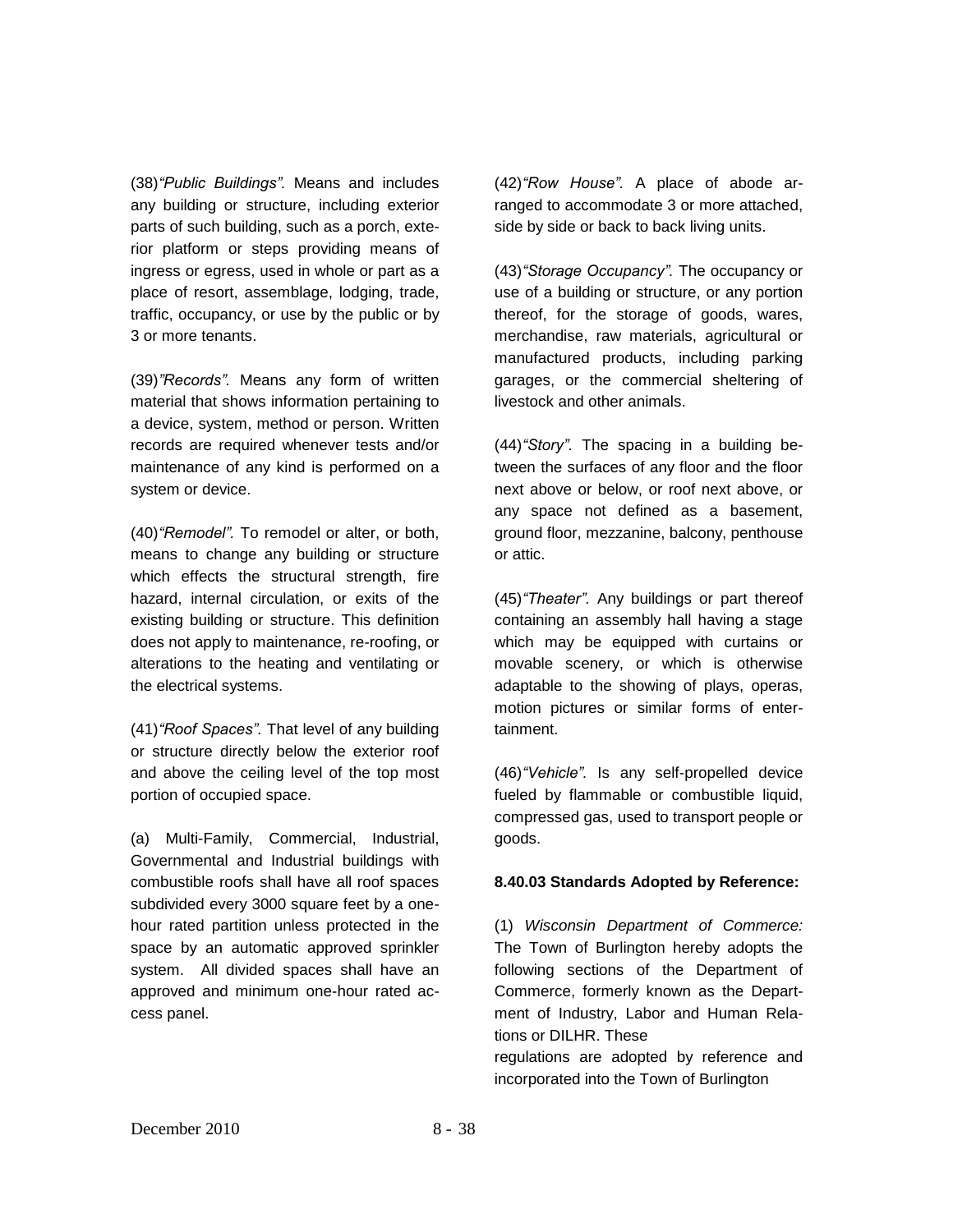Fire Prevention Code with the same force and effect as if fully set forth herein.

COMM 7 Explosive Materials COMM 8 Mines, Pits and Quarries COMM 9 Manufacture of Fireworks COMM 10 Flammable and Combustible Liquids COMM 11 Liquefied Petroleum Gases 10 COMM 12 Liquefied Natural Gas COMM 13 Compressed Natural Gas COMM 14 General Hazard and Fire Prevention COMM 15 Cleaning and Dyeing COMM 16 Electrical, Volume 2 COMM 18 Elevator Code COMM 28 Smoke Detectors for UDC COMM 35 Infectious Agents COMM 41-42 Boiler and Pressure Code COMM 43 Anhydrous Ammonia COMM 50-64 Building and Heating, Ventilation and Air Conditioning COMM 66 Uniform Multi-Family Dwellings COMM 69 Barrier-Free Design COMM 70 Historic Buildings COMM 75-79 Existing Buildings Code

(2) *National Fire Protection Association:* The Town of Burlington hereby adopts the following sections of the National Fire Prevention Association or NFPA. These regulations are hereby adopted by reference and incorporated into the Town of Burlington Fire Prevention Code with the same force and effect as if

fully set forth herein.

NFPA 1 Fire Prevention Code NFPA 10 Portable Fire Extinguishers NFPA 11 Low Expansion Foam Extinguishing Systems

NFPA 11A Medium and High Expansion Foam Systems NFPA 12 Carbon Dioxide Extinguishing Systems NFPA 12A Halon 1301 Fire Extinguishing **Systems** NFPA 13 Installation of Sprinkler Systems NPFA 13D Installation of Sprinkler Systems in One- and Two- Family Dwellings and Manufactured Homes NFPA 13R Installation of Sprinkler Systems in Residential Occupancies up to and Including Four Stories NFPA 14 Installation of Standpipe and hose Systems NFPA 15 Water Spray Fixed Systems for Fire Protection NFPA 16 Installation of Deluge Foam-Water Sprinkler Systems Foam-Water Spray Systems NFPA 16A Installation of Closed-Head Foam-Water Sprinkler Systems NFPA 17 Dry Chemical Extinguishing Systems NFPA 17A Wet Chemical Extinguishing Systems NFPA 20 Installation of Stationary Pumps for Fire Protection NFPA 22 Water Tanks for Private Fire Protection NFPA 24 Installation of Private Fire Service Mains and Their Appurtenances NFPA 25 Inspection, Testing and Maintenance of Water-Based Fire Protection Systems 11 NFPA 30 Flammable and Combustible Liquids Code NFPA 30A Automotive and Marine Service Station Code NFPA 30B Manufacture and Storage of Aerosol Products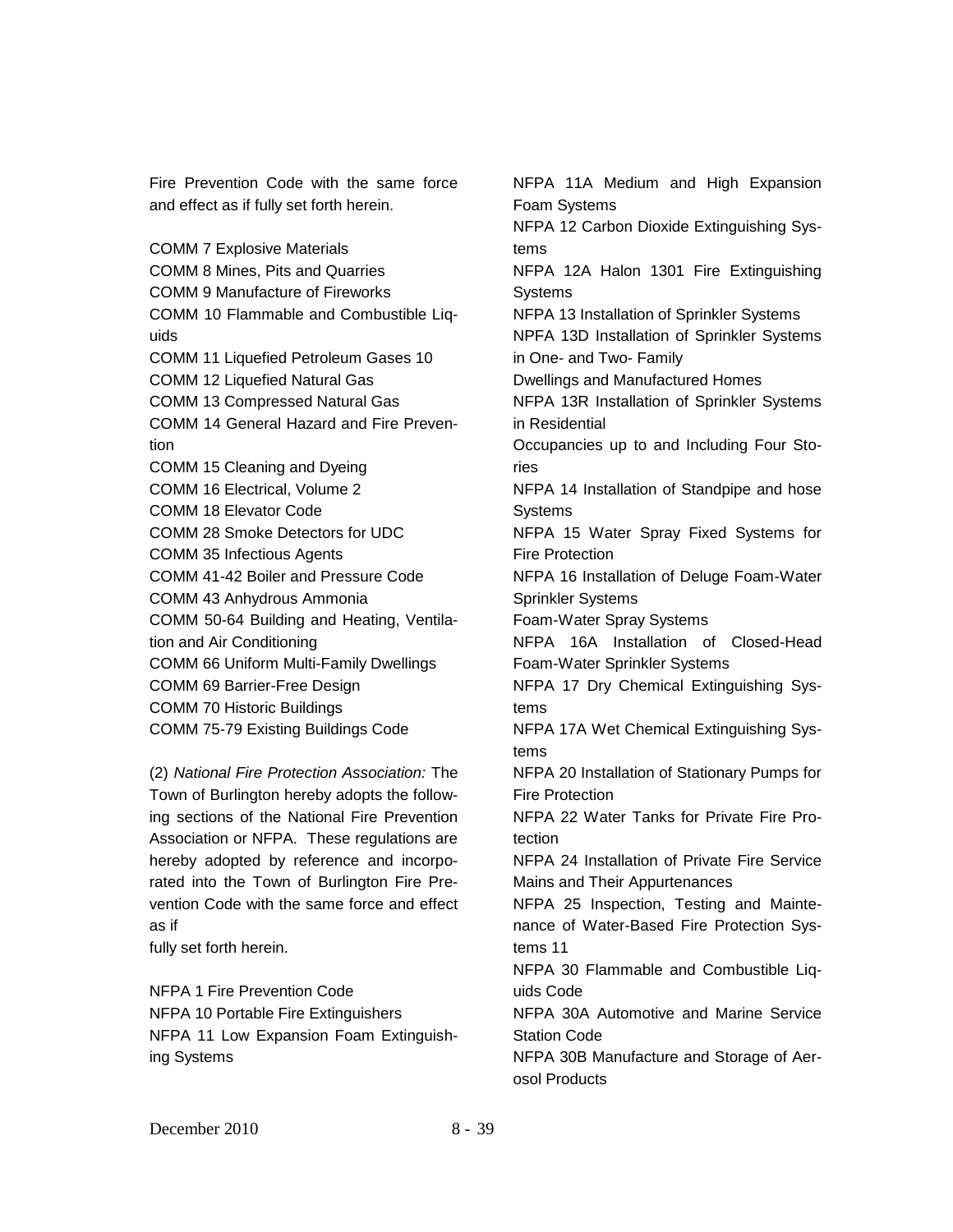NFPA 31 Installation of Oil-Burning Equipment NFPA 33 Spray Application Using Flammable or Combustible Liquids NFPA 34 Dipping and Coating Processes for Flammable or Combustible Liquids NFPA 37 Installation and Use of Stationary Combustion Engines And Gas Turbines NFPA 43A Storage of Liquid and Solid Oxidizers NFPA 43C Storage of Gaseous Oxidizers NFPA 43D Storage of Pesticides NFPA 51 Design and Installation of Oxygen-Fuel Gas Systems for Welding, Cutting, NFPA 51B Fire Prevention in Use of Cutting and Welding Processes NFPA 54 National Fuel Gas Code NFPA 55 Storage, Use, and Handling of Compressed and Liquefied Gases in Portable Cylinders NFPA 58 Liquefied Petroleum Gas Code NFPA 69 Explosion Prevention Systems NFPA 72 National Fire Alarm Code NFPA 80 Fire Doors and Fire Windows NFPA 88A Parking Structures NFPA 88B Repair Garages NFPA 92A Smoke Control Systems to Four Stories in Height NFPA 96 Ventilation Control and Fire Protection of Commercial Cooking Operations NFPA 101 National Life Safety Code NFPA 101B Code for Means of Egress for Buildings and Structures NFPA 204 Smoke and Heat Venting NFPA 221 Fire Walls and Fire Barrier Walls NFPA 230 Fire Protection of Storage NFPA 231D Storage of Rubber Tires NFPA 409 Aircraft Hangers NFPA 410 Aircraft Maintenance NFPA 434 Storage of Pesticides NFPA 490 Storage of Ammonium Nitrate

NFPA 704 Identification of Hazardous Materials for Emergency Response NFPA 1123 Fireworks Display NFPA 1124 Manufacture, Transportation,

and Storage of Fireworks And Pyrotechnic Articles

NFPA 1126 Use of Pyrotechnics Before a Proximate Audience 12

(3) The most current version of each section, as well as any future updates to any of the codes adopted by this section are also adopted prospectively by reference.

(4) Any violation of these provisions constitutes a violation of this code.

(5) Copies of the National Fire Prevention Association Codes are available from:

National Fire Protection Association 11 Tracy Drive Avon, MA 02322-9908 1-800-344-3555

(6) Copies of the Wisconsin Department of Commerce Codes are available from:

Wisconsin Department of Administration Document Sales and Distribution Section 202 S. Thornton Avenue P.O. Box 7840 Madison, WI 5370778440 1-608-266-3358

# **8.40.04 General Fire Safety Requirements:**

(1) *Rapid Entry Key Boxes:* The Town of Burlington elects to use rapid entry lock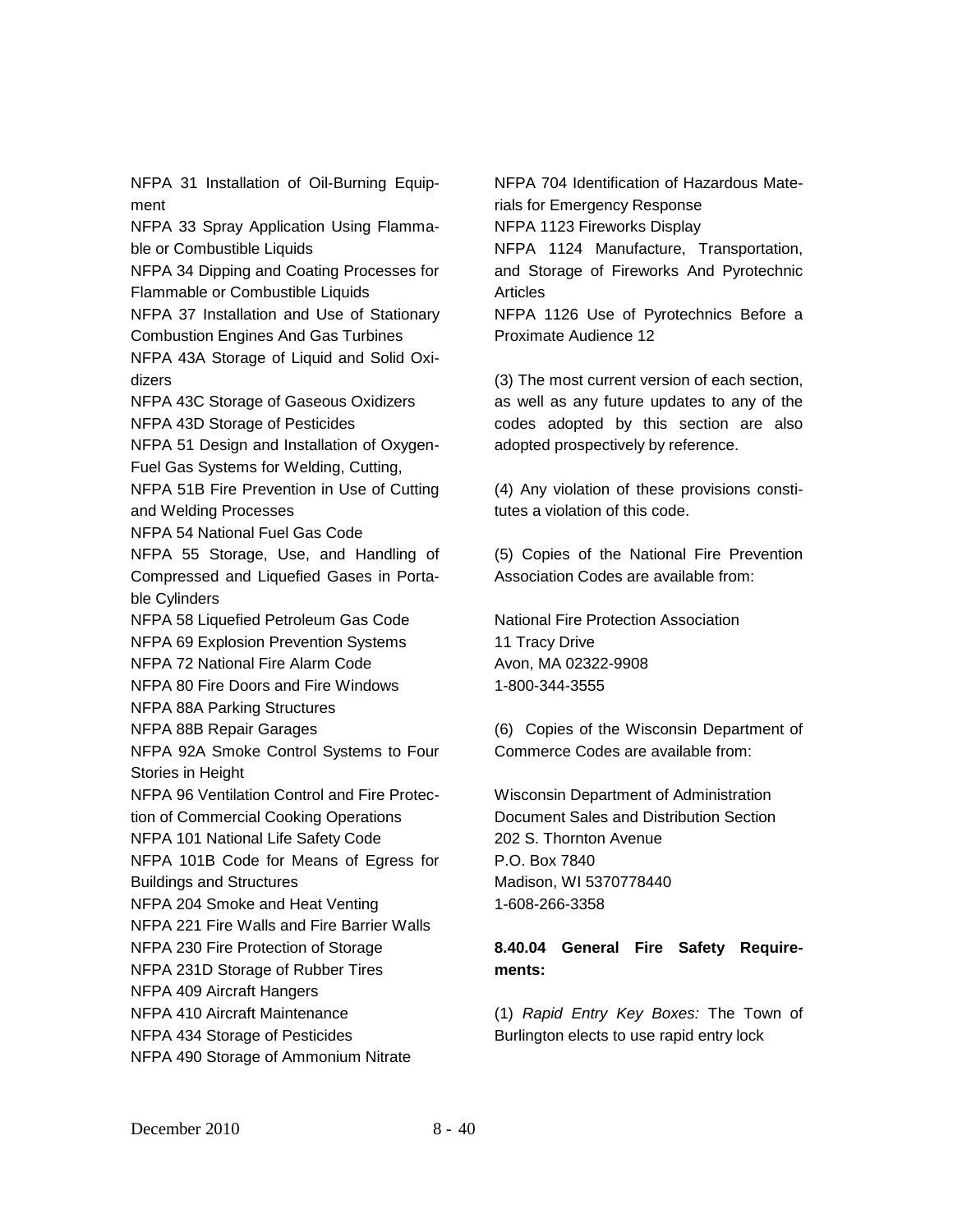box devices and material lock boxes such as those provided by The Knox Box Company currently in use by this department.

(a) *Where Required:* Rapid entry key boxes shall be required on all multifamily dwellings of four families or more that have a common entrance or share a common area accessible by all occupants. Key boxes shall be required on all assisted senior housing and community based residential facilities, industrial and commercial facilities as designated by this department and any location where entry to the property is secured in whole or part by a fence, gate, wall or connected buildings, or as otherwise directed by this department. Entry key override switches shall be required on any exit door at any location which uses a card reader entry system and/or a magnetic door lock security system.

(b) *Location:* The Fire Inspector shall approve the location prior to installation of any rapid entry key box. Key boxes shall be located on the front of a building near the main entrance at grade level, unless otherwise directed.

(c) *Contents:* The owner, agent or on site manager shall provide the appropriate keys to the building to be placed in the key box. New keys shall be provided at such times when any locks are changed.

Examples of keys to be provided are:

1. A master key or keys to locked points of egress, whether interior or exterior.

- 2. Keys to locked mechanical rooms.
- 3. Keys to locked elevator rooms.
- 4. Keys to elevator controls.

5. Keys to fire alarm panels or equipment.

(d) *Compliance:* All new construction, buildings under construction after the date of this ordinance and buildings which change ownership interest after the date of this ordinance shall comply as a condition of their building permit and/or prior to occupancy. Owners of existing buildings subject to this section are not required, but are strongly encouraged, to comply with the terms of this section. Change of ownership shall not include transfers from a person or persons to an entity (or vice versa) so long as the owner(s) as of the date of this ordinance hold and retain a majority interest in the real estate.

(e) *Ordering:* Property owners shall be responsible for all costs of purchasing and installation of any key box or material lock box. The Town of Burlington Fire Department shall be responsible for ordering any key box, key override switch or material lock box required by this code.

(2) *Commercial Change in Occupancy:* Any owner, agent or occupant making a change in occupancy of an existing commercial building, or occupying a previously vacant space, to exclude any private dwelling portion thereof, shall be required to obtain a safety inspection by this department prior to the new tenant taking occupancy of any building or structure that was previously vacated or any change in occupancy of any existing building or structure or portion thereof.

(a) *Inspection:* The owner, agent or occupant of a commercial building shall schedule an appointment with the Fire Inspector for an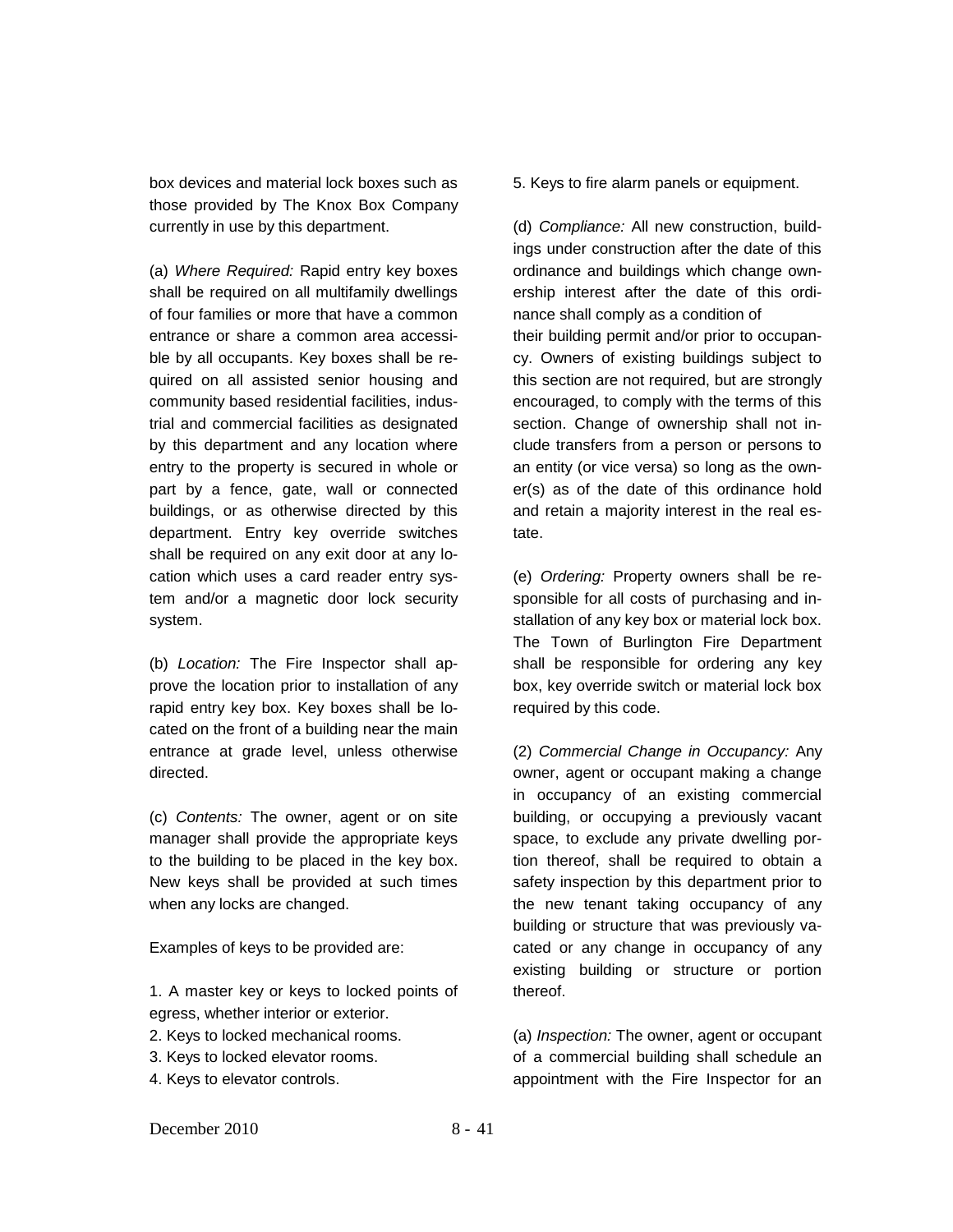inspection of the building and occupied space(s). Any violations of this chapter or any other portion of the Town of Burlington Code observed at the time of inspection shall be corrected prior to the new tenant taking occupancy.

(b) *Fees:* There shall be no fee for this inspection.

(3) *Fire Lanes:* The Fire Chief or Fire Inspector shall establish fire lanes at any shopping center, school or business which present a potentially hazardous situation because or restricted access by department vehicles or parked cars.

(a) *Access Defined:* Fire lanes shall provide access to at least two (2) sides of all buildings 200 feet in length. For buildings over 200 feet long, fire lanes shall be provided for access to all four (4) sides of the building or group of buildings. Fire lanes shall be at least 30 feet in width with the road edge closest to the building. Any dead end fire lane more than 300 feet long, shall be provided with a turnaround area of at least 90 feet in diameter.

(b) *Markings and Signs:* Fire lanes shall be marked with freestanding signs, marked curbs, sidewalks and traffic surfaces with the words

"FIRE LANE NO PARKING" painted in contrasting colors at a size and spacing approved by this department.

(c) *Violations:* In any area designated as a fire lane, parking shall be prohibited and shall result in the issuance of citations pursuant to the

Town of Burlington Municipal Ordinances. Any vehicle parked in a fire lane for more than 24 hours shall be towed at the owner's expense.

*Exception:* Any commercially licensed vehicle actively engaged in delivery or pick up shall be excluded from this section.

(4) *Barbecue Grills, Kettles & Outdoor Hibachies:* It shall be considered unlawful to ignite or burn inside any residential occupancy, any type of barbecue grill. A minimum distance of twenty-four inches shall be maintained from any combustible material outside. These devices shall be prohibited from use on any balcony within five feet of any opening into a dwelling or apartment.

(5) *Storage of Flammable Liquids:* When used in this section, the words "Flammable Liquids" shall include any volatile flammable liquid with a flash point at or below 100 degrees F. No person shall use, keep or store, or permit to be used, kept or stored, gasoline in containers greater than (6) gallons. Six gallons or less of gasoline shall be stored in approved safety cans. Nothing herein contained shall be construed as applying to gasoline contained in the tanks of motor vehicles, when such tanks are permanently connected with the motor engine they supply.

(6) *Storage of Combustible Materials and Equipment:* The following items shall be prohibited from being stored in basements or storage bins of apartments or other multifamily dwellings within the Town of Burlington:

(a) Charcoal, except in a metal container with a metal lid.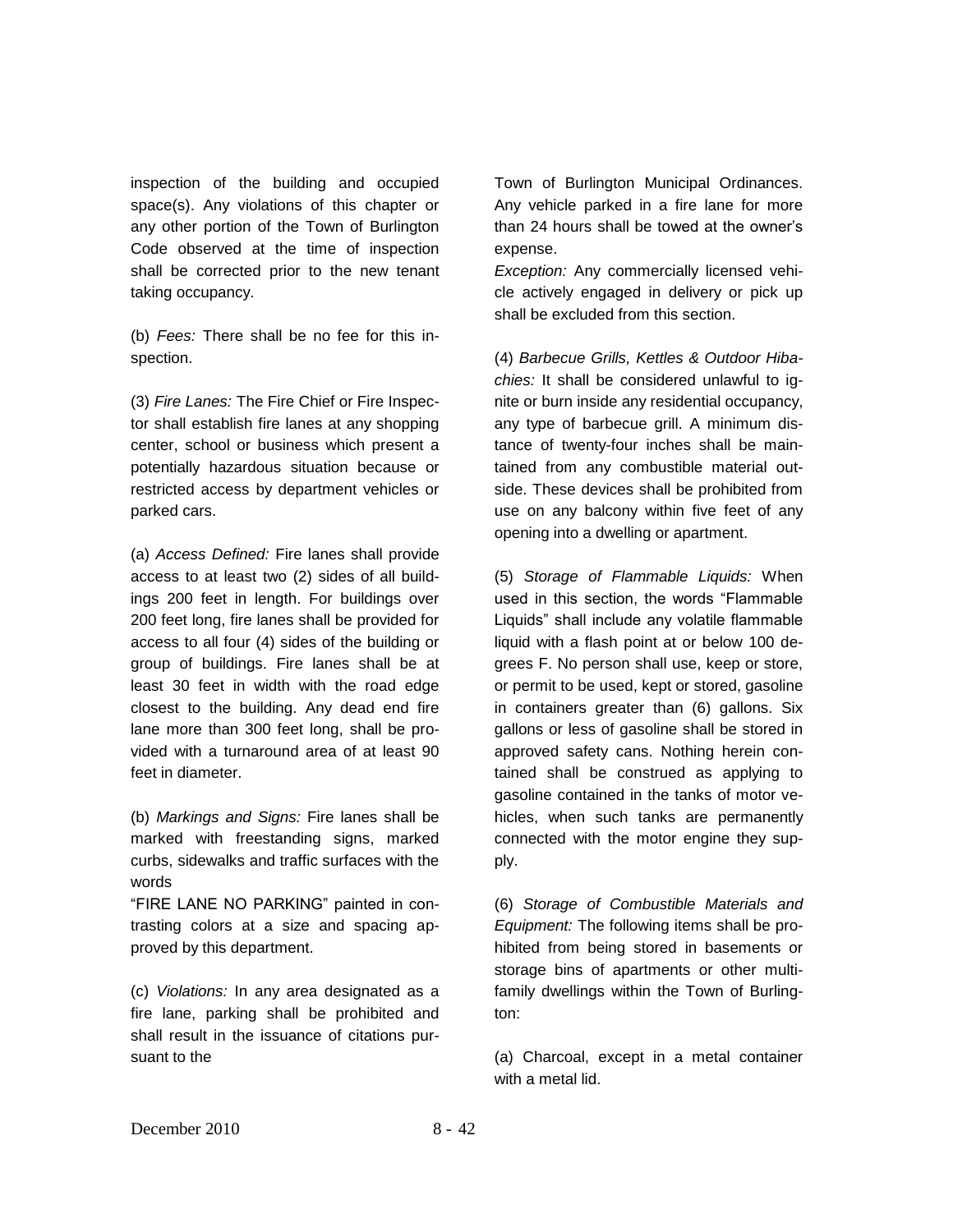(b) Oily rags or dust mops.

(c) Flammable liquids of any nature other than new motor oils in original manufacturer's containers.

(d) Bottled gases, propane, acetylene, oxygen or other substances of similar nature.

(e) Gasoline motors and gasoline powered equipment, such as outboard motors, power lawn equipment, snow blowers, motorcycles etc.

(10)*Hazardous Materials:* This section shall apply to all hazardous materials or infectious agents, which shall mean any material or combination of materials which may cause or significantly contribute to an increase in mortality or an increase in serious irreversible or incapacitating reversible illness or which may pose a substantial present or potential hazard to human health or the environment because of its quantity, concentration or physical, chemical or infectious characteristics. This term includes, but is not limited to, products that are explosive, toxic, corrosive, flammable, irritants, strong

sensitizers, pesticides or a biological hazard. (a) *Reporting:* All persons, firms or organizations using, researching, storing, or producing hazardous materials and/or infectious agents

shall notify the Fire Department in writing as prescribed by this section. (See Table 8.40.06 reporting limits).

(b) *Standards:* The manufacture, storage, handling and use of hazardous materials and/or infectious agents shall be safeguarded in accordance with the applicable NFPA

and industry standards and with the manufacturer' recommendations.

1. The Fire Inspector may require the separated storage or isolated storage of any hazardous or infectious material that in combination with other substances may bring about a fire, health hazard or explosion or may liberate a flammable, non-flammable or poisonous gas.

2. The Fire Inspector may require separation of hazardous or infectious materials from other storage facilities, when the quantity to be stored increases the fire, health or explosive hazard to any occupancy.

3. Limitation on storage quantities shall be considered with regard to proximity of these exposures and to congested commercial and industrial areas.

4. The Fire Inspector may require fire suppression, fire detection, on-site containment, smoke venting or control and/or other fire protection, life safety or environmental safe systems as deemed necessary.

(c) *Identification Markings:* Buildings, storage trailers, stationary tanks, areas and rooms of buildings that contain a hazardous or infectious

material shall be identified with signs in accordance with this section and NFPA 704, Identification of the Fire Hazards of Materials. Signs shall be maintained at all times and shall be located as directed by the Fire Inspector. Signs shall be durable, weather resistant and

unobstructed. (See Table 8.40.06 for reporting limits).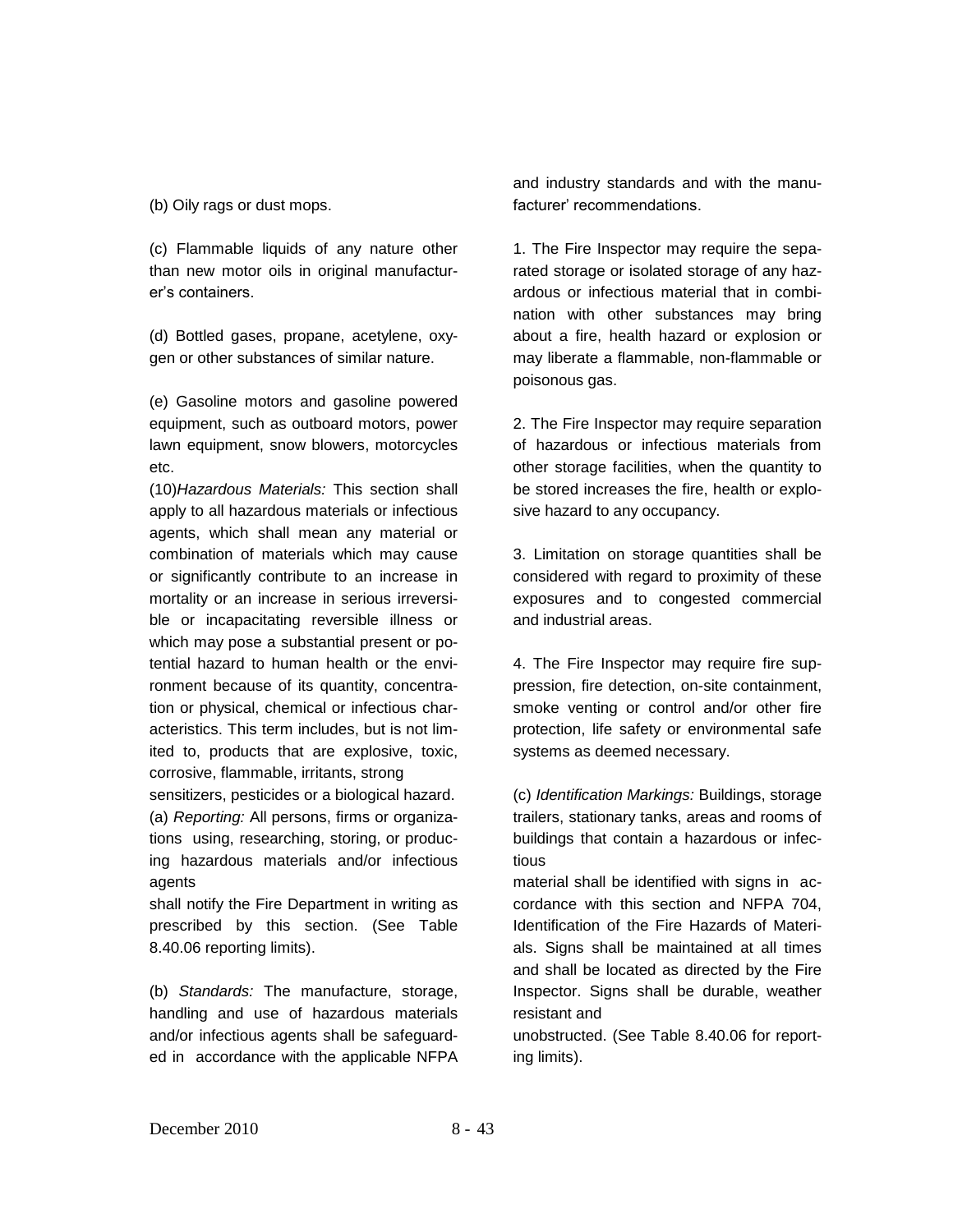1. A sign at least 7  $\frac{1}{2}$  inches square with the required Identification numbers indicating the highest number of the most hazardous material for each hazard shall be conspicuously placed on or near the exterior door closest to the hazardous material.

2. A sign with no numbers, at least  $7\frac{1}{2}$  inches square shall be conspicuously placed on the front of the building as directed.

3. Doors that directly access a room or area that contains a hazardous or infectious material shall be identified with a numbered sign at least 7 ½ inches square. In any room that has more than one hazardous material, the sign shall list the

highest number for each hazard classification.

4. Special hazards shall be identified in the lower quadrant of the sign as follows:

a. Radiation Hazard – Standard Radiation Symbol

b. Water Reactive Hazard – W

c. Oxidizer – OX

d. Biological Hazard – BIO

e. Corrosive – COR

(d) *Material Safety Data Sheets:* Material Safety Data Sheets (MSDS), shall be required for all materials which are stored, used or handled

and shall be available on-site in a location approved by the Fire Inspector.

## **8.40.05 Fire Prevention, Detection and Protection:**

(1) *Sprinkler System Plan Approval:* Prior to any modification to, or installation of a new sprinkler system, or the alteration of an existing sprinkler system, plans shall be submitted to this department or its designee for review, when not already required by the state of Wisconsin.

(a) *Standards:* All sprinkler systems must meet the standards of NFPA 13, "Standard for the Installation of Sprinkler Systems", NFPA13R,

"Standard for the Installation of Sprinkler Systems in Residential Occupancies up to and including Four Stories in Height", NFPA 25,

"Standard for the Inspection, Testing and Maintenance for Water-Based Fire Protection Systems" and any other standards adopted by reference: in this code.

(b) *Submittals:* Four copies of the plans, specifications and calculations shall be submitted for review. Approved plans shall be stamped "Conditionally Approved", with a plan approval number, the date and signature of the approving party. One copy shall be kept on file by the Fire Inspector, while the other three copies shall be returned to the contractor. The conditional approval of sprinkler plans does not affirm the accuracy of any calculations performed by the contractor. Full responsibility for the accuracy of both the plans and calculations is the sole responsibility of the contractor.

(c) *Stop Work Order:* No work may begin on installation of a sprinkler system until plans have been submitted and reviewed by this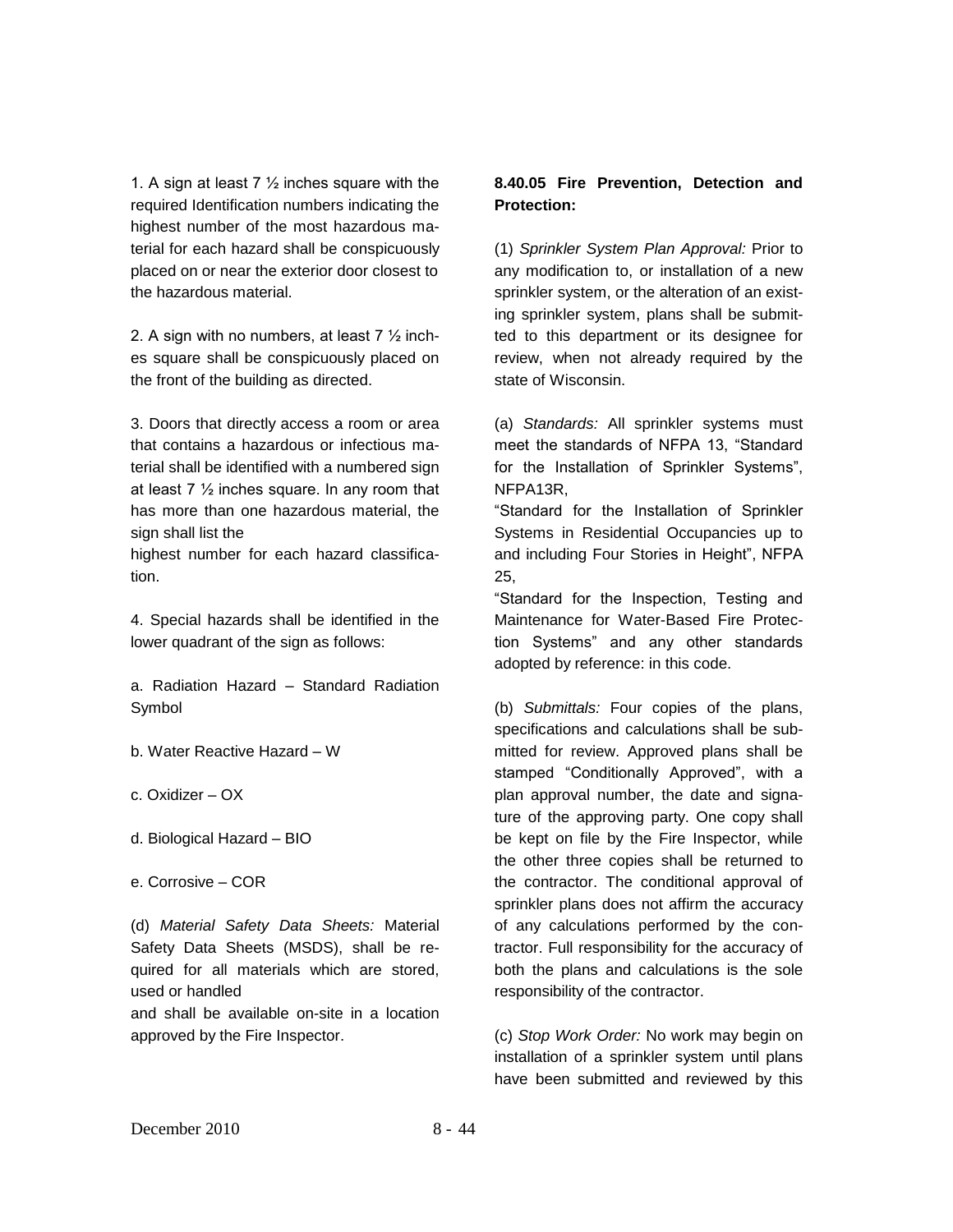department or its designee and a permit obtained from the Fire Department. A "Stop Work" order may be given to any contractor, owner or agent who has begun work on a system without approved

plans and permit. All fees will be doubled and a special inspection fee of \$200.00 will be charged by this department. An inspection of all work completed at the time of the "Stop Work" order will be performed after plans have been approved. Should any discrepancies exist from the approved plans, it shall be corrected prior to a "Start Work" release being issued.

(d) *Fees:* Fees for plan approval shall be assigned by the designee of this department who is qualified to perform plan approvals, and shall be paid directly to that designee. Fees for sprinkler inspections shall be paid to the Town of Burlington Fire Department at the time plans are submitted for approval. Additional fees may be required by this department or that of the department of building inspection.

1. Site inspection during system installation \$75.00

2. Witness final acceptance test of system \$75.00

3. Fire Pumps \$100.00

(e) *Fire Pumps and Water Tanks:* If water supply is limited or static pressure drop provides inadequate water supply or pressure to any

sprinkler system, a fire pump and or a water tank may be required. The fire inspector may require the installation of such at a cost to the

owner. Installation shall be according to NPFA 20 & 22 with plans submitted for approval.

(f) *Signaling:* Each sprinkler riser shall have both an internal alarm bell located at the riser, and an external alarm bell located on the nearest outside wall to signal the flow of water. For any system which uses a fire pump as a part of the sprinkler system, a red strobe light shall

be mounted on the outside wall of the pump house to signal pump operation. Location is to be approved by the Fire Inspector.

(2) *Other Fire Suppression Plan Approval:*  Prior to any modification to, or installation of any new fire suppression system, or the alteration of an existing system, plans shall be submitted to this department and the department of building inspection for review and approval, when not already required by the State of Wisconsin..

(a) *Standards:* All fire suppression systems, other than water-based sprinkler systems, shall comply with this code and all other NFPA standards adopted by reference in this chapter.

(b) *Submittals:* Four copies of the plans and specifications shall be submitted for review to this department. Approved plans shall be stamped "Conditionally Approved", with a plan approval number, the date and signature of the approving party. One copy shall be kept on

file by the Fire Inspector, while the other three copies shall be returned to the contractor. Full responsibility for the accuracy of any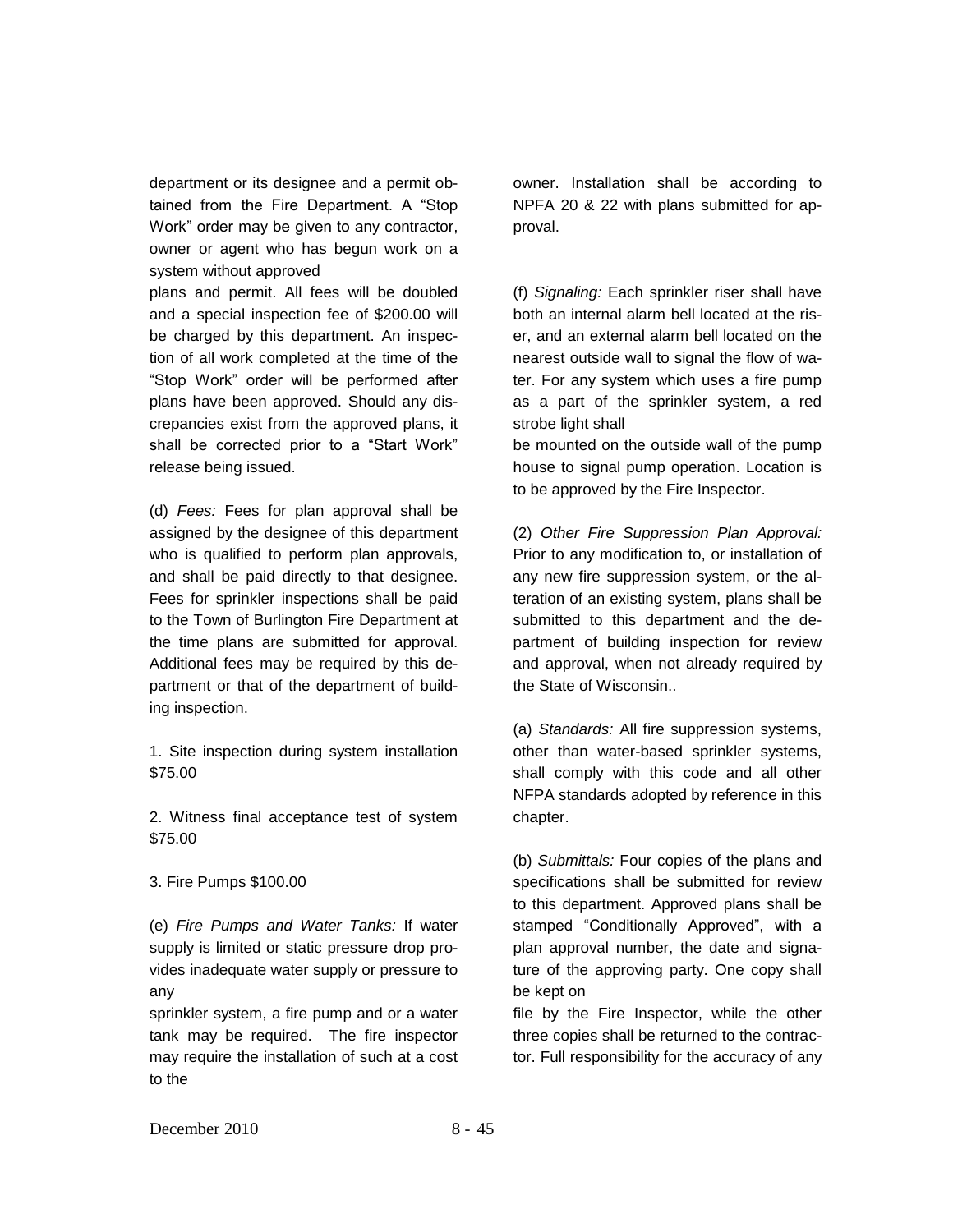plans and specifications is the sole responsibility of the contractor.

(c) *Stop Work Order:* No work may begin on installation of a fire suppression system until plans have been submitted and reviewed by this department and the department of building inspection and a permit obtained from the Fire Department. A "Stop Work" order may be given to any contractor, owner or agent who has begun work on a system without approved plans and permit. All fees will be doubled and a special inspection fee of \$200.00 will be charged by this department. An inspection of all work completed at the time of the "Stop Work" order will be performed after plans have been approved. Should any discrepancies exist from the approved plans, it shall be corrected prior to a "Start Work" release being issued.

(d) *Fees:* Fees for plan approval of fire suppression systems shall be paid to Town of Burlington Fire Department. Additional fees and permits may be required by this department, or that of the department of building inspection.

1. Plan review and permit \$75.00

2. Witness final acceptance test of system \$75.00

(3) *Fire Alarm and Detection Systems Plan Approval:* Prior to any modification to, or installation of a new fire alarm or detection system, or the alteration of an existing system, plans shall be submitted to this department for review, when not already required by the state of Wisconsin..

(a) *Standards:* All fire alarm or detection systems, shall comply with this code and that of NFPA 72, "National Fire Alarm Code", as well as all other standards adopted by reference in this chapter.

(b) *Submittals:* Four copies of plans and specifications shall be submitted for review to this department. Approved plans shall be stamped "Conditionally Approved", with a plan approval number and the date and signature of the approving party. One copy shall be kept on file by the Fire Inspector, while the other three copies shall be returned to the contractor. Full responsibility for the accuracy of any plans and specifications is the sole responsibility of the contractor.

(c) *Stop Work Order:* No work may begin on installation of a fire alarm or detection system until plans have been submitted and reviewed by this department and a permit obtained from the Fire Department. A "Stop Work" order may be given to any contractor, owner or agent who has begun work on a system without approved plans and permit. All fees will be doubled and a special inspection fee of \$200.00 will be charged by this department. An inspection of all work completed at the time of the "Stop Work" order will be performed after plans have been approved. Should any discrepancies exist from the approved plans, it shall be corrected prior to a "Start Work" release being issued.

(c) *Fees:* Fees for plan approval of a fire alarm or detection systems shall be paid to the Town of Burlington Fire Department. Additional fees and permits may be required by this department, or that of the department of building inspection.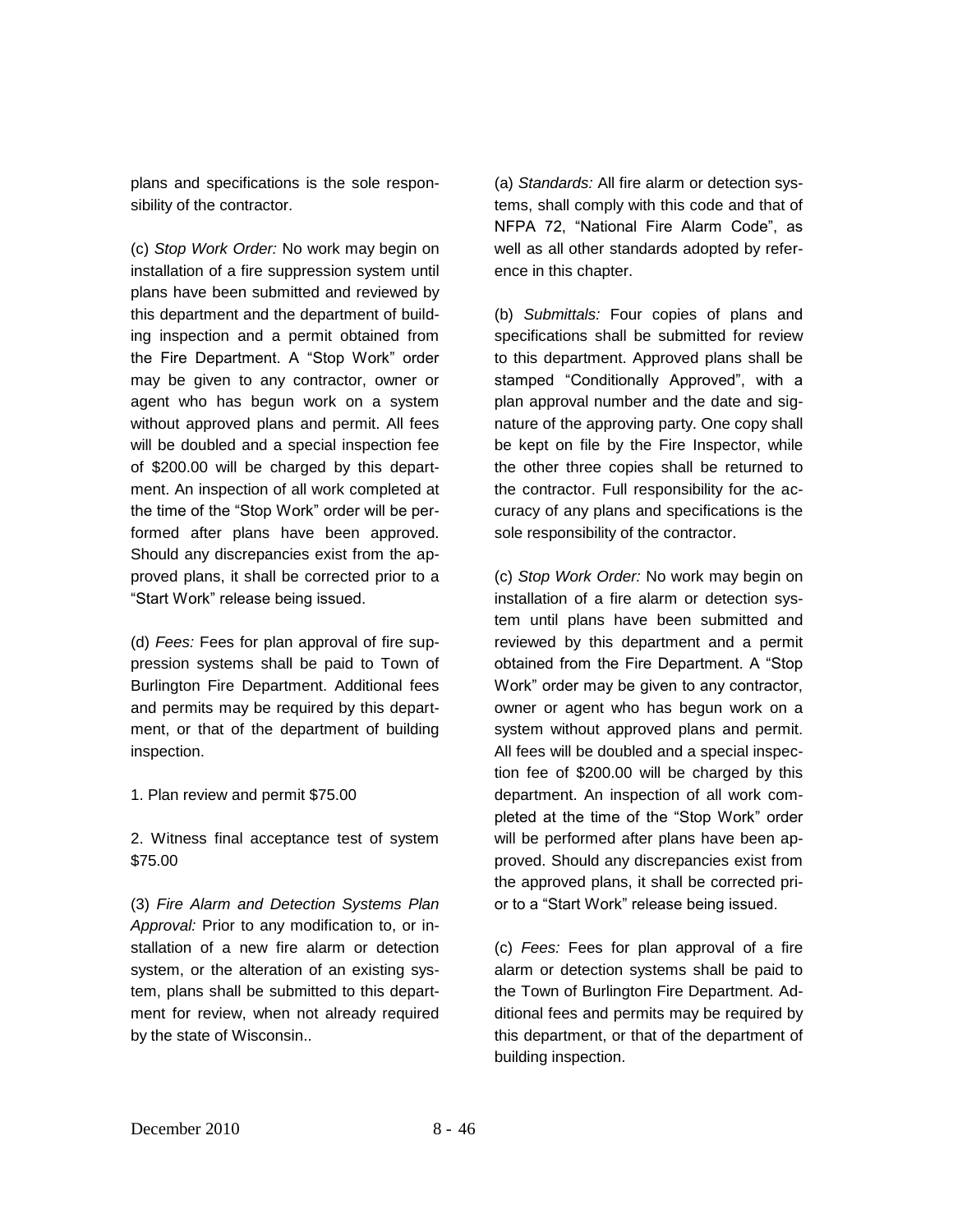### 1. Plan review and permit \$75.00

2. Witness final acceptance test of system \$75.00

(4) *Portable Fire Extinguishers:* Portable fire extinguishers shall be required in all public buildings and places or employment to include any building or structure located on such properties.

(a) *Standards:* All portable fire extinguishers shall comply with the provisions of this chapter and that of NFPA 1, "Fire Prevention Code",

NFPA 10, "Portable Fire Extinguishers", and any other standards adopted by reference in this chapter.

(b) *Occupancy Certificates:* Prior to the granting of an occupancy certificate for new construction, or a change in occupancy certificate, the Fire Inspector shall approve the type, number and location of all portable fire extinguishers.

(c) *Special Occupancies:* Where ever aircraft refueling or aircraft engine repair service is performed, the standard "ABC" type extinguisher shall be replaced with a "Purple-K" type extinguisher.

(5) *Fire Doors and Fire Windows:* All penetrations through fire walls or smoke barriers shall be protected by fire doors or fire windows.

(a) *Standards:* All exits, fire doors and fire windows shall comply with NFPA 80, "Fire Doors and Fire Windows", NFPA 221, "Fire Walls and Fire Barrier Walls", and NFPA 1,

"Fire Prevention Code as well as all Other standards adopted by reference in this chapter.

(b) *Testing:* Whether required by this code or any other standard adopted by this chapter, all horizontal and vertical sliding and rolling doors or windows shall be tested annually to check for proper operation and full closure. Resetting of the release mechanism shall be done in accordance with the manufacturer's requirements.

(c) *Certified Contractor:* All work completed on fire doors or windows, to include testing and maintenance, shall be performed by a certified

manufacturer's representative.

(d) *Records:* A written record of all tests, inspections and maintenance shall be kept on site for five (5) years, and made available for review by the Fire Inspector.

(6) *Private Hydrants and PIVs:* Only approved fire hydrants and post indicator valves (PIVs), shall be allowed for use on private property for the sole purpose of fire protection.

(a) *Inspection, Testing, Maintenance & Repair:*

1. Annual flow tests are required on all approved fire hydrants. Manual operation of all PIVs to the closed position shall also be required annually. Written records shall be maintained showing test results, dates, duration of tests, locations and who performed the tests. Records shall be kept on site and available for inspection for a period of no less than (7) seven years.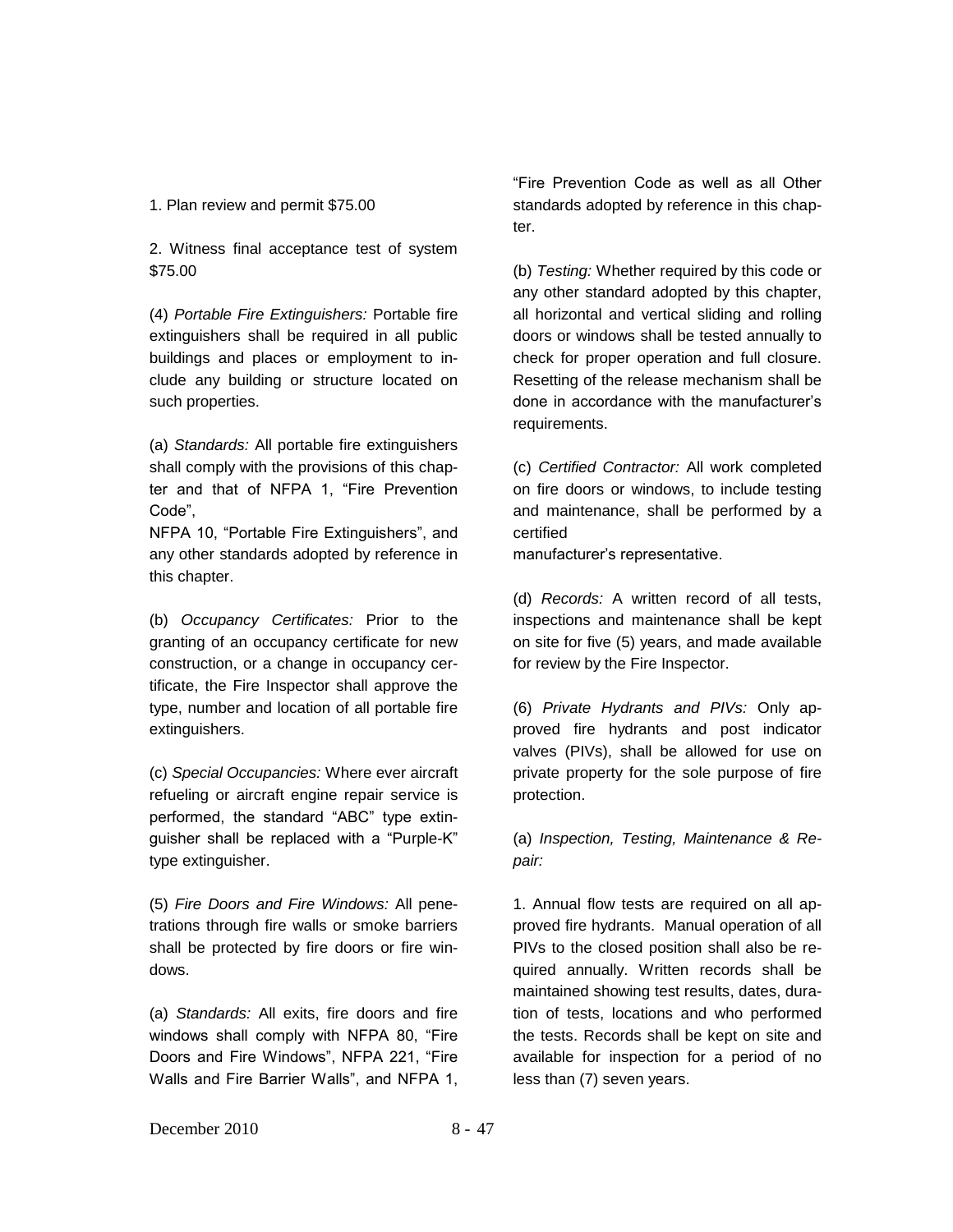2. Approved fire hydrants and PIVs shall be maintained in proper operating condition at all times. Upon the request of the Fire Department, the owner shall perform such tests (to include

flow tests), in order to demonstrate proper operating conditions.

3. Written records shall be maintained showing test results, dates, duration of tests, locations and who performed the tests. Records shall be kept on site and available for inspection for a period of no less than (7) seven years.

4. At no time shall any fire hydrant or PIV be obstructed under any circumstance. Obstructions may include, but are not limited to, snow accumulation, vegetation and refuse, parked vehicles, material or equipment storage.

5. Property owners shall immediately notify the Fire Department whenever a fire hydrant or PIV has been damaged or has become inoperable. Repairs to damaged or inoperable equipment shall be completed as soon as possible and tested before put back into service.

6. At anytime, when an owner is found not properly testing or maintaining their fire hydrants and/or PIVs, the Fire Department shall perform such tests at the expense of the owner.

7. Private water mains serving private fire hydrants shall be the same size as the public mains supplying the private water system. In any case, mains do not have to exceed 10 inches,

but shall be at least 6 inches in diameter.

(7) *Existing Systems:* Any fire prevention, detection or protection system already installed shall be considered an existing system and shall comply with the provisions of this chapter as previously set forth.

(a) *Smoke Detection Systems:* Whether battery operated or electrically interconnected, all smoke detectors shall be tested at least once every (6) six months. Written records shall be maintained showing test results, dates, duration of tests, locations and who performed the tests.

Records shall be kept on site and available for inspection for a period of no less than (7) seven years. At such times when records are found

to be missing or outdated for a period of more than (1) year, and the smoke detectors have been found to be missing or inoperable, the Fire

Inspector may order the installation or replacement of the existing system with new electrically interconnected smoke detectors to include the fire alarm control panel at a cost to the owner.

(b) *Manual Fire Alarm Systems:* Manual pull alarms shall be tested monthly by physically activating the device. Only one pull station need be tested each month if there are less than twelve locations in the protected building. Should there be more than twelve locations, additional stations must be tested at the same time with the intent of completing the entire system within one calendar year. Records shall be kept on site and available for inspection for a period of no less than (7) seven years. At such times when records are found to be missing or outdated for a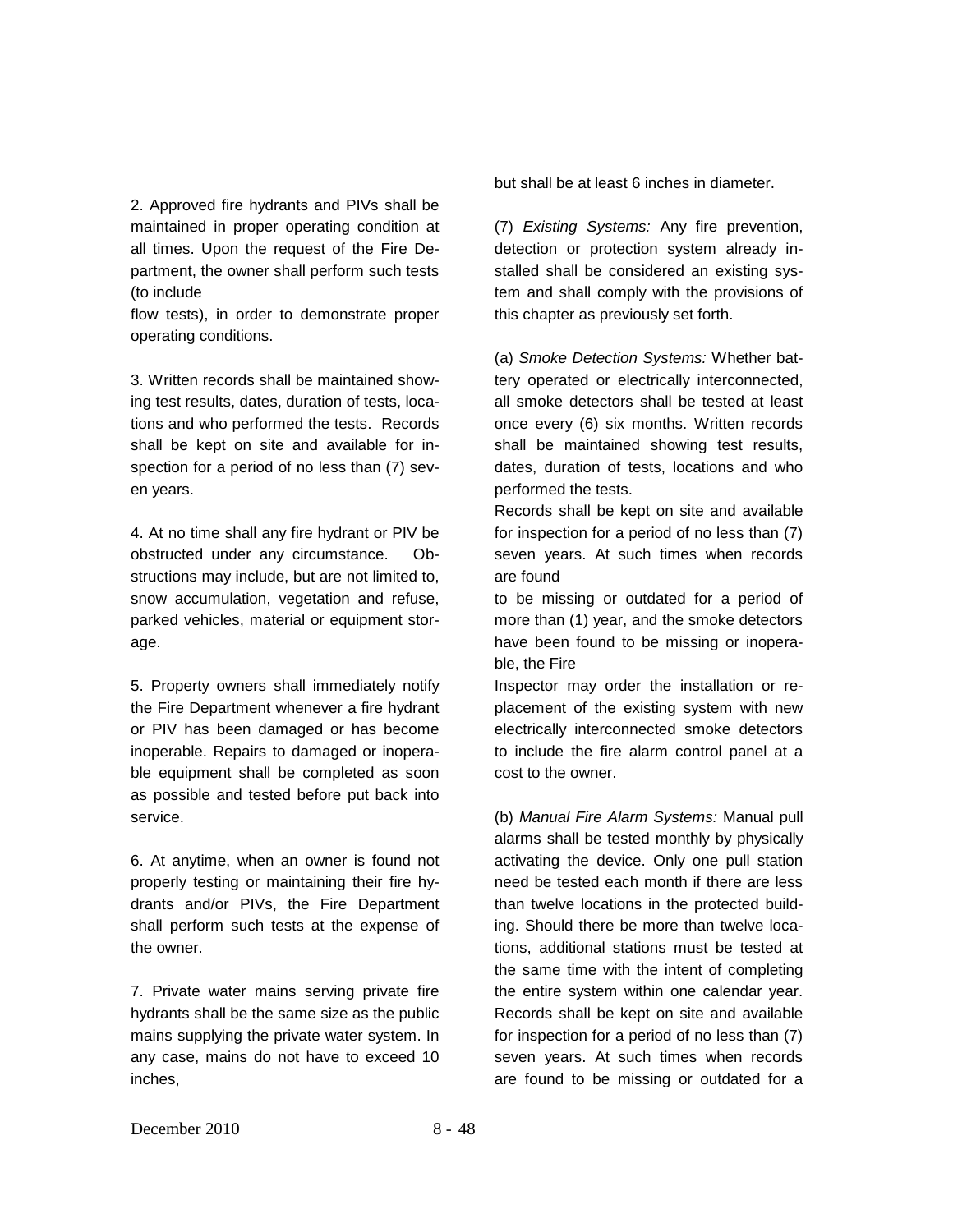period of more than (1) year, and the pull alarm stations have been found to be missing or inoperable, the Fire Inspector may order the installation or replacement of the existing system or device with new system or device to include the fire alarm control panel at a cost to the owner. Manual fire alarms shall be tested in the presence of the Fire Inspector annually.

(c) *Sprinkler Systems:* No person shall be allowed to replace, add or modify more than (4) four sprinkler heads without first obtaining

approval or approved plans from the Fire Inspector. Records shall be kept on site and available for inspection for a period of no less than (7) seven years. At such times when records are found to be missing or outdated for a period of more than (2) years, and the system or components have been found to be missing or inoperable, the Fire Inspector may order the installation or replacement of the existing system or device with a new system or device to include the fire alarm control panel at a cost to the owner. The annual sprinkler system test shall be performed in the presence of the Fire Inspector. (Ord. dated 11/11/10)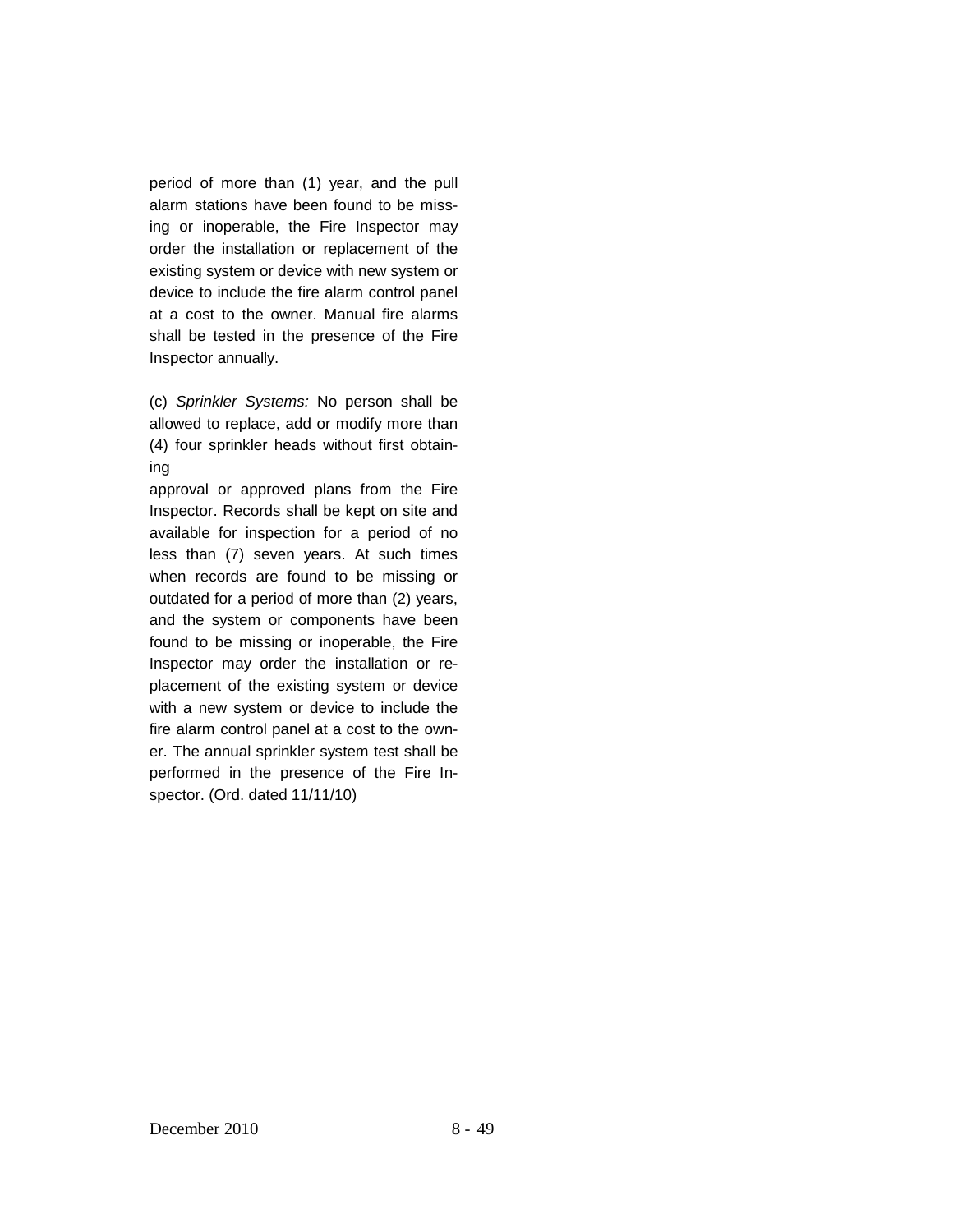**Chapter 8.44 Public Smoking**

| 8.44.010 | <b>Adoption of State Law.</b> |
|----------|-------------------------------|
| 8.44.020 | Definitions.                  |
| 8.44.030 | <b>Smoking Prohibited.</b>    |
| 8.44.040 | <b>Exceptions.</b>            |
| 8.44.050 | Penalties.                    |
|          | 0.44.010.4.3438045            |

# **8.44.010 Adoption of State Law.**

The Town of Burlington adopts the provisions of state statute 101.123, regulating smoking except as otherwise provided in this Code, not in conflict with state statute 101.123, or other statutes or administrative rules.

# **8.44.020 Definitions.**

The following words, terms and phrases, when used in this article, shall have the meaning ascribed to them in this section, except where the context clearly indicates a different meaning.

a. *Town Building:* as referenced in section 101.123 (2) (a) 8r, Wisconsin Statutes, including the buildings, porches, exterior stairway if any, patios, entrances/exits, landings, buildings owned or leased by the Town.

b. *Enclosed place:* means all space between a floor and ceiling that is bounded by walls, door, or windows, whether open or closed, covering more than 50 percent of the combined surface area of vertical planes constituting the perimeter of the area. A wall includes any retractable divider, garage door, or other physical barrier whether temporary or permanent.

c. *Place of Employment:* means any indoor place that employees enter and carry out their work duties, such as office,

work area, employee lounge, restroom, conference room, meeting room, classroom, elevator, stairway, lobby, common area, cafeteria, or hallway.

d. *Smoking:* a cigar, cigarette, pipe or other lighted smoking equipment. (note: E-cigarettes are not included.)

# **8.44.030 Smoking Prohibited**

1. Smoking is prohibited in any and all Town owned or leased buildings and enclosures, and all enclosed places, including taverns, restaurants, private clubs or retail establishments, as defined in 8.44.020 (subject to the exceptions in 8.44.040). Smoking is further prohibited in direct proximity to any point of access or entrance to these buildings or enclosures for the purpose of protecting and persevering the health and comfort of the public.

2. State signage requirements.

Signs setting forth the prohibition against smoking shall be placed in a conspicuous location in all buildings and enclosures subject to this Chapter, and shall comply with requirements established by the State of Wisconsin Department of Commerce, if any, and shall include information reasonably sufficient to inform individuals of the physical area within which smoking shall not be permitted. It is a violation of this section for an individual, following warning by any town employee or by a member of the public, to continue smoking within the posted area.

3. Designation of outside smoking areas. Notwithstanding any other provision of this section, any person in charge of a restaurant, tavern, private club or retail establishment may designate an outside are that is a reasonable distance from any